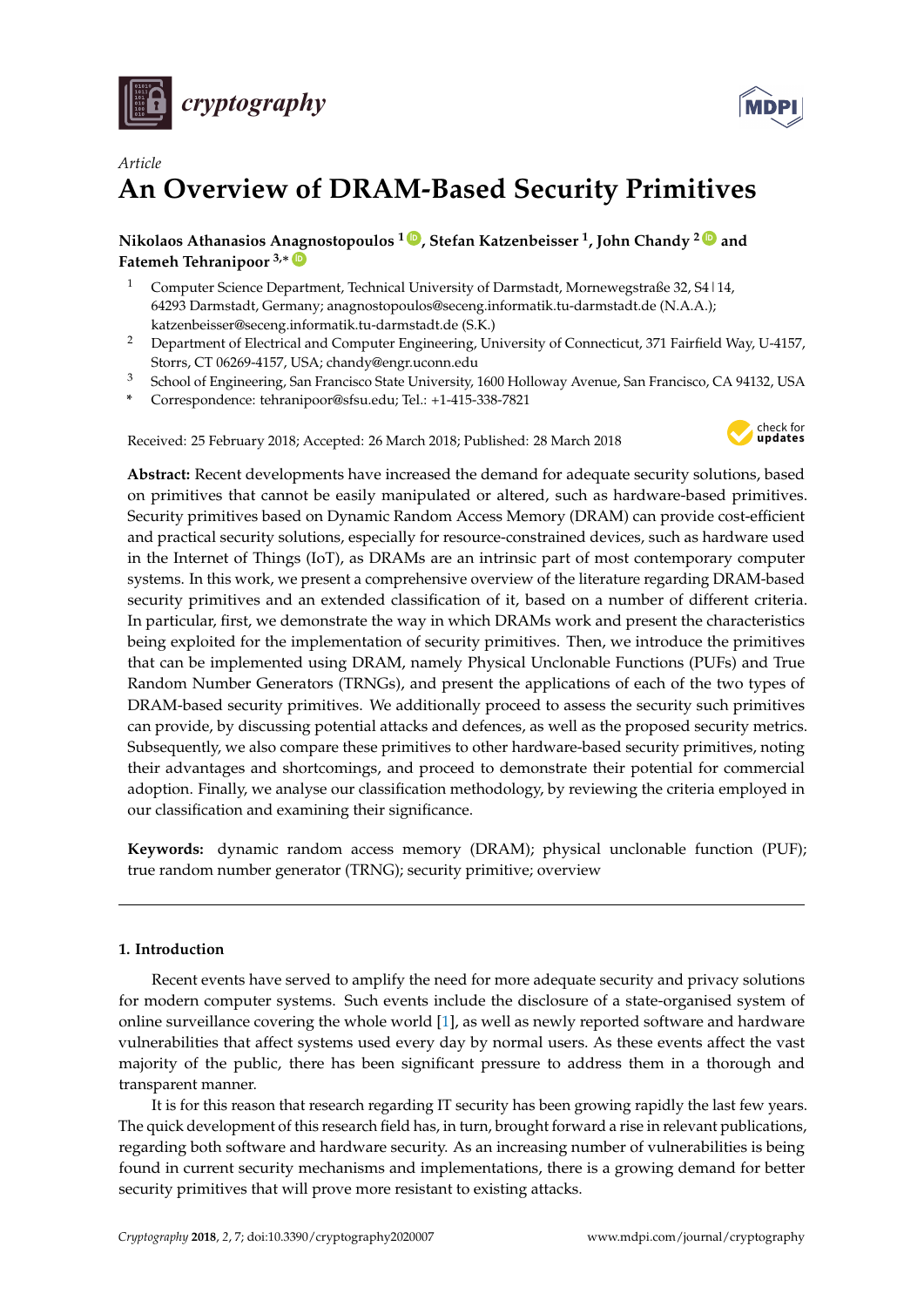This has led to an increased interest for hardware-based security primitives, such as Physical Unclonable Functions (PUFs) and True Random Number Generators (TRNGs), because hardware implementations are less exposed to attackers than software ones. Intrinsic implementations, which do not require the addition of other hardware components, have been proposed as a lightweight and

cost-efficient basis for security solutions. Memory components, such as Static Random Access Memories (SRAMs), Dynamic Random Access Memories (DRAMs) and Flash memories [\[2](#page-27-1)[–6\]](#page-27-2), have proven to be particularly well-suited for the implementation of intrinsic hardware-based security primitives.

DRAMs seem to have a number of additional advantages regarding their usage for the implementation of security primitives, such as their presence in most contemporary computer systems, their large storage size, and the easy way in which they can be accessed, even at run-time. In particular, their large storage size can guarantee both the existence of an adequate amount of entropy and that a part of them can be used, for a limited amount of time, exclusively as a dedicated security primitive, while the system is running. These advantages have led to an increased focus being placed on novel DRAM-based security primitives in recent publications regarding hardware-based security primitives.

However, the fast pace of research and the large number of recent publications regarding DRAM-based security primitives make it difficult to keep track of developments in this field and thus retain a degree of obscurity over it. Additionally, the public tends to trust hardware much more than software, due to the volatile nature of software and the physical nature of hardware. It is, therefore, crucial to perform an overview study of the literature regarding DRAM-based security primitives, not only in order to expose the current state of the art in this field, but also to provide helpful insights into its future development.

We aim to address this urgent need with the current paper, by making the following contributions:

- 1. We provide a comprehensive overview of literature relevant to DRAM-based security primitives.
- 2. We then classify this literature using a number of criteria, in order to allow for a clear and thorough view into the current state of the art regarding DRAM-based security primitives.
- 3. We also consider, in our taxonomy, their potential applications of such primitives, as well as their security, in order to provide a brief evaluation of them.
- 4. We additionally compare them to other hardware-based security primitives, noting their advantages and disadvantages, and we also examine their potential for commercial adoption, in order to present an assessment of how practical they are as security mechanisms.
- 5. Finally, we discuss the criteria employed in our classification and their significance in assessing the relevant literature regarding DRAM-based implementations as security mechanisms.

We, therefore, perform, to the best of our knowledge, the first systematic classification, analysis and assessment of works regarding DRAM-based security primitives. We aim in this way to present a thorough and transparent overview of this field and provide clear insights into the current and future trends regarding DRAM-based security primitives.

The rest of this paper is organised in the following way. Section [2](#page-2-0) provides background information concerning preliminary concepts, with a focus on the topics of DRAMs, PUFs and RNGs. In Section [3,](#page-10-0) we present a comprehensive overview and a detailed taxonomy of the literature regarding DRAM-based security primitives, based on a number of classification criteria. In this way, we allow for a thorough view into the current state of the art in the relevant scientific field. We compare DRAM-based security primitives to other hardware-based ones and examine their potential to be commercially adopted, in Section [4.](#page-23-0) Additionally, we also discuss, in this section, the significance of the classification criteria being employed in assessing the relevant literature. Finally, Section [5](#page-25-0) contains a very brief summary of the previous sections and a few final remarks regarding future research, concluding, in this way, our overview paper.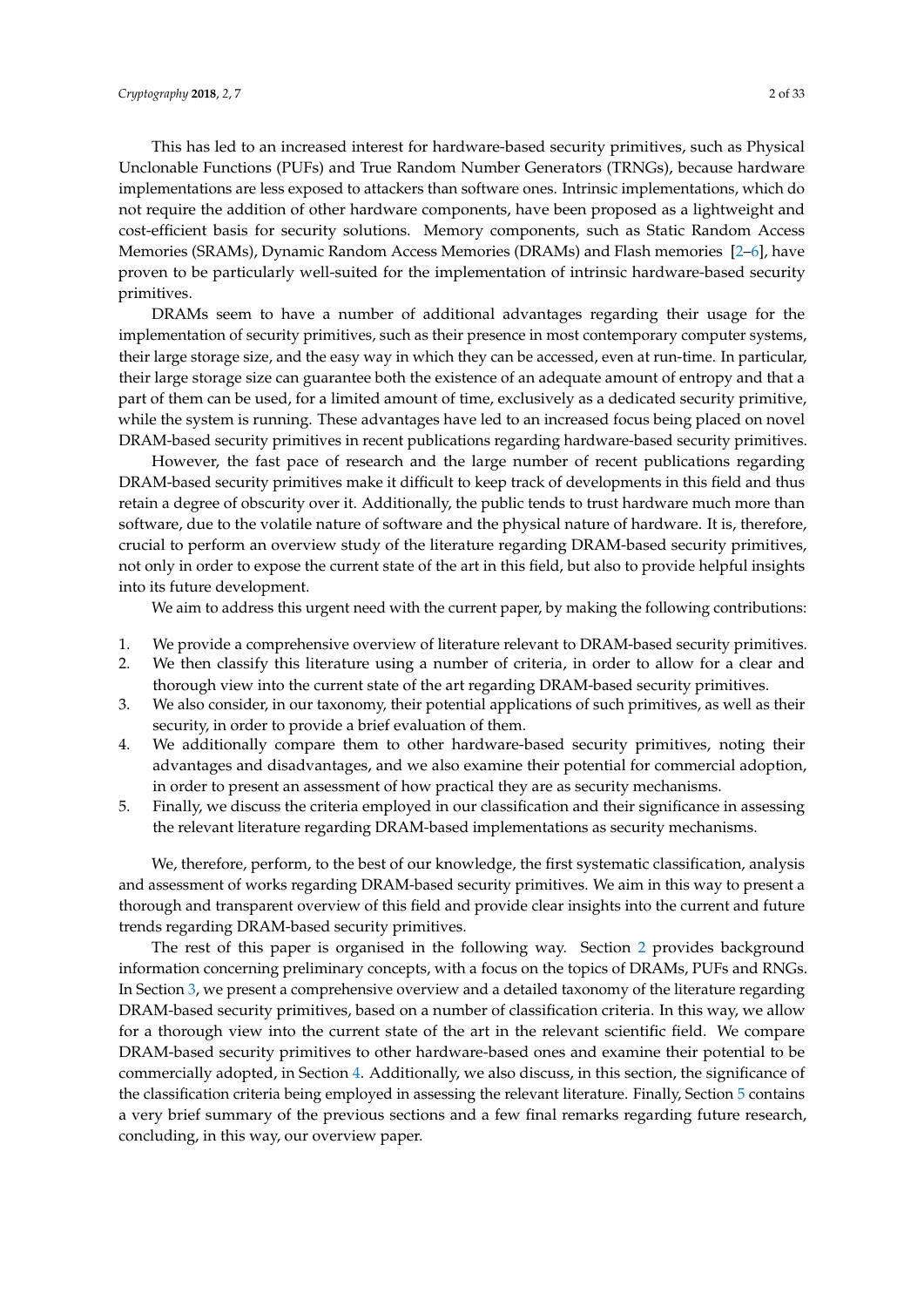## <span id="page-2-0"></span>**2. Preliminary Concepts**

We can distinguish three main concepts that form the background of our paper. The first one is the hardware component used, Dynamic Random Access Memories (DRAMs). The inherent properties of DRAMs are exploited in order to implement the security primitives that form the other two background concepts that this section discusses, Physical Unclonable Functions (PUFs) and Random Number Generators (RNGs). Both PUFs and RNGs have proven very useful for the implementation of cryptographic applications, especially in resource-constrained devices, such as the hardware used in the implementation of the Internet of Things (IoT). PUFs can be used for the implementation of key agreement, identification and authentication protocols, while RNGs can produce ephemeral keys and nonces, which are extremely vital for the security of cryptographic protocols.

Ephemeral keys can be produced by TRNGs, making it almost impossible for an attacker to gain access to them, as a good TRNG is extremely unlikely to produce the same output, even if an attacker gets hold of it. Additionally, such keys can be employed in a one-time pad (OTP) scheme, where they will only be used once [\[7\]](#page-27-3). The single usage of such ephemeral keys guarantees that the OTP scheme is information-theoretically secure and provides perfect secrecy, therefore making TRNGs really important for cryptography. Furthermore, nonces produced by TRNGs have also become a common feature of cryptographic protocols, in order to prevent replay attacks. Therefore, TRNGs are essential primitives for the secure implementation of a large number of modern cryptographic protocols.

Moreover, as PUFs ideally act as physical functions that always produce the same output for a specific input, not only their outputs can be used as keys in key agreement schemes, or identifiers for identification and authentication purposes, but they also provide the additional advantage that they do not have to be stored after they are used. This is a significant advantage, because, in this way, cryptographic protocols can be implemented without the need for additional secure storage hardware. Finally, as DRAM-based PUFs and TRNGs are based on an inherent memory module of most contemporary computer systems, they allow for the implementation of cryptographic protocols even on IoT hardware and other resource-constrained devices that do not support additional security mechanisms, such as Trusted Platform Module (TPM) implementations and other security primitives that require hardware additions.

In this section, we examine how DRAMs work and which of their characteristics have been employed for the implementation of security primitives, namely PUFs and TRNGs. We then proceed to additionally discuss basic concepts regarding these security primitives. In this way, we aim to provide insights into the way DRAM-based security primitives work, as well as a preliminary introduction to their cryptographic applications, which will be discussed in more detail in Section [3.3.](#page-16-0)

#### *2.1. Dynamic Random Access Memories*

Dynamic Random Access Memories (DRAMs) are a type of Random Access Memory (RAM) that has been incorporated into the vast majority of modern computer systems. RAM is a type of volatile memory, a memory that can only store values while it is being powered. However, Dynamic RAMs (DRAMs), unlike Static RAMs (SRAMs), not only lose their stored content when they are not being powered, but also need to have their content constantly refreshed, due to the significant leakage that is inherent to their design. On the contrary, the design of SRAMs allows them to keep their content without being refreshed, as the design of SRAM cells is such that the stored value is constantly being reinforced on its own.

However, DRAMs are one of the most widely used types of RAM, as the design of DRAM cells is very simple, lightweight and cost-efficient. Most often, DRAM cells consist of a single capacitor that stores charge above or below a certain threshold, indicating one logical value or the other, and a single gatekeeper transistor that controls access to the storage capacitor. In comparison, the most common design for SRAM cells consists of six transistors, therefore providing a clear explanation for the usual difference in the size of the DRAM and the SRAM incorporated on a system. As DRAM cells require less space and are cheaper to implement than SRAM cells, most modern commercial systems tend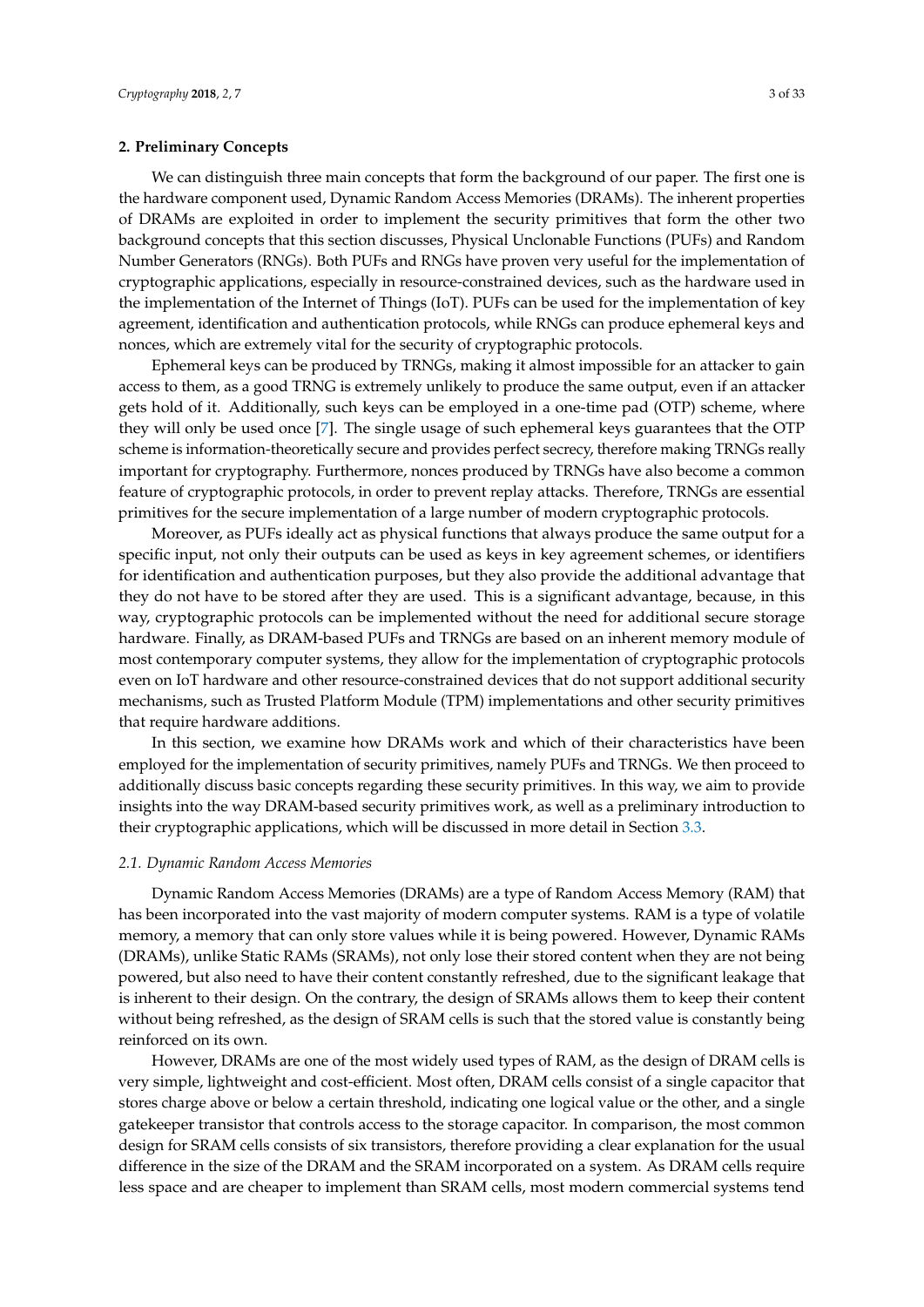to have DRAM storage sizes in the range of gigabytes (GB) and SRAM storage sizes in the order of kilobytes (KB), a difference that translates in billions of DRAM cells and only thousands of SRAM cells.

DRAM cells are grouped into memory arrays, where each row is connected to a wordline, which enables access to that row. All the cells in a single column are connected to a bitline, which is used to extract the value stored on a particular DRAM cell, to which access has been enabled through the wordline. The bitlines are connected to sense amplifiers that amplify the voltage of each bitline to a level that can be interpreted as logical zero or logical one. Obviously, this setup, which is shown in Figure [1,](#page-3-0) only allows access to one row at a time, while the values of all the cells of this row can be read at the same time using the bitlines. However, the sense amplifiers work in a differential way, as they compare the voltage of two different bitlines in order to determine whether the charge of one of them has increased or decreased from the reference level stored in the other one [\[8\]](#page-28-0).

<span id="page-3-0"></span>

**Figure 1.** Memory structure of a one-transistor one-capacitor (1T1C) DRAM array.

In order for a row to be accessed, first, the bitlines are charged to  $\frac{Vdd}{2}$  and, then, the relevant wordline is also charged, in order to force the row's transistors to contact and, therefore, allow access to the relevant capacitors. If a cell's capacitor is charged, charge flows from the capacitor to the bitline, causing the bitline to get slightly more charged, whereas if the capacitor is not charged, charge flows from the bitline to the capacitor, causing the bitline to become slightly less charged. Then, a sense amplifier compares the charge of this bitline to the reference  $\frac{Vdd}{2}$  charge stored in another bitline, and amplifies their difference. This leads into the cell's value being recognised as logical one or logical zero, when the cells of a row are being read. In order to facilitate the differential amplification process, DRAM cells are usually organised into two different categories; *true cells*, whose charged capacitor indicates a value of logical one, and *anti-cells*, which store a value of logical one when their capacitor is discharged [\[8\]](#page-28-0). For both categories of cells, the opposite state of their capacitors indicates a value of logical zero.

This procedure also helps refresh the values stored on the DRAM cells, as the bitlines being compared are forced to exchange charges [\[9\]](#page-28-1). This happens in such a way that either will discharge the cell's capacitor, if the relevant bitline is charged below the  $\frac{Vdd}{2}$  charge stored in the other bitline,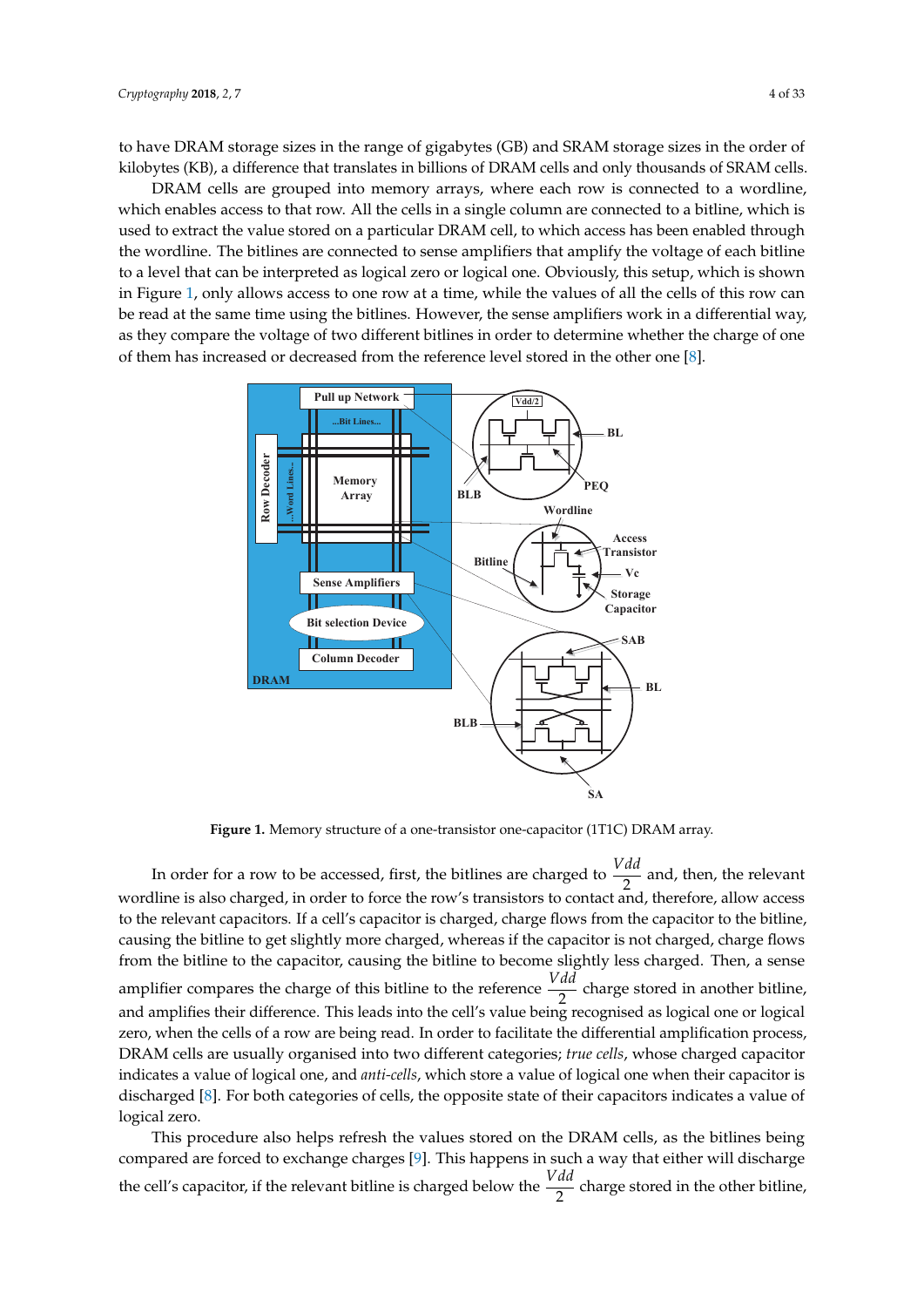or will charge the capacitor, if the relevant bitline is charged above the  $\frac{Vdd}{2}$  charge stored in the other one. As DRAM cells store their charge on a capacitor, their charge will inevitably leak unless it is regularly replenished. Therefore, an automated process exists in order to refresh the values stored in all the DRAM cells, within such a time interval that even the most leaking cell will always be able to provide the correct value. The refresh process is almost identical to reading, but the logical values of the DRAM cells are not used further.

Writing usually happens in a similar way to reading, with the difference being that while a row is being accessed, particular bitlines are forced to potentially different charges, in order for the correct values to be written in the cells, through the previously described operation of the sense amplifiers [\[9\]](#page-28-1). After a row has been accessed, either for writing, reading or to be refreshed, the relevant wordline is discharged, therefore trapping the charge of the capacitor in the cell, until it either leaks or is refreshed.

However, apart from DRAMs with cells consisting of one transistor and one capacitor (1T1C), as the one shown in Figure [1,](#page-3-0) there are also other DRAM implementations, such as purpose-built embedded DRAMs, with cells consisting of only two transistors (2T) [\[10](#page-28-2)[,11\]](#page-28-3). In these, the storage capacitor is replaced by a storage transistor connected to a transistor that allows access for writing. In these 2T DRAM cells, writing and reading are decoupled, therefore requiring two different sets of a wordline and a bitline each, one set of which is used for writing and the other for reading [\[10\]](#page-28-2). This design is quite similar to the one used in early DRAM cells, which consisted of three transistors (3T), one used for write access, one for read access and one for storage. This design again required two wordlines and two bitlines for each cell, as one set of a wordline and a bitline was used for writing and the other for reading [\[9\]](#page-28-1). Nevertheless, all of these designs again require frequent refreshing of the values stored in their DRAM cells, due to leakages.

#### *2.2. DRAM-Based Security Primitives*

Hardware-based security primitives exploit inherent characteristics of hardware in order to extract entropy, in the form of random and unique outputs, which can be used for the implementation of cryptographic solutions. These outputs can be robust, in which case they can be used for identification and authentication, or unstable, in which case they can be used in cryptography as random one-time keys and nonces. Manufacturing variations cause minor imperfections in commodity hardware, such as DRAMs, which can serve to create inherent characteristics in a random and unique way in each individual hardware instance. Therefore, while such imperfections do not affect the correct operation of hardware, they can be exploited for the implementation of security primitives. Researchers have identified a number of inherent characteristics in DRAMs that can be leveraged for the implementation of hardware-based security primitives.

In particular, it has been noted that the cells of DRAMs may assume different values at startup [\[12\]](#page-28-4), in a similar way to SRAM cells. In this case, the startup charge of the capacitor of each individual cell (in a 1T1C DRAM) may be slightly above the  $\frac{Vdd}{2}$  threshold value (Figure [2a](#page-5-0)), or slightly below it (Figure [2b](#page-5-0)), a situation that leads to the cell's value being interpreted as logical one or logical zero, respectively, if the cell is a true cell, and vice versa, if the cell is an anti-cell. Figure [2](#page-5-0) provides an overview of how voltage moves, in each of the two cases, through the DRAM circuitry presented in Figure [1,](#page-3-0) when the cells are read. The cells are previously untouched, not having been written to, by the system or the user.

Another characteristic of DRAM cells that can be exploited for the extraction of entropy is their retention times. As already mentioned before, DRAM cells need to be frequently refreshed or the charge of their capacitors leaks away, causing the values stored in them to flip. However, the decay characteristic is not the same for all the cells of a particular DRAM, with cells exhibiting different periods of charge remanence. This phenomenon can be exploited in a number of different ways, resulting in different degrees of instability. Researchers have either stopped the refresh function of the DRAM [\[13–](#page-28-5)[16\]](#page-28-6), exploiting the retention of different cells, or cut the power of the whole chip [\[17\]](#page-28-7), taking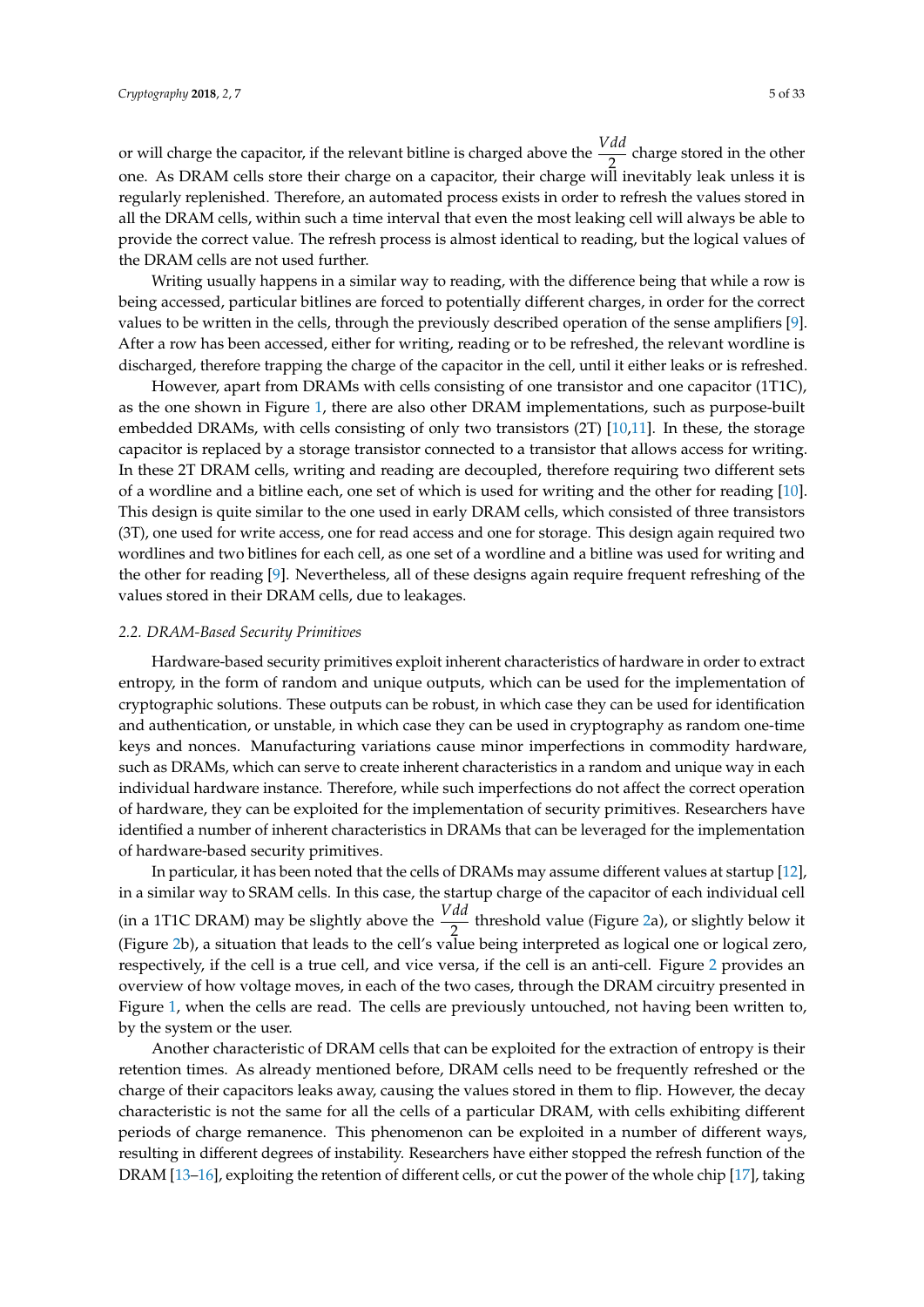<span id="page-5-0"></span>advantage of the data remanence of the cells, or even forced different low voltages in the wordlines, in order to intensify the decay effect [\[18\]](#page-28-8).



**Figure 2.** Timing diagram of a read operation of a previously untouched DRAM cell, for cells biased to Vdd (**a**) or Vss (**b**) at startup due to process variations. In this case, Vdd signifies the supply voltage and Vss the ground voltage.

<span id="page-5-1"></span>Furthermore, in order to increase the number of flips exhibited over time, a row hammer process can be used [\[5\]](#page-27-4). In this case, rows are constantly written alternately with zeros and ones, causing the values of cells in other rows to flip, due to excessive leakage. In order to maximise the effects of row hammering, the rows constantly changing value (hammer rows) alternate with the rows that will be used for the implementation of the security primitive (primitive rows), as shown in Figure [3.](#page-5-1)



**Figure 3.** The alternating order between rows used for row hammering (hammer rows) and rows used for the implementation of a security primitive (primitive rows).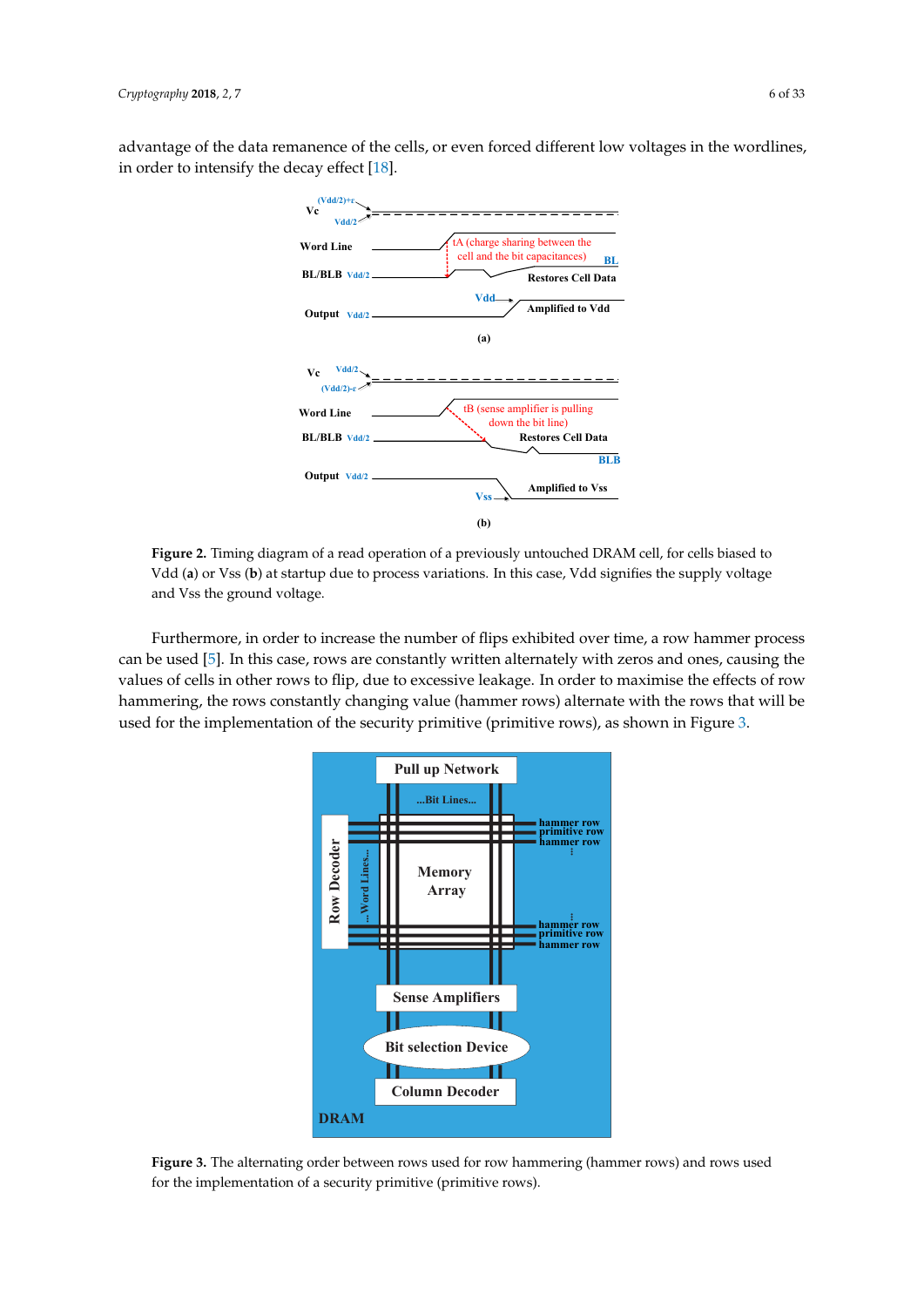<span id="page-6-0"></span>It is, therefore, evident that the retention characteristic of DRAM cells is highly dependent on the leakage of their capacitors, which can be affected by nearby components, such as other cells in the same or in other rows. Figure [4](#page-6-0) presents some of the different leakage paths, showing with red colour paths in the same row, and with blue, paths affecting cells in other rows. Note that the leakage of a cell can also affect cells in non-adjacent rows, and can affect nearby bitlines and wordlines, as well as the transistors and capacitors of other cells, as shown in Figure [4.](#page-6-0)



**Figure 4.** Some of the potential leakage paths for a single cell's capacitor. Charge can leak to components in the same row (red lines), or even in other rows (blue lines), especially in the case of row hammering.

We need to mention that DRAM cells also exhibit a Variable Retention Time (VRT) phenomenon, which means that the same cell may randomly switch between a high retention state (corresponding to a high retention time) and a low retention state (corresponding to a low retention time) at different points in time [\[8,](#page-28-0)[19\]](#page-28-9). This behaviour depends on the amount of unoccupied traps that exist in the gate region of the transistor at a given point in time, which can absorb some of the draining charge, and is related to the manufacturing process of the cell's transistor. This phenomenon can add to the instability of the retention characteristic of DRAM cells.

Moreover, another characteristic of DRAM cells that has been exploited for the implementation of security primitives is the time required for the read and write operations to be successful [\[20,](#page-28-10)[21\]](#page-28-11). If this time is decreased, some cells will fail to be read or written, while others will still be read or written successfully, depending on slight variations in their transistors and capacitors. Obviously, however, for the output of the DRAM to be truly random, the time allowed for the read and the write operations must not be set too high or too low, as this would cause the vast majority of cells to be read and written successfully or to fail to be read and written, respectively. Changing the time parameters, such as the access latency, used for the read and write operations of a DRAM can be done either with the introduction of a delay component [\[20\]](#page-28-10), or by manipulating their values using software commands, when this is possible [\[21\]](#page-28-11).

We should, finally, note that, based on the stability of the DRAM characteristics exploited, different security primitives can be implemented. If the characteristic exhibits a high degree of stability, then a Physical Unclonable Function (PUF) can be implemented out of it, which can be used for identification, authentication or even as a secure key storage. Even if the characteristic is not fully stable, error correction can be applied so that the DRAM-based PUF can truly act as a function, which always provides the same output for a specific input. Otherwise, if the characteristic is highly unstable, it can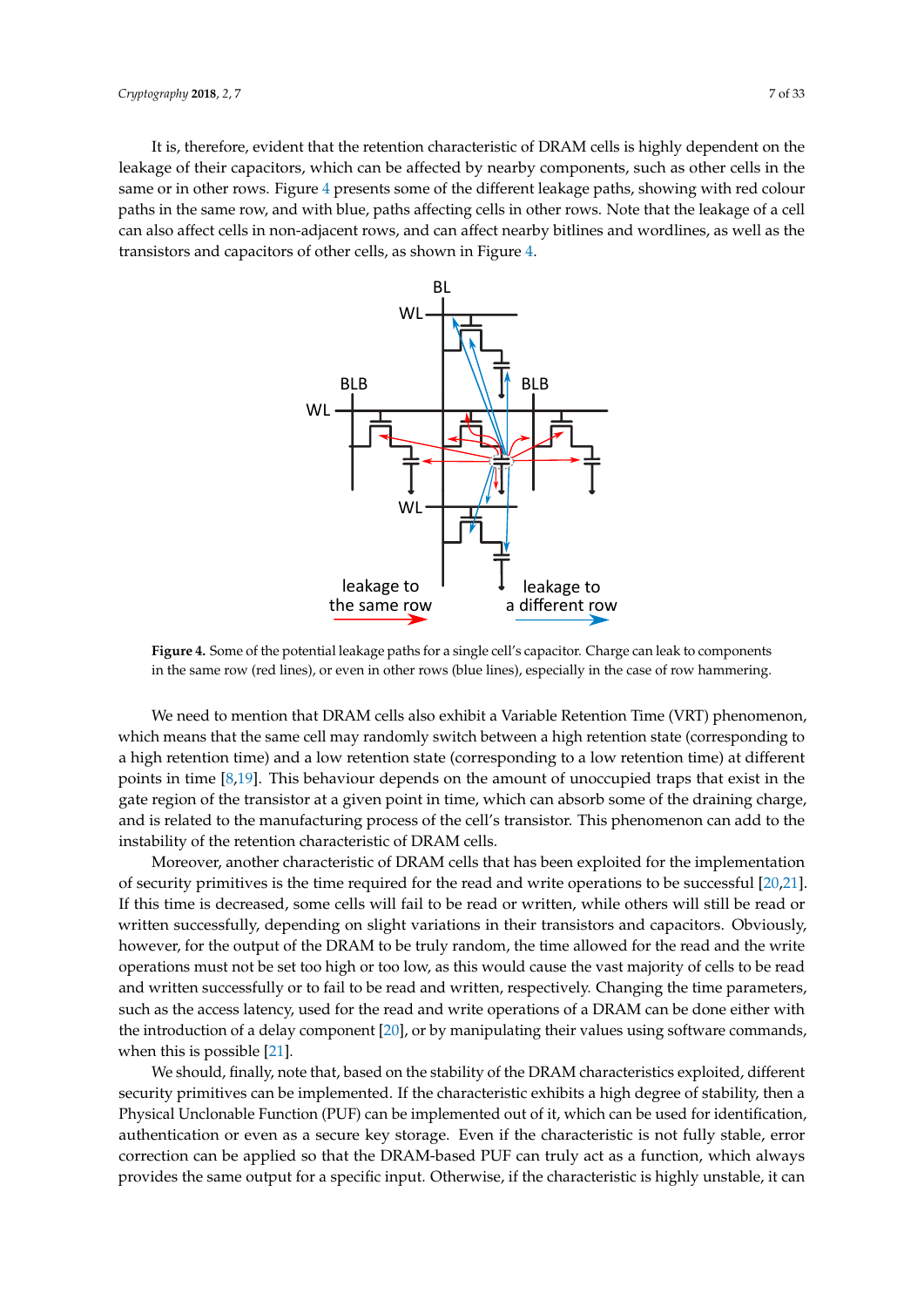be leveraged for the production of a random number generator. In this case, we want the output to be as unstable as possible, so that we can ensure that the numbers (actually, bitstrings) that are produced will be highly random. In both cases, however, we require that the characteristic holds enough randomness to be unpredictable and is quite unique per DRAM instance, in order to prevent trivial attacks against the security primitives being implemented.

#### 2.2.1. Physical Unclonable Functions

As already mentioned, Physical Unclonable Functions (PUFs) act as functions encoded in hardware, which produce a unique output, being referred to as a response, for a specific input, being called a challenge. PUFs provide a varying level of security, and can, therefore, be used in different applications, depending on the number of their available input–output pairs, which are referred to as Challenge-Response Pairs (CRPs). For example, a PUF with only a single challenge-response pair can be used for identification, while a PUF with multiple CRPs can be used to provide multiple different session keys for authentication. In the first case, the response needs to be secret, while, in the second one, responses can be also used without any secrecy, as long as the related CRPs are not used again.

Although a number of publications considered the usage of physical characteristics for identification, authentication and anti-counterfeiting [\[22–](#page-28-12)[24\]](#page-28-13), the first major investigation regarding the potential of a physical structure to serve as a hardware-entangled one-way function was only conducted in 2001 [\[25,](#page-28-14)[26\]](#page-28-15). Nevertheless, this study concentrated on the usage of a dedicated disordered optical structure as a security primitive, and required additional hardware for its identification. The first intrinsic PUF came in 2002 [\[27,](#page-29-0)[28\]](#page-29-1), being reported in the same publications that also proposed the term "physical unclonable function" in order to describe a hardware-entangled function that produces outputs that are unique for each hardware instance. However, again, the primitives proposed (arbiter PUFs) were dedicated hardware components that, although they were implemented in silicon, would require additional hardware in order to be evaluated.

A major breakthrough happened in 2007 with the introduction of the SRAM PUF [\[29,](#page-29-2)[30\]](#page-29-3), which was the first PUF that not only was implemented in silicon, but was also based on a hardware component, SRAM, that was part of most contemporary computer systems, and which could also be evaluated without the need of additional hardware. Nevertheless, the SRAM PUF is based on the startup values of the SRAM, and can therefore only be evaluated at boot-time. This means that the system needs to be restarted every time its PUF response is required. Additionally, the SRAM PUF has only a single CRP, whereas all previous PUF implementations could provide multiple CRPs, forcing a distinction between PUFs with a single or very few CRPs, which are referred to as "weak" PUFs, and PUFs with a large number of CRPs, which are called "strong" [\[31,](#page-29-4)[32\]](#page-29-5).

However, at the same time, modelling and machine-learning attacks against the so-called "strong" PUFs [\[33–](#page-29-6)[36\]](#page-29-7), forced the development of newer more resistant implementations, such as the XOR (eXclusive OR) arbiter PUF and the lightweight arbiter PUF, which were, however, then attacked using more sophisticated modelling and machine-learning attacks. Therefore, while research still continues in order to find a strong PUF that will also be immune to modelling and machine-learning attacks, most of the delay-based implementations, such as arbiter and ring oscillator PUFs, are proven to be extremely vulnerable to them. It is for this reason that the majority of the most recent PUF implementations are based on memory elements, such as SRAMs, DRAMs and Flash memories.

The distinction between "strong" and "weak" PUFs is not always obvious, as it is not easy to define what constitutes a large enough number of CRPs. In general, however, delay-based PUF implementations have been considered as "strong" and memory-based ones as "weak". Nevertheless, the ring oscillator PUF, a delay-based PUF, has been described in some publications as a "weak" PUF [\[32\]](#page-29-5) and in others as a "strong" one [\[35\]](#page-29-8). Additionally, as we discuss in other sections, DRAM PUFs can quite often provide multiple CRPs, and even a very large number of them [\[11\]](#page-28-3). However, in this work, we refrain from judging whether the different DRAM-based PUFs are "weak" or "strong",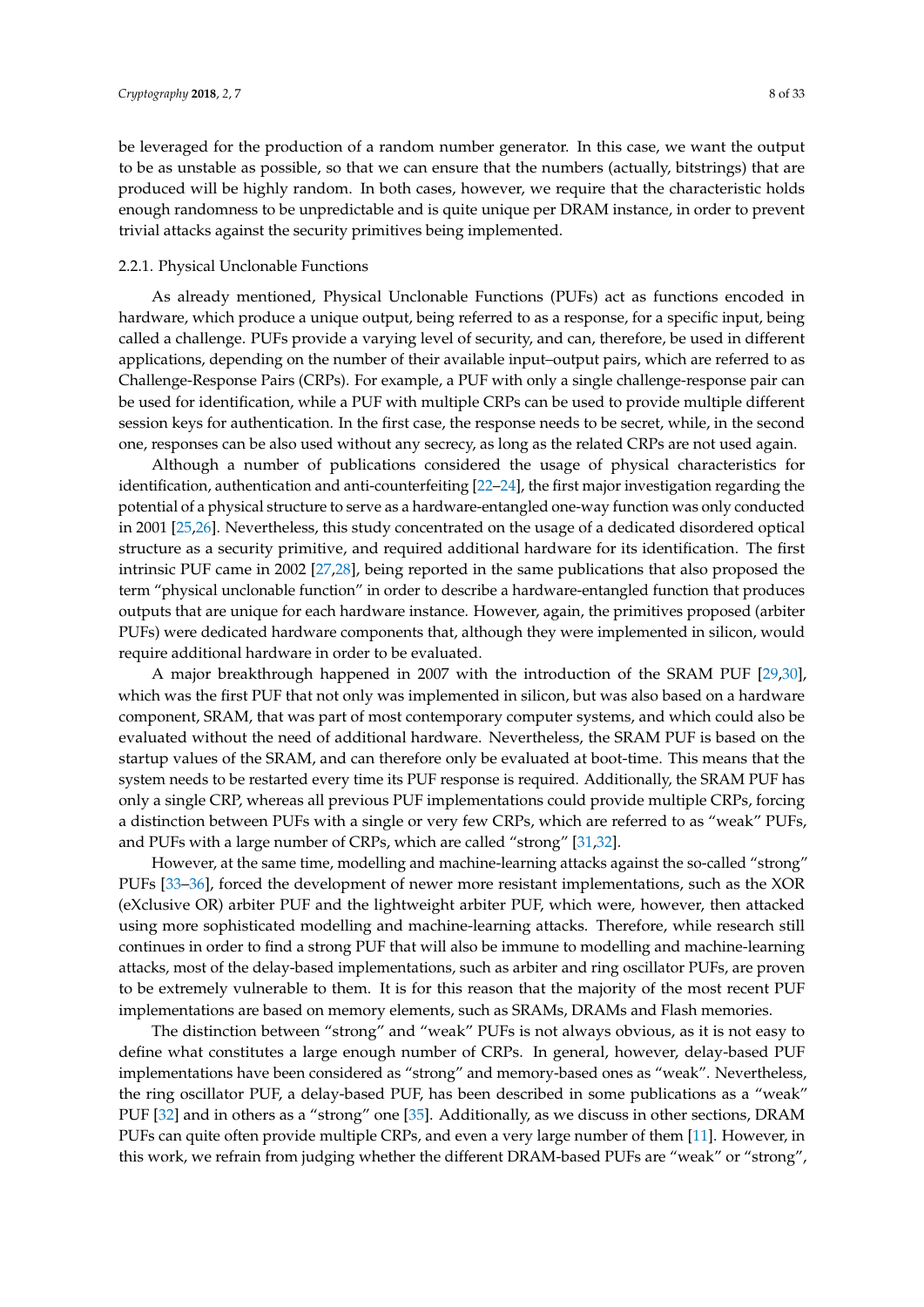and only examine the amount of CRPs that they can potentially allow for, which we sometimes proceed to compare to the single CRP that most SRAM PUF implementations provide.

Regarding the prevalence of memory-based PUF implementations in recent publications, this is clearly demonstrated in Table [1,](#page-8-0) which presents a brief history regarding the development of the most well-known PUFs. In this table, we use a colour classification to distinguish between memory-based, delay-based and other PUF implementations, in order to present this information to the reader in a way that is very simple to understand without additional effort.

<span id="page-8-0"></span>**Table 1.** History of the development of the most well-known Physical Unclonable Functions (PUFs). The PUFs presented are colour-coded according to their type.

| Year      | <b>Publications</b>                                                                     |
|-----------|-----------------------------------------------------------------------------------------|
| 2001-2002 | Optical PUF [25,26]                                                                     |
| 2002-2003 | Arbiter PUF [27,28]                                                                     |
| 2004      | <b>Feed-Forward Arbiter PUF</b> [33]                                                    |
| 2006      | Coating PUF [37]                                                                        |
| 2007      | <b>SRAM PUF</b> [29,30], Ring Oscillator PUF [38], Latch PUF [39], XOR Arbiter PUF [38] |
| 2008      | Lightweight Arbiter PUF [40], Butterfly PUF [41], Flip-Flop PUF [42]                    |
| 2010      | Glitch PUF [43]                                                                         |
| 2011      | Flash PUF [6], Current-based PUF [44], Bistable Ring PUF [45]                           |
| 2012      | <b>Buskeeper PUF</b> [46], <b>DRAM Decay PUF</b> [13,14,18]                             |
| 2014      | <b>Bitline PUF</b> [47], Transient Effect Ring Oscillator PUF [48]                      |
| 2015      | <b>DRAM Startup PUF</b> [12], <b>DRAM Latency PUF</b> [20]                              |
| 2016      | MEMS PUF [49]                                                                           |
| 2017      | <b>Row Hammer PUF</b> [5]                                                               |
|           | Memory-based PUFs Delay-based PUFs Other PUFs                                           |

Memory elements are inherent components of most modern computer systems, therefore allowing for cost-efficient PUF implementations, especially in resource-constrained devices, such as IoT hardware [\[2,](#page-27-1)[7\]](#page-27-3). Additionally, DRAM PUFs based on the startup values of the DRAM offer a significantly larger amount of entropy than SRAM PUFs because of the much larger size of DRAMs found in most modern computer systems [\[3\]](#page-27-5). Moreover, DRAM decay-based PUFs can also offer run-time access to their responses, addressing in this way one of the major shortcomings of the SRAM PUF [\[4,](#page-27-6)[5\]](#page-27-4). Furthermore, the most recent implementation of the DRAM latency-based PUF can offer a significantly lower evaluation time than the DRAM decay-based PUF, therefore making evaluation practical in all cases [\[21\]](#page-28-11). Finally, the row hammer PUF is an implementation that can significantly increase the entropy extracted from the decay characteristic of DRAMs [\[5\]](#page-27-4).

A DRAM decay-based PUF can inherently provide multiple CRPs, and not only a single one, as the retention characteristic of DRAM cells is dependent on time and temperature. In a similar fashion, the DRAM latency-based PUF can provide multiple CRPs, when a set of different values is used for the time parameters of the read and the write operations of the DRAM. Even the DRAM PUF based on the startup values of the DRAM can be considered to be able to provide a number of CRPs, if large segments of a single DRAM are considered as different components of the PUF, each of which can be queried independently and provide its own (single) CRP. It is therefore essential to investigate DRAM PUFs in detail, in order to shed light on the current state of the art, as well as provide insights into their full potential.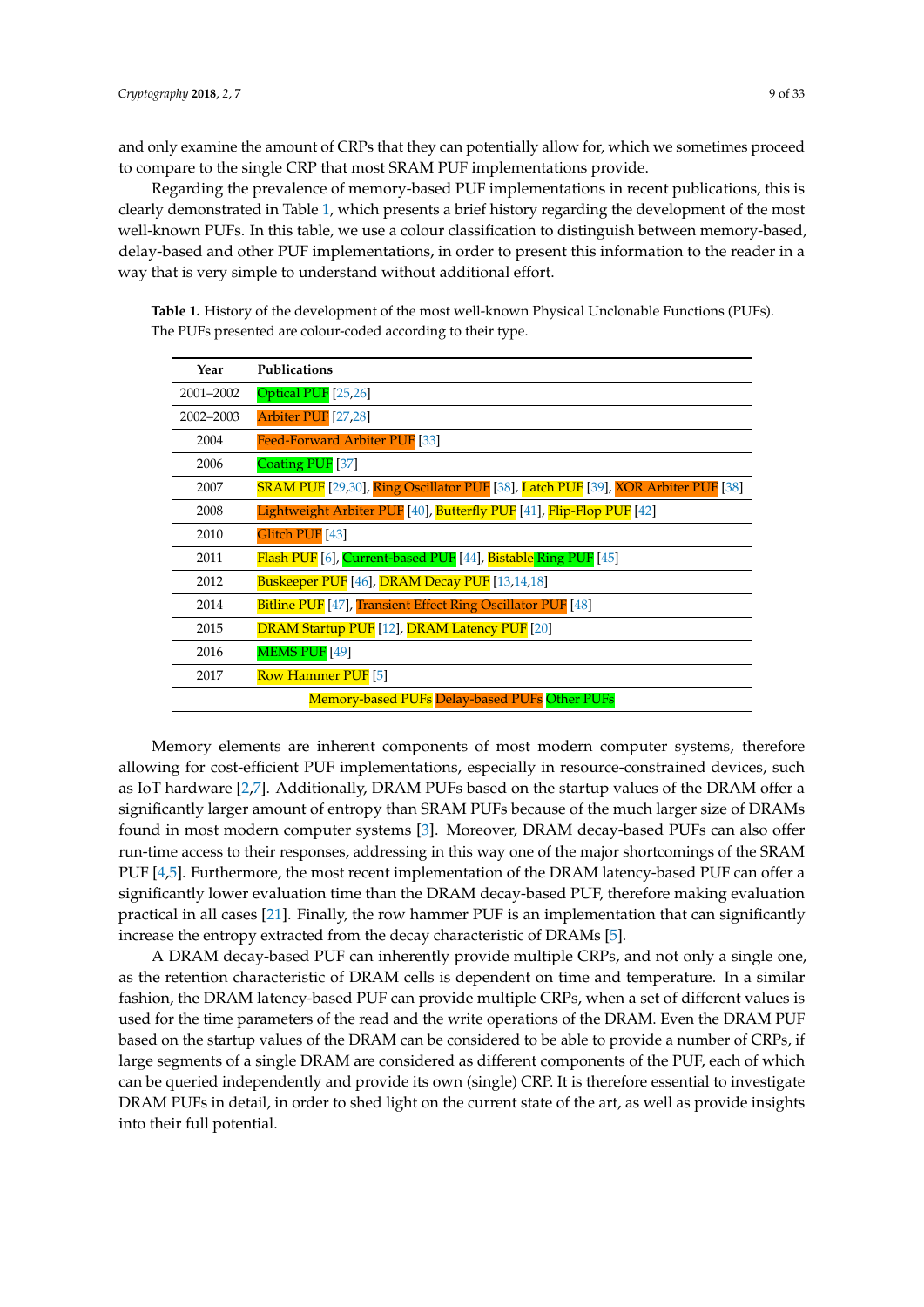Since antiquity, humans have been interested in the generation of random numbers for a plenitude of reasons, ranging from gambling to cryptography and statistics. Random number generation can be either truly random, when a chaotic system is being used, or pseudorandom, when a seed is being used to generate a sequence that appears random, but is repeatable using the same seed as a basis for the generation of a future sequence. A chaotic system, on the contrary, is based on so many different factors that the sequences generated by it are not fully predictable. Such a system can often be modelled or simulated, up to some degree, but its exact output is not fully predictable. For example, throwing dice or flipping a coin can be modelled and simulated, but the results of these actions are not fully predictable because the exact circumstances under which these actions may be performed are extremely hard to predict.

However, if we know the exact force with which a coin is being flipped, on which exact spot on the coin this force has been placed, what was the initial state of the coin, what are characteristics of the coin, such as its mass, the material of which it is made, etc., and, also, that no other forces affect the coin, then perhaps the outcome of the coin flipping can be predicted. In exactly the same way, if we know the seed of a number generator and its exact algorithm, we can then usually predict the exact output of it. Therefore, the generation of random numbers is highly dependent on the system being used for it and, more specifically, on how deterministic this system is.

A non-deterministic system will produce highly unpredictable outputs and can therefore be used for the implementation of *True Random Number Generators* (TRNGs), while a simple system that is also fully deterministic will produce outputs that are highly predictable and therefore not suitable for random number generation. Finally, a complex deterministic system will produce output that is, up to some degree, predictable, but does appear random, and can therefore be used for the implementation of a *PseudoRandom Number Generator* (PRNG). Therefore, the degree of complexity of a system and its determinism have to be assessed, in order to determine the ability of a system to be used for random number generation. Nevertheless, this task can prove to be much more complex than assessing the output of such a system, for its randomness, unpredictability, etc. For this reason, researchers have developed tests that can indeed examine the suitability of a system to act as a Random Number Generator (RNG) based on its outputs. One of the most popular suites of such tests has been produced by the National Institute of Standards and Technology (NIST) in the United States of America (USA) [\[50\]](#page-30-4).

Both TRNGs and PRNGs may pass such statistical tests successfully, but once the initial seed of a PRNG, including its initial state, is known, all its outputs can be predicted successfully. TRNGs are therefore much more secure, being completely unpredictable, and are, therefore, more suitable for applications related to security, such as data encryption. However, PRNGs are also very popular due to their flexible and low-cost implementations and their low generation times [\[51\]](#page-30-5). Recent research has, therefore, focused on the implementation of cost-efficient and flexible TRNGs, which could be employed as security primitives, mainly in cryptographic protocols. Such TRNGs could be implemented using commercial hardware, such as DRAMs, which is not only widely available, but would also not require additional dedicated hardware, which would raise the cost of production.

Such implementations would enable the use of intrinsic TRNGs that would be inherently available even in resource-constrained devices, such as IoT hardware. As already noted, TRNGs are particularly useful for the production of ephemeral, one-time keys and nonces, which can allow the implementation of complex cryptographic protocols. For this reason, intrinsic TRNGs could enable the usage of complex cryptography even on low-end devices. Therefore, DRAM-based TRNGs could prove to be a major breakthrough in the history of hardware-based TRNGs.

As software can only very rarely prove to be unpredictable, most TRNG implementation in modern computer systems use hardware in order to generate random numbers. A large number of hardware components, such as power supplies [\[52](#page-30-6)[,53\]](#page-30-7), Zener diodes and delay and clocking elements, which inherently carry an increased noise load, have been utilised for the implementation of TRNGs.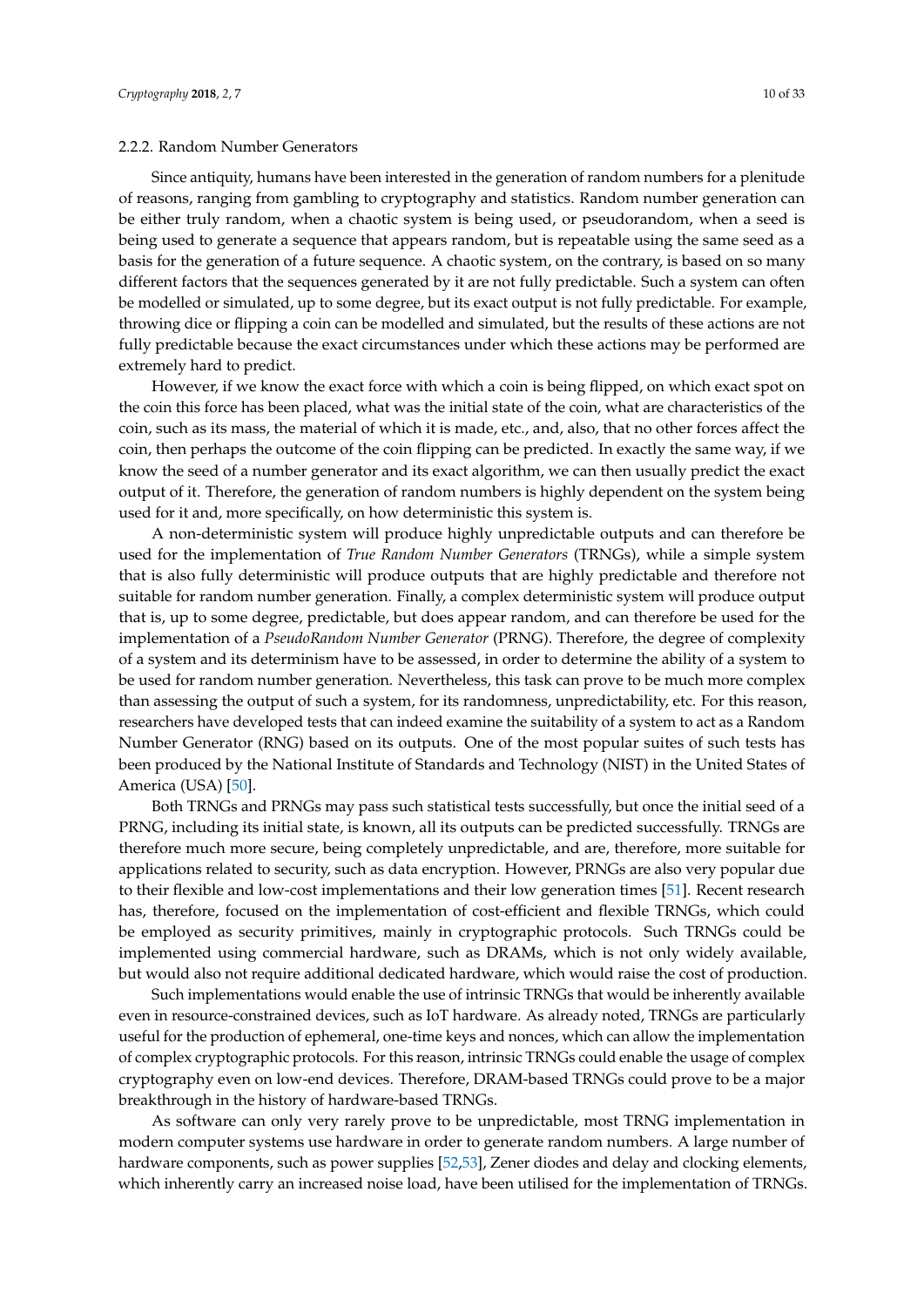However, the implementation of such TRNGs usually requires additional circuitry or other hardware, either for the construction of the TRNG components or for the evaluation of the TRNG hardware. As a result, not only such TRNGs may increase the production costs, but also have an increased generation time, as multiple components may be required for their construction and evaluation. On the contrary, an intrinsic silicon TRNG, such as a DRAM-based TRNG, can provide increased security in comparison to a PRNG, while providing low generation times and requiring only dedicated software, a need that is also common to most PRNGs.

Recent research has proven that the characteristics of DRAMs may, in some cases, provide outputs that are random and unique per DRAM instance, but also highly unstable, and can therefore be used for the implementation of intrinsic hardware TRNGs in commodity devices. In particular, the potential of the retention time of DRAM cells to serve as a source of entropy for the implementation of a TRNG had been noted even in the very first publications regarding the decay characteristic of the DRAM cells as a basis for the implementation of security primitives [\[15](#page-28-17)[,16\]](#page-28-6). Additionally, the data remanence of DRAM cells has also been investigated as a characteristic that can be exploited for the creation of a robust DRAM-based TRNG [\[17](#page-28-7)[,54\]](#page-30-8). Finally, a more recent publication studies the potential of the startup values of DRAM cells to be employed for the production of a TRNG, and the difficulties in the realisation of such a scheme [\[55\]](#page-30-9). Therefore, as recent research [\[19\]](#page-28-9) keeps providing promising results regarding the potential of DRAMs to serve as a basis for the formation of cost-efficient, fast and flexible TRNGs, we believe that it is crucial to investigate in detail the current state of the art regarding DRAM-based TRNGs and their future potential for cryptographic applications.

## <span id="page-10-0"></span>**3. Overview of the Current State of the Art Regarding DRAM-Based Security Primitives**

As already mentioned in the previous section, the recent development of DRAM-based security primitives can potentially lead to significant advances in the field of IT security, because such primitives not only can be implemented in a cost-efficient manner, as DRAMs constitute intrinsic components of most contemporary computer systems, but also, quite often, can be used at run-time. For this reason, in this section, we investigate the relevant literature, provide a thorough overview of it and classify it, in such a way as to provide a clear picture of the current state of the art and useful insights regarding potential future developments.

Our overview and classification scheme have been inspired by relevant publications containing classifications and taxonomies of other hardware-based security primitives and mechanisms. We briefly cite a very small number of such overview papers on the security of smart grids and smart homes [\[56,](#page-30-10)[57\]](#page-30-11), on the security of Radio-Frequency IDentification (RFID) [\[58,](#page-30-12)[59\]](#page-30-13), on IoT infrastructure [\[60–](#page-30-14)[63\]](#page-30-15), on PUFs [\[32](#page-29-5)[,64–](#page-30-16)[71\]](#page-31-0) and on hardware Trojans [\[72–](#page-31-1)[74\]](#page-31-2), which clearly demonstrate the diversity of hardware security mechanisms that have so far been examined.

## *3.1. Brief Literature Taxonomy*

As Table [2](#page-11-0) reveals, there has been an increased interest regarding DRAM-based security primitives in previous years. This is also evident from the publication of two doctoral dissertations in 2017 that consider DRAM-based security primitives to a significant extent [\[54,](#page-30-8)[75\]](#page-31-3). Additionally, other doctoral dissertations also discuss DRAM-based security primitives [\[76,](#page-31-4)[77\]](#page-31-5), exhibiting that these primitives are becoming well-known. Finally, the existence of other publications from Eastern Europe [\[78,](#page-31-6)[79\]](#page-31-7) and Asia [\[13](#page-28-5)[,77\]](#page-31-5) are further indicators of the global outreach of the topic of DRAM-based security primitives.

It is, therefore, important to examine in some detail the most influential publications regarding DRAM-based security primitives, in order to identify their most important contributions and, in this way, expose the current state of the art of this scientific field. We choose to do so in a chronological order, as Table [2](#page-11-0) shows, in order to allow the reader to view how this field has evolved and get some very first insights into its potential future development.

As it has already been mentioned, there are four major characteristics and effects related to DRAMs that have so far been exploited for the implementation of a DRAM-based security primitive.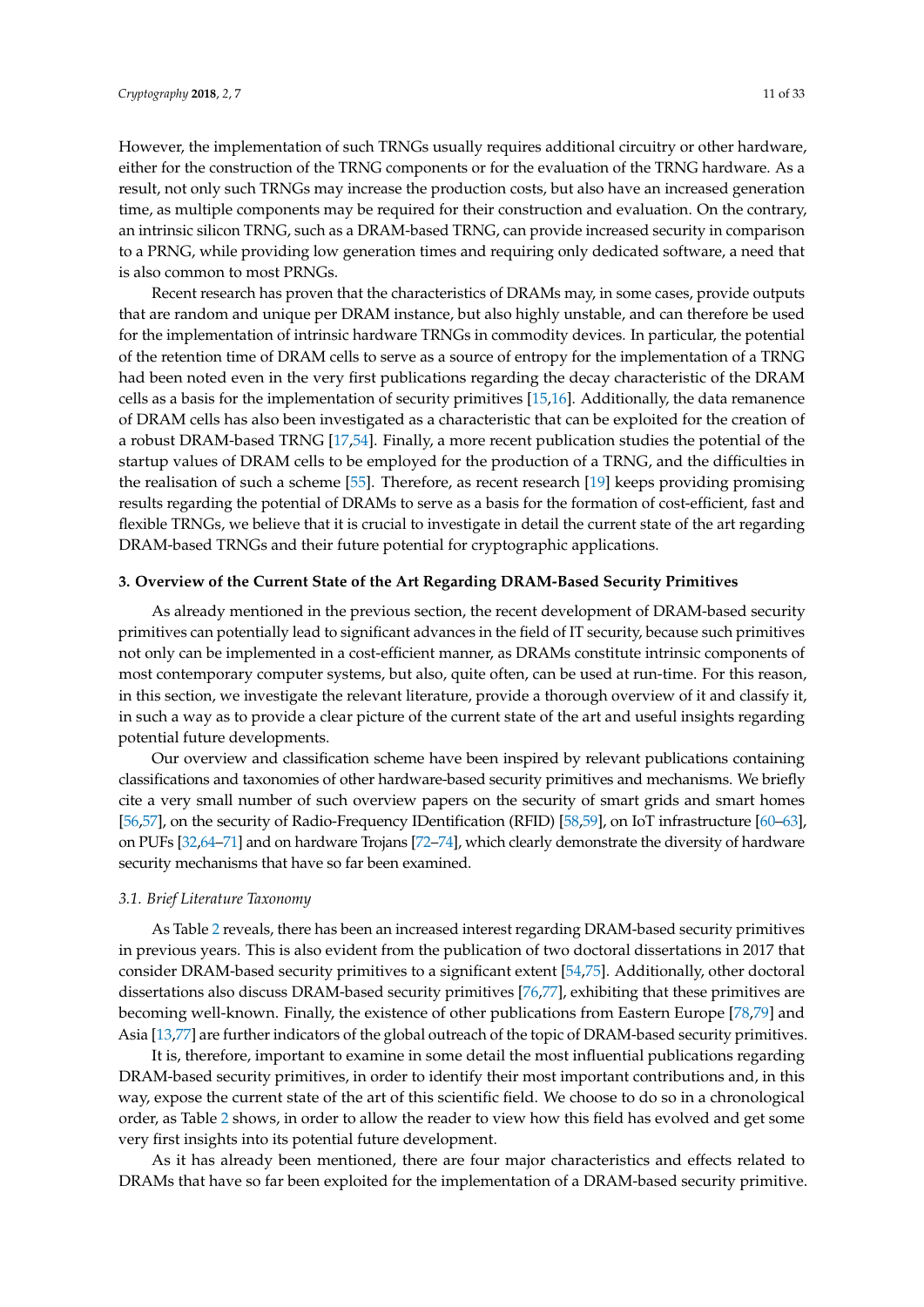These are DRAM decay and data remanence effects, the startup values of the DRAM cells, DRAM access latencies and the effect of applying a row hammer algorithm on the rows of a DRAM array. We, therefore, choose to also classify the publications presented in Table [2](#page-11-0) according to the exploited characteristic(s), which they refer to, in order to provide a more detailed view of the way in which DRAM-based security primitives were developed. We choose a colour classification, in order to make the results of our classification easier for the reader to understand. As some publications consider two characteristics, we indicate those by using both relevant colour indicators in Table [2.](#page-11-0)

<span id="page-11-0"></span>**Table 2.** History of the development of DRAM-based security primitives. The publications examined are colour-coded according to the DRAM characteristic being exploited for the implementation of the security primitives discussed in them.

| Year       | <b>Total Amount</b><br>of Publications | <b>Publications</b>                                                                                                                                                                                              |
|------------|----------------------------------------|------------------------------------------------------------------------------------------------------------------------------------------------------------------------------------------------------------------|
| 2012       | 4                                      | Okamura et al. [13], Fainstein et al. [18], Keller et al. [14] (poster),<br>Felber [15] (presentation slides)                                                                                                    |
| 2013       | 2                                      | Rosenblatt et al. [80], Rosenblatt et al. [81]                                                                                                                                                                   |
| 2014       | 3                                      | Liu et al. [82], Liu et al. [83], Keller et al. [16]                                                                                                                                                             |
| 2015       | 4                                      | Tehranipoor et al. [12], Hashemian et al. [20], Zhang [84],<br>Rahmati et al. [85]                                                                                                                               |
| 2016       | 4                                      | Tehranipoor et al. [17], Sutar et al. [86], Vitenko [78],<br>Xiong et al. [4]                                                                                                                                    |
| 2017       | 10                                     | Sutar et al. [87], Tehranipoor et al. [88], Tang et al. [11],<br>Eckert et al. [55], Tehranipoor et al. [3], Schaller [75],<br>Tehranipoor [54], Kumar et al. [89], Kirihata et al. [90],<br>Schaller et al. [5] |
| 2018 (Jan) | $\mathcal{P}$                          | <b>Kim et al.</b> [21], Sutar et al. [19]                                                                                                                                                                        |
|            |                                        | DRAM natural decay effect DRAM intensified decay effect due to VWL DRAM startup values                                                                                                                           |
|            |                                        | DRAM data remanence effect DRAM row hammer effect DRAM access latency                                                                                                                                            |

## *3.2. Overview of the Literature Regarding DRAM-Based Security Primitives*

As Table [2](#page-11-0) shows, the first publications regarding DRAM-based security primitives have occurred in 2012 and all were considering DRAM PUF implementations based on the retention characteristic of DRAMs. Since then, however, the amount of publications per year seems to be stable, with a sudden increase in 2017, which may also be continued in 2018. Additionally, the number of DRAM characteristics employed for the implementation of security primitives has also increased, and may further increase in the future. An overview of the current literature regarding DRAM-based security primitives follows.

In 2012, Okamura et al. [\[13\]](#page-28-5) published a paper regarding the usage of the retention characteristic of a DRAM in order to produce a PUF. They also examined the effect of temperature on this characteristic, with a focus on the effects of different temperatures on the number of bits flipping. They compared PUF responses measured at 25 °C to responses measured and  $-5$  °C, 45 °C and 65 °C, showing that the number of flipped bits increases, for higher temperatures and higher decay times, during which the DRAM is not being refreshed. Finally, they showed that unique 192-bit keys can be generated within 30 s and 672-bit keys within 60 s.

Fainstein et al. [\[18\]](#page-28-8) published a paper describing a Retention-based Intrinsic Chip ID (RICID) using embedded DRAM (eDRAM). They demonstrated intrinsic chip identification using a 32 nm Silicon-On-Insulator (SOI) high-*κ*/metal gate embedded DRAM, which provided a high probability of ID uniqueness and recognition. Their technique constitutes a decay-based DRAM PUF, where the decay is intensified by using higher wordline low voltages (VWLs). They used a bit fail map of a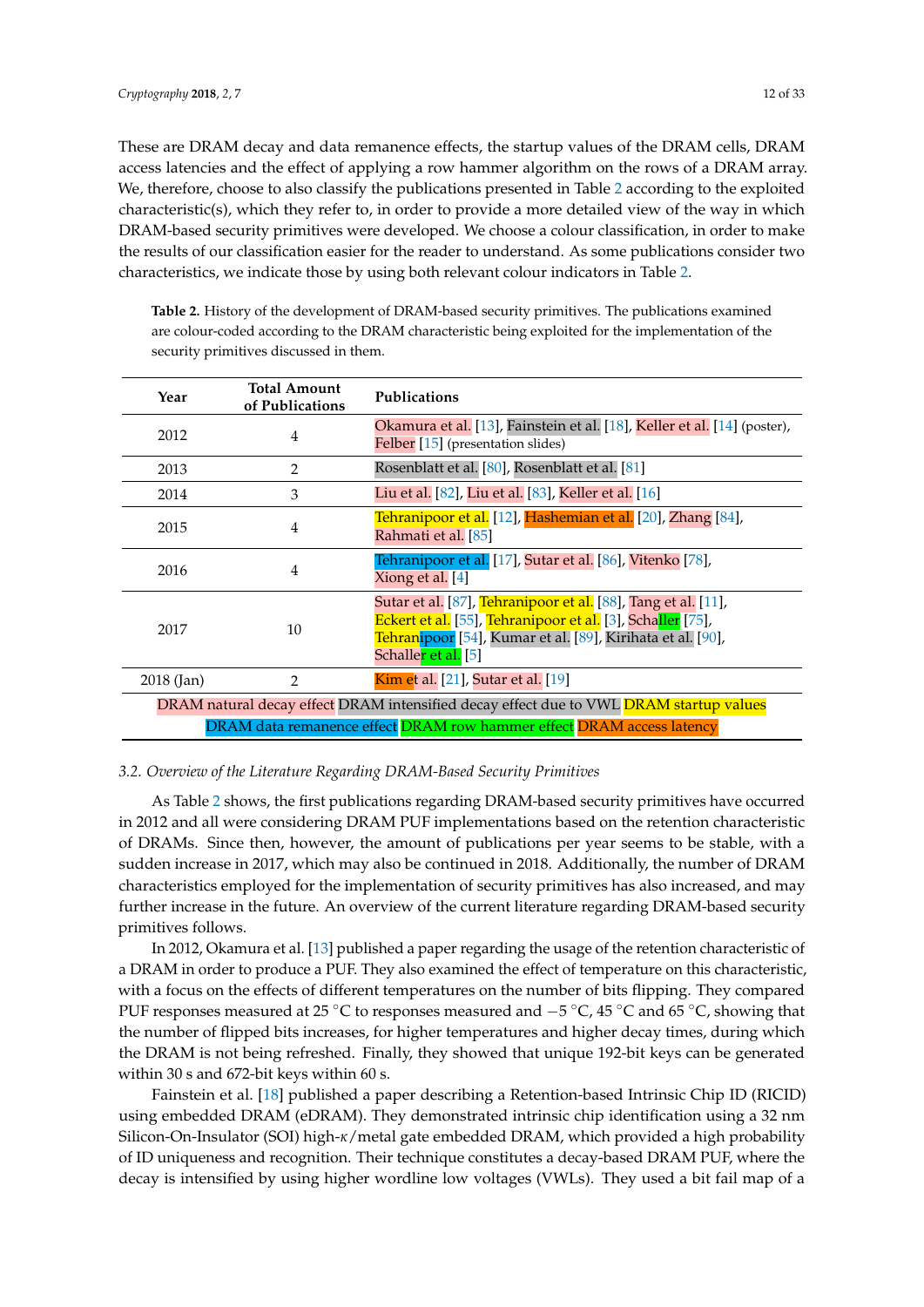DRAM array, in which retention pass or fail bits (represented as logical zeros or ones, respectively) are used to generate a pair of binary strings A and B using different VWLs. Using a higher VWL for B results in a greater number of retention fails such that the list of failing cell positions includes all of the positions that failed in A and new ones because more cells leak enough for their logical value to flip.

Keller et al. [\[14\]](#page-28-16) presented a poster about the usage of the retention characteristic for the implementation of a DRAM PUF, and Felber [\[15\]](#page-28-17) made also presentation slides for the same implementation and its usage in a Quantum Key Distribution (QKD) system.

In 2013, Rosenblatt et al. [\[80\]](#page-31-8) extended the RICID idea published by Fainstein et al. [\[18\]](#page-28-8) using the same DRAM PUF implementation in order to include field-tolerant authentication by detecting a number of bits that can ensure successful recognition and also prevent ID spoofing during the read operation. This allowed for a 100% recognition rate of the unique chip IDs generated under different temperature and voltage conditions, using more than 400,000 ID pair comparisons in more than 250 chips. Successful recognition rates were predicted to be very close to 100% using an analytical model for one million different pairs.

In a different publication in the same year, Rosenblatt et al. [\[81\]](#page-31-9) presented an architecture that enables self-authentication in chips, using electrically programmable fuses (eFUSEs) that store PUF responses produced by an eDRAM. Again, the DRAM PUF is based on the retention times of the DRAM cells, which can be lowered using higher VWLs. The responses produced are proven to be unique using Monte Carlo simulations and the chips can be authenticated even when the responses are noisy. The simulation results are confirmed by testing more than 50 chips and an analytical model is used to predict that attacking the DRAM PUF using brute force would require more than 10 years to be successful and that successful authentication rates are very close to 100% using an analytical model for one million different chips.

In 2014, Liu et al. [\[82\]](#page-31-10) published a paper regarding a DRAM decay PUF based on a Double-Data-Rate type three (DDR3) Synchronous DRAM (SDRAM). They also described an algorithm for key generation, with an integrated fuzzy extractor, which can produce secure 128-bit keys. Due to the wide adoption of DDR3 memory in wireless sensor networks (WSNs), and as the proposed DRAM PUF technology provides high security and does not require hardware changes, the proposed PUF is suitable for usage in WSN applications. The feasibility of such a PUF is validated using an Field-Programmable Gate Array (FPGA) board and a number of removable Small Outline Dual In-line Memory Module (SODIMM) DRAMs. An extended version of this paper was also published the same year by Liu et al. [\[83\]](#page-31-11), in which a more detailed overview of the algorithm, including a thorough description of the fuzzy extractor parameters, is presented. Both papers present positive results regarding the decay rate and the intra-device and inter-device Hamming distances.

Keller et al. [\[16\]](#page-28-6) also presented a DRAM decay PUF based on a DDR3 SODIMM DRAM connected to an FPGA board, which can, however, also be used for the generation of random numbers. A memory controller that permanently disables the refresh operation has been implemented. The authors note that the implemented DRAM PUF allows for repeated queries at run-time, in contrast to an SRAM PUF. Furthermore, utilising a 512 MB DDR3 module, 400 random bits can be produced per second.

In 2015, Tehranipoor et al. [\[12\]](#page-28-4) introduced a DRAM PUF based on the startup values of the DRAM cells, which works in a similar way to the SRAM PUF. Nevertheless, due to the size of the DRAM, this PUF allows for a much larger response size. It relies on the fact that DRAM cells initialise to random values at startup because of variations in their manufacturing process, which are however too small to affect their regular operation. Different operating conditions, such as different voltage and temperature levels are investigated in order to test the PUF's reliability. The most stable cells are selected during enrollment for further use.

Hashemian et al. [\[20\]](#page-28-10) presented in the same year a DRAM PUF implementation based on the write access failures. An external delay circuit can be implemented in order to change the time parameter of the write operation, in such a way that a number of cells fail to be written. Monte Carlo simulations were performed using an implementation of a Simulation Program with Integrated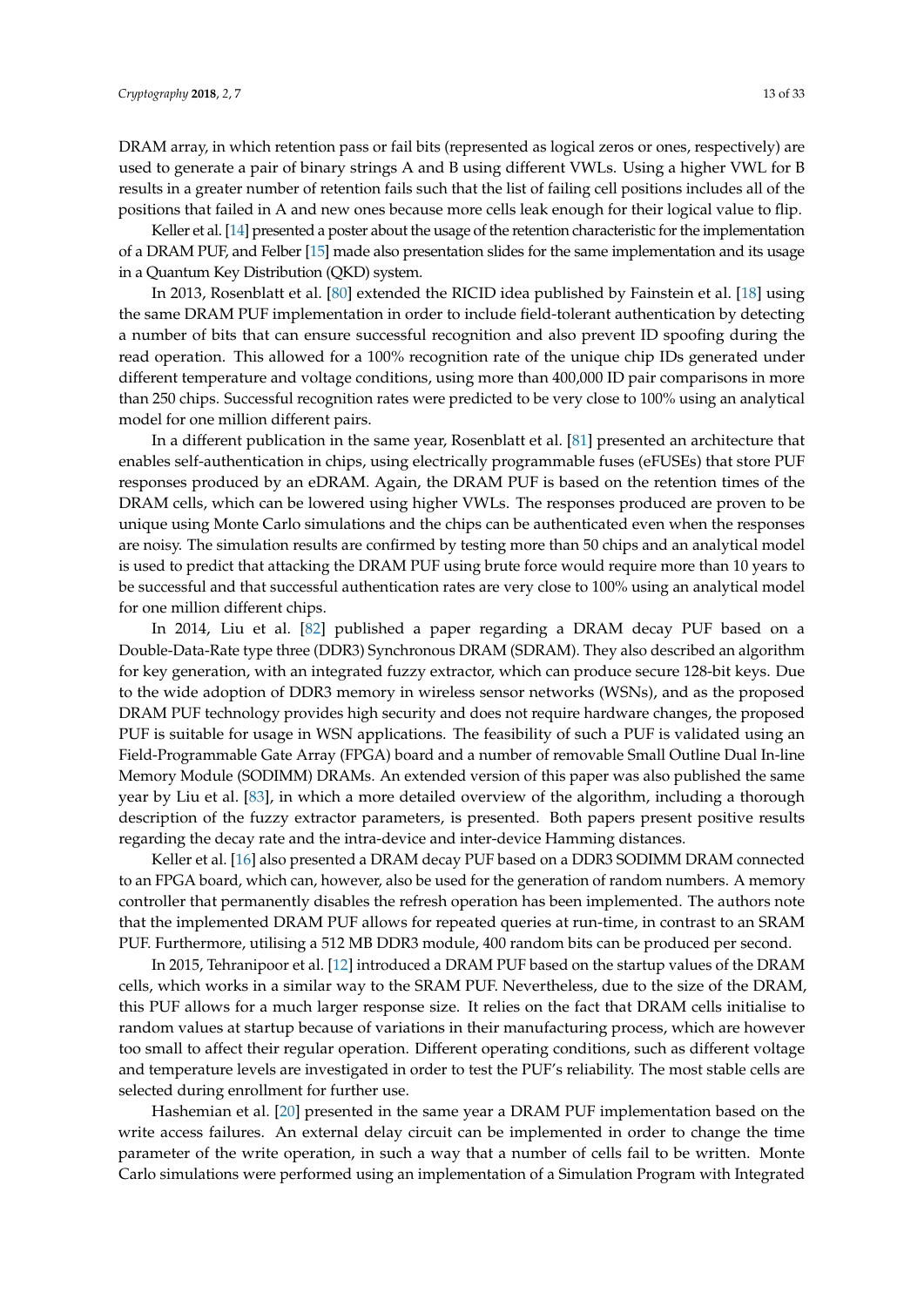Circuit Emphasis (SPICE), a program used for the simulation of hardware. These simulations showed that, for 1000 chips with 10% inter-die and 8% intra-die variation, the proposed PUF exhibits high uniqueness with a 50.01% average inter-die Hamming distance and good robustness under temporal fluctuations in the supply voltage and the temperature and under aging effects for its estimated 10-year lifetime. The PUF also provides good reproducibility with a 7% average intra-die Hamming distance for temperatures ranging from 20 ◦C to 50 ◦C and 7.4% average intra–die Hamming distance for supply voltages ranging from 0.9 to 1.2 volts. Furthermore, aging analysis shows that under Negative-Bias Temperature Instability (NBTI) effects, unstable bits constitute on average only 0.92% of the PUF responses over the estimated 10-year lifetime.

Zhang [\[84\]](#page-31-12) published his master's thesis on the same year, which is highly related to the papers by Liu et al. [\[82](#page-31-10)[,83\]](#page-31-11). The same PUF implementation is presented, along with an extended related literature section, additional sections on the applications of PUFs and more information regarding the fuzzy extractor scheme and the metrics used to evaluate this DRAM decay PUF. The results prove that this PUF implementation can serve for secure key generation.

Rahmati et al. [\[85\]](#page-31-13) presented what can be characterised as an "attack" PUF implementation, as their paper explored how the decay characteristics of DRAM cells in approximate DRAM, a DRAM that does not provide 100% stability of its stored values can create an error pattern that could serve as a system identifying fingerprint. Approximate DRAM allows for some values to decay, as its refreshing time is not adequate enough for all the cells to be refreshed before they decay. Therefore, the values stored in the cells with the lowest retention times will fade away, creating a unique pattern of error, which may not affect significantly the content stored over all the DRAM array, but can lead to successful recognition and de-anonymisation. This publication was followed by others that focus more on the optimisation of the quality of an approximate DRAM [\[91,](#page-32-3)[92\]](#page-32-4).

In 2016, Tehranipoor et al. [\[17\]](#page-28-7) published a paper presenting a hardware TRNG based on the data remanence effect of a DRAM, whereby information remains in a DRAM even after powering it down. This phenomenon is practically another version of the cell decay characteristic. Nevertheless, as in this case, the whole DRAM, or even the whole chip, is powered down, a slightly different behaviour may appear, which is also dependent on *burn-in* and *grounding* effects, i.e., the time that a value has been stored on a cell and whether the overall circuit is grounded or not. Additionally, the startup behaviour of the cells can play a role because, if the cells decay completely during the period of time that the DRAM is powered off, they will probably assume their startup values when the DRAM is again powered on. Therefore, this implementation is inclined to exhibit high instability, which makes it fit to serve as an TRNG. An FPGA and its on-board DRAM are used for testing, together with a power-cycle circuit used to enable and disable the DRAM.

Sutar et al. [\[86\]](#page-31-14) published a paper on a DRAM decay PUF that is intrinsically reconfigurable, supporting a large number of challenge-response pairs (CRPs) through the variation of different parameters. Their design is implemented and validated using an FPGA and removable SODIMM DDR3 DRAM modules. Their design also allows for reduced authentication times in comparison to previous works. Additionally, the authors tested the robustness of their authentication mechanism under temperature variations and aging effects. Their results demonstrate a 100% true-positive (successful authentication) rate for a 10  $^{\circ}$ C temperature variation with a 0% false-positive rate. For a nine-month old DRAM module, their authentication mechanism also provided a 100% true-positive rate and a 0% false-positive rate.

Vitenko [\[78\]](#page-31-6) presented a rather interesting implementation of a DRAM PUF based on the retention characteristic of DRAM cells, as it was the first implementation on a truly commercial device. The DRAM of a tablet computer produced by LG, a well-known electronics company that has its headquarters in Seoul, South Korea, was used in order to implement a PUF and the relevant DRAM module was controlled using the Android OS. The evaluation of the responses of the PUF proves that it can be used for identification purposes, as they are proven to be random, unique and stable enough. This paper proves in a definitive way that DRAM PUFs can be used commercially.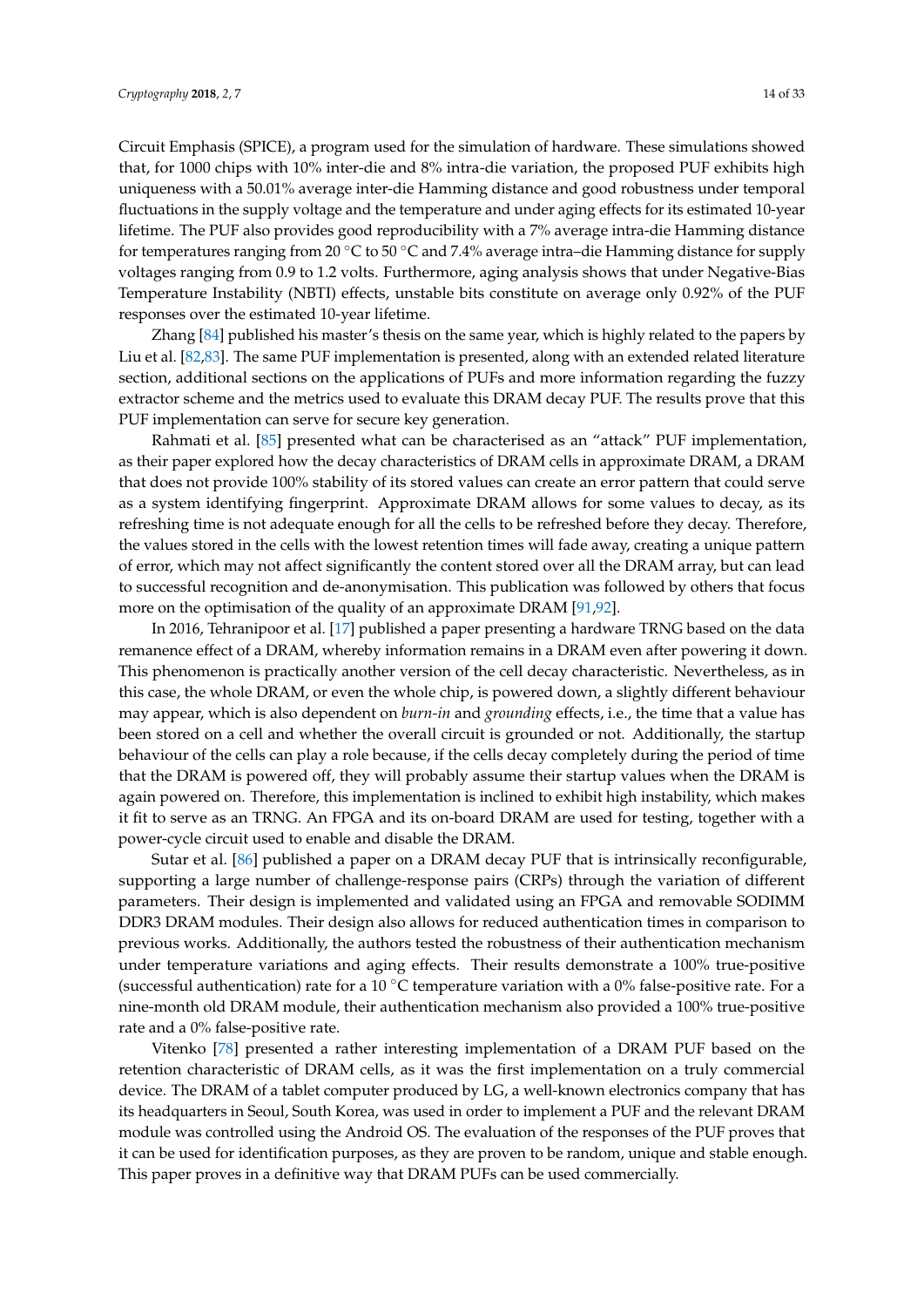Xiong et al. [\[4\]](#page-27-6) implemented a DRAM decay PUF that can be queried at run-time on two commercially available evaluation boards using a Linux kernel module, therefore exhibiting that DRAM PUFs can be implemented and used in IoT hardware. Additionally, they also presented a firmware implementation of the same PUF on both devices using the firmware of these devices. However, this implementation cannot be accessed at run-time. Finally, they also presented lightweight cryptographic protocols based on their PUF implementations, which can be used for device authentication and secure channel establishment.

In 2017, Sutar et al. [\[87\]](#page-31-15) presented a memory-based combination PUF implementation that combined an SRAM PUF with a DRAM decay PUF. This implementation can potentially combine the advantages of both types of memory-based PUFs and address the shortcomings of each individual PUF type. This implementation addresses potential problems of the two different PUF types, such as the DRAM module being removable, in which case, it can easily be transferred to another system for the implementation of a number of different attacks against its security. The proposed PUF exhibits high entropy, supports a large number of challenge-response pairs, and is intrinsically reconfigurable. The SRAM PUF utilizes a power-cycling approach to generate startup values as responses, while the DRAM PUF responses consist of unique bit-flip patterns generated through a refresh-pausing approach. The combination PUF has been implemented using an FPGA and several off-the-shelf SRAMs and DRAMs. Their experimental results demonstrate substantial improvements over current memory-based PUFs including the ability to resist various attacks. Extensive authentication tests across a wide temperature range (20–60 °C) and accelerated aging (12 months) demonstrate the robustness of the proposed design, which achieves a 100% true-positive rate and a 0% false-positive rate for authentication across these parameter ranges.

Tehranipoor et al. [\[88\]](#page-32-0) published an investigation of the reliability of the responses of a DRAM PUF based on the startup values of its DRAM cells under device-accelerated aging effects. Their paper presents accelerated aging experimental results over 18 months on three DRAM PUFs based on startup values. Experiments were conducted using three Commercial Off-The-Shelf (COTS) DRAM modules. Additionally, in order to accelerate aging, a thermal inducting system was employed. Based on their results, the effect of NBTI stress appears to be negligible on DRAMs and can be ignored. In other words, this type of DRAM PUFs is resistant to aging, and can, therefore, improve the performance and reliability of the entire system during its operational life.

Tang et al. [\[11\]](#page-28-3) presented a DRAM PUF based on the retention characteristic of DRAM cells, utilising the location of cells with a weak retention characteristic in a 65 nm 2T Complementary Metal–Oxide–Semiconductor (CMOS) eDRAM. In this case, multiple locations of the DRAM are utilised to produce the PUF's final response, as their error patterns are combined in the final response. This scheme allows for the creation of more than  $10^{32}$  unique CRPs from a 1 Kbit eDRAM array. The responses become more stable through the application of a zero-overhead repetitive write-back technique along with bitmasking, while instabilities induced by voltage and temperature variation are mitigated by adjusting the read reference voltage and refresh time before each authentication operation. Finally, the area of each cell of the proposed DRAM PUF is calculated to be less than 1  $\mu$ m<sup>2</sup>.

Eckert et al. [\[55\]](#page-30-9) published a paper dealing with a hardware TRNG implementation based on the startup values of Double-Data-Rate type two (DDR2) DRAM. In this paper, they show that the startup values of newer DRAMs may not suitable to serve as a PUF, a conclusion that was also reached by Anagnostopoulos et al. [\[93\]](#page-32-5). However, by combining multiple measurements through an XOR operation and by using a von Neumann corrector, the authors manage to implement a TRNG. The authors assess the randomness of their scheme using the NIST suite of tests and prove that it can be used as a TRNG. We note here that the eXclusive OR (XOR) logical operation provides a logical output of zero when all its inputs have the same logical value and of one when at least one of them has a different logical values from the others.

Tehranipoor et al. [\[3\]](#page-27-5) extended the previous publication by Tehranipoor et al. [\[12\]](#page-28-4) regarding a DRAM PUF based on the startup values of the DRAM cells. Their approach has a relatively low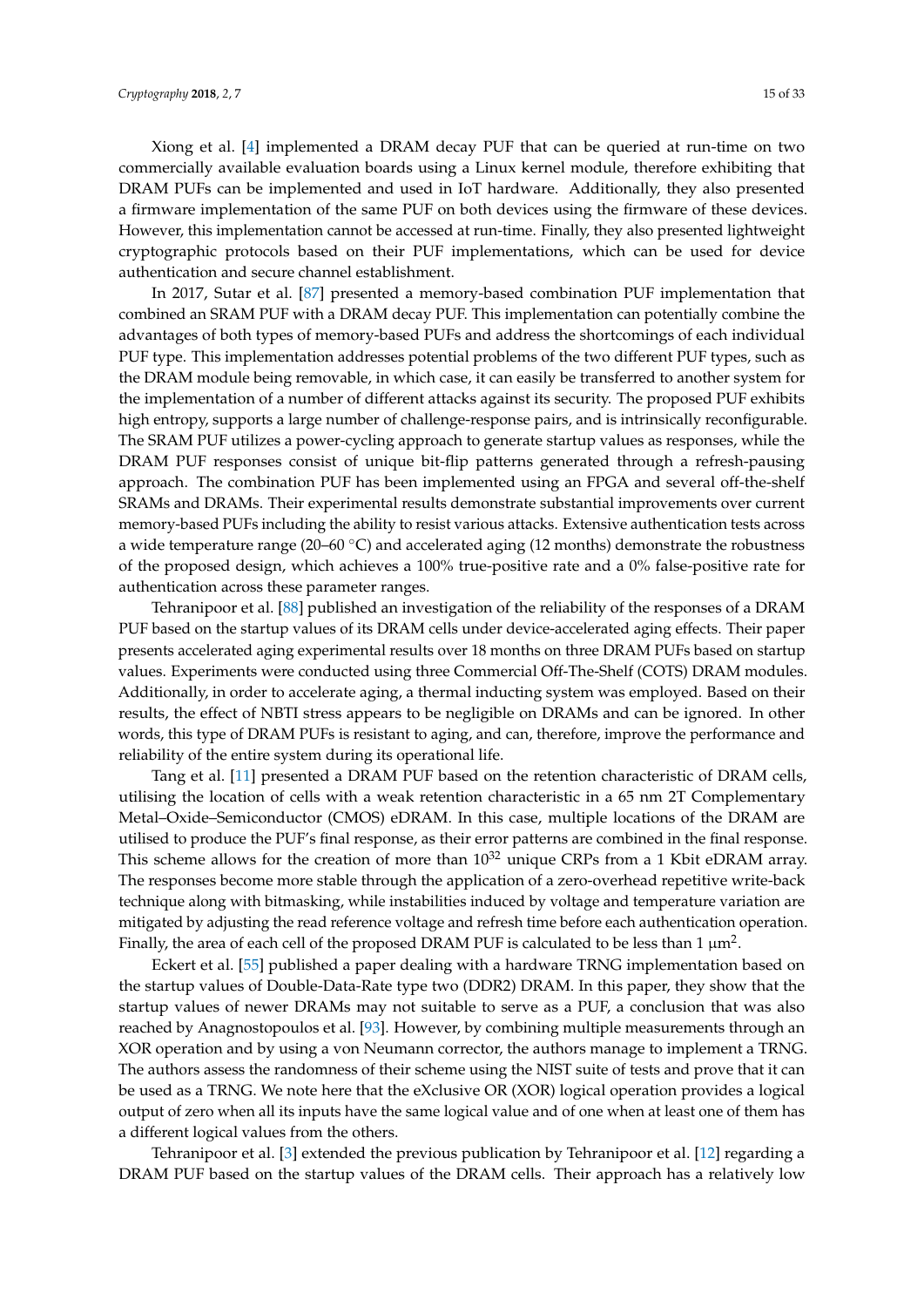generation time and no additional hardware is required. The effect of different operating conditions, based on voltage and temperature variations and aging is examined. Their implementation consists of external Dual In-line Package (DIP) DRAM modules connected to an FPGA board, and provides highly distinct PUF responses with an average inter-die Hamming distance of 0.4937, which can be utilised to construct 128-bit secure keys.

Schaller [\[75\]](#page-31-3) published his doctoral dissertation in 2017, in which he examines PUF implementations on COTS hardware and their applications. He discusses in detail DRAM PUFs based on both the retention characteristic of DRAM cells and the row hammer effect, as well as their applications, and potential protocols based on them. His dissertation proves that DRAM and other memory-based PUFs can be implemented on COTS hardware and serve as security primitives for the implementation of lightweight cryptographic protocols.

Tehranipoor [\[54\]](#page-30-8) also presented her doctoral dissertation in 2017, in which DRAM-based PUFs and TRNGs are presented and discussed in detail. The overall dissertation is considering the design and architecture of various hardware-based TRNGs and PUFs that meet the requirements and needs for low-cost solutions in today's electronic systems. For this reason, particular focus is placed upon DRAM-based security primitives. Additionally, this dissertation also deals with the architectural requirements for designing resource-efficient embedded system platforms. Works presented in this dissertation include a DRAM PUF based on startup values and two DRAM-based TRNGs, one that is based on the startup values of DRAM cells and another that is based on their data remanence.

Kumar et al. [\[89\]](#page-32-1) published a book chapter, a part of which deals with hardware security based on intrinsic IDs produced by eDRAM. These IDs are produced by eDRAM based on the retention of its cells, which is lowered by using higher VWLs. The technique being employed is very similar to the ones used by Rosenblatt et al. [\[80\]](#page-31-8) and Rosenblatt et al. [\[81\]](#page-31-9). The authors prove that this implementation can be successfully employed for the authentication of a chip.

Kirihata et al. [\[90\]](#page-32-2) also published a book chapter, in which they also discuss a DRAM PUF implementation based on the retention of its cells, which is lowered by using higher VWLs. The scheme being employed is again very similar to the ones used by Rosenblatt et al. [\[80\]](#page-31-8) and Rosenblatt et al. [\[81\]](#page-31-9), and is used for anti-counterfeiting purposes. This scheme has the advantage of being based on an intrinsic element, the DRAM, thus not requiring additional hardware for its implementation, and therefore being highly cost-efficient.

In general, we must note that the publications by Fainstein et al. [\[18\]](#page-28-8), Rosenblatt et al. [\[80\]](#page-31-8), Rosenblatt et al. [\[81\]](#page-31-9), Kumar et al. [\[89\]](#page-32-1) and Kirihata et al. [\[90\]](#page-32-2) form a family of publications investigating the potential of eDRAM for the implementation of a DRAM PUF based on the retention characteristic of its cells, which is artificially lowered by using higher VWLs. To this end, these publications examine in detail the applications and security of such a primitive, in order to determine its suitability to serve as the basis of lightweight cryptographic protocols.

Schaller et al. [\[5\]](#page-27-4) presented a paper regarding the potential of the row hammer effect to be used in order to enhance the uniqueness and randomness of a DRAM PUF, if it is used in conjunction to the decay characteristic of the DRAM cells that is exhibited when the refresh operation of the DRAM is paused. Their implementation on COTS evaluation boards proved that generation times can be significantly decreased in this way, leading to a PUF that is accessible at run-time and can be used in a quick manner. Additionally, this was the first positive application of the DRAM row hammer effect.

In 2018, Kim et al. [\[21\]](#page-28-11)presented an implementation of a DRAM PUF based on the latency of the read and write operations of the DRAM, and proved that it has a significantly lower generation time in comparison to the DRAM decay PUF. For this purpose, they implemented both DRAM decay-based and DRAM latency-based PUFs on a large number of Double-Data-Rate type four (DDR4) DRAM modules connected to an evaluation board. Their implementation of the DRAM latency PUF requires no additional hardware for measurements, in contrast to the implementation of the same type of PUF by Hashemian et al. [\[20\]](#page-28-10), as they use memory controllers that allow them to change the time parameters of the read and write operations of the DRAM through software means. Their implementation is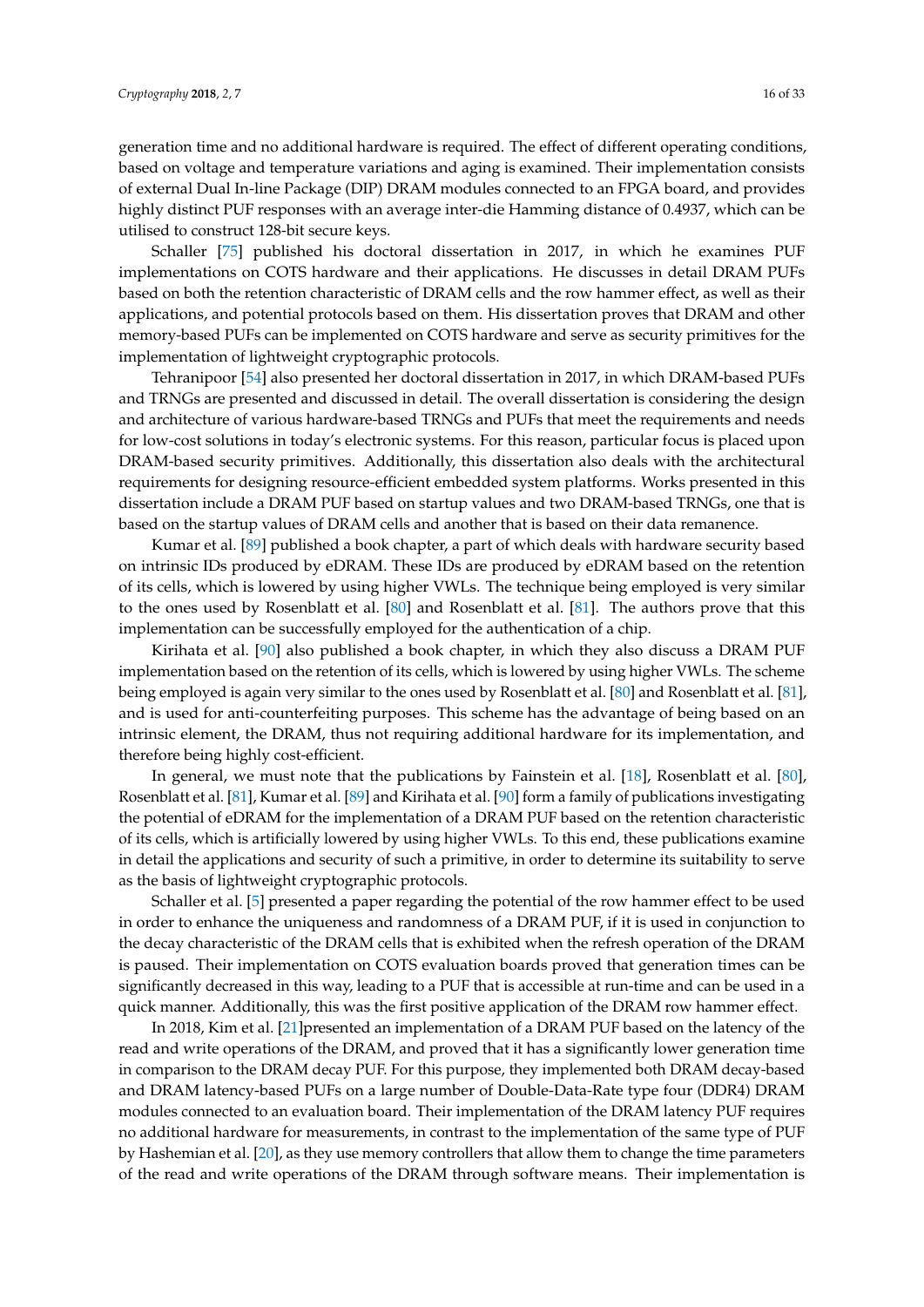accessible at run-time and the effects of temperature on it have been investigated, proving a significant decrease of generation times for the DRAM latency PUF in comparison to the DRAM decay PUF at all temperatures.

Finally, also in 2018, Sutar et al. [\[19\]](#page-28-9) extended the previous paper by Sutar et al. [\[86\]](#page-31-14) regarding a reconfigurable DRAM decay PUF, by also presenting a TRNG based on the DRAM decay PUF and the VRT phenomenon. Their implementation was based on several COTS DDR3 DRAM modules being connected to an FPGA board and was proven to be around five times faster than other prior DRAM PUFs. Their PUF implementation was also proven to be resilient and robust against temperature variations and aging effects, while the potential of the proposed TRNG design was verified using the NIST statistical test suite.

## <span id="page-16-0"></span>*3.3. Applications of DRAM-Based Security Primitives*

As the previous section shows, DRAM-based security primitives have been employed in a number of different applications, while both PUF and TRNG implementations have been constructed with equally good results. In this section, therefore, we will investigate the different primitives proposed by each work and their applications. In order, however, to do this, we first need to discuss what are the potential applications of PUFs and TRNGs and the way in which these applications work.

In particular, as already mentioned, the main difference between a PUF and a TRNG is the stability of their outputs. While a good PUF will provide pretty much the same output for the same input, a good TRNG will provide different outputs each time the same input is fed into it. This property of a good TRNG is also shown on Figure [5,](#page-16-1) where, for the same input A, the TRNG provides a different output, each time it is queried. Therefore, while TRNGs can be used for the construction of ephemeral keys and nonces, which are very useful in cryptography, they are not ideal for identification or authentication purposes. Nevertheless, ephemeral keys can provide information-theoretic security and perfect secrecy when used in a one-time pad scheme and nonces are widely used in order to protect against replay attacks.

<span id="page-16-1"></span>

**Figure 5.** Principle of operation of a True Random Number Generator.

Additionally, a key produced by a TRNG can also be stored and used for identification and authentication. However, a key generated from a TRNG cannot be directly traced back to it and, therefore, has a weak connection to the device itself. On the contrary, if a key is generated by a PUF, it can be linked to it (and, therefore, also to the relevant device), as a PUF will always generate the same output when provided the same input under the same conditions, and, therefore, also the same key. Moreover, a key generated from a PUF does not need to remain stored after being used, as it can be easily regenerated every time it is needed. Therefore, PUFs have three main applications, namely key agreement, identification and authentication.

Regarding secure key agreement, usually a fuzzy extractor scheme needs to be applied, as a PUF often provides slightly noisy responses, which could otherwise affect its reliability [\[94,](#page-32-6)[95\]](#page-32-7). This means that, for a particular challenge, the PUF may not always generate exactly the same response, but may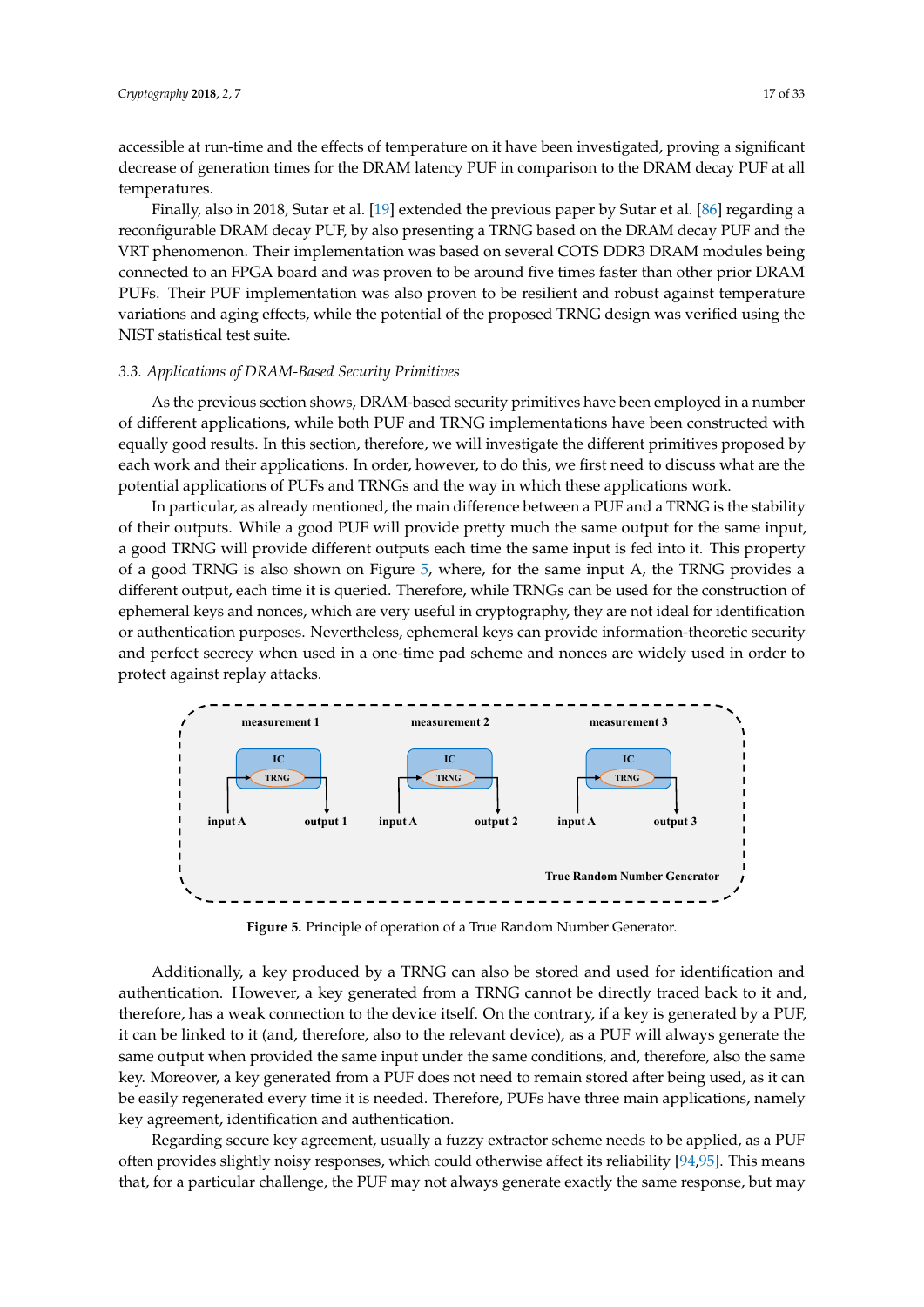often generate similar responses, which, however, contain some amount of noise. For this reason, we employ a fuzzy extractor scheme, which incorporates some Error Correction Code (ECC) [\[14\]](#page-28-16), in order to stabilise the PUF response [\[96\]](#page-32-8). PUF-based key agreement consists of two phases, which are shown in Figure [6.](#page-17-0)

In the first phase, the enrollment phase, which is executed entirely on the server's side, the PUF response is combined with the desired key, in order to produce some redundancy bits, called helper data. The server then saves the challenge, the response and the key used, as well as the helper data produced, and an ID regarding the CRP and the key used. As Figure [6](#page-17-0) shows, the same CRP can be used with a different key, which will result in different helper data. If the fuzzy extraction scheme is constructed in a secure way, such that the helper data do not leak information about the CRP and the key, then the helper data can also be made public.

In the second phase, the reconstruction phase, the PUF has been transferred securely from the server to the client and a reverse procedure is employed in order for the server and the client to agree on a key. The server sends a challenge to the client and the relevant helper data for a specific key. The client uses the PUF to produce the (noisy) response corresponding to the sent challenge, which is then combined with the helper data and corrected, using the same ECC as in the enrollment, in order to produce the key. As the server already has the relevant key from the enrollment phase, the server and the client have agreed to a key, without revealing or transferring a CRP or the key.

<span id="page-17-0"></span>

**Figure 6.** PUF-based key agreement.

 $\frac{1}{100}$  In the first phase, the enrollment phase, which is executed entirely on the server's side, the PUFF is  $\frac{1}{100}$  In  $\frac{1}{100}$  In  $\frac{1}{100}$  In  $\frac{1}{100}$  In  $\frac{1}{100}$  In  $\frac{1}{100}$  In  $\frac{1}{100}$  In for DRAM-based PUFs, including fuzzy extractor schemes using helper data [\[4,](#page-27-6)[19](#page-28-9)[,75,](#page-31-3)[82–](#page-31-10)[84](#page-31-12)[,86\]](#page-31-14), fuzzy match schemes with or without hashing [\[81,](#page-31-9)[89,](#page-32-1)[90\]](#page-32-2) and fuzzy vault schemes that also use helper data [\[13\]](#page-28-5). Additionally, using a universal hash implementation based on the Toeplitz matrix [\[83,](#page-31-11)[84\]](#page-31-12), which can be represented by a Linear-Feedback Shift Register (LFSR), is another way of stabilising the DRAM PUF responses. All of these schemes need to be combined with an ECC, which can potentially be based on either Hamming [\[16](#page-28-6)[,19](#page-28-9)[,86\]](#page-31-14), BCH [\[82](#page-31-10)[–84\]](#page-31-12) or Reed–Solomon [\[13\]](#page-28-5) error correction code. Regarding the fuzzy extraction scheme and its related ECC, a number of schemes have been proposed

However, instead of error correction, one can also employ the use of only the most stable cells [\[3](#page-27-5)[,11](#page-28-3)[,12,](#page-28-4)[54,](#page-30-8)[88\]](#page-32-0), in order to create stable responses. This approach is quite efficient, especially in applications that do not require perfect stability, such as identification and authentication. In this case, applying an acceptance threshold for stability can be sufficient, as then only the most unstable cells need to be excluded from the response, with no further operation required.

PUF-based identification works in a similar way, in the sense that a server queries multiple PUFs in order to create a database of (some of) their CRPs, which are stored according to the PUF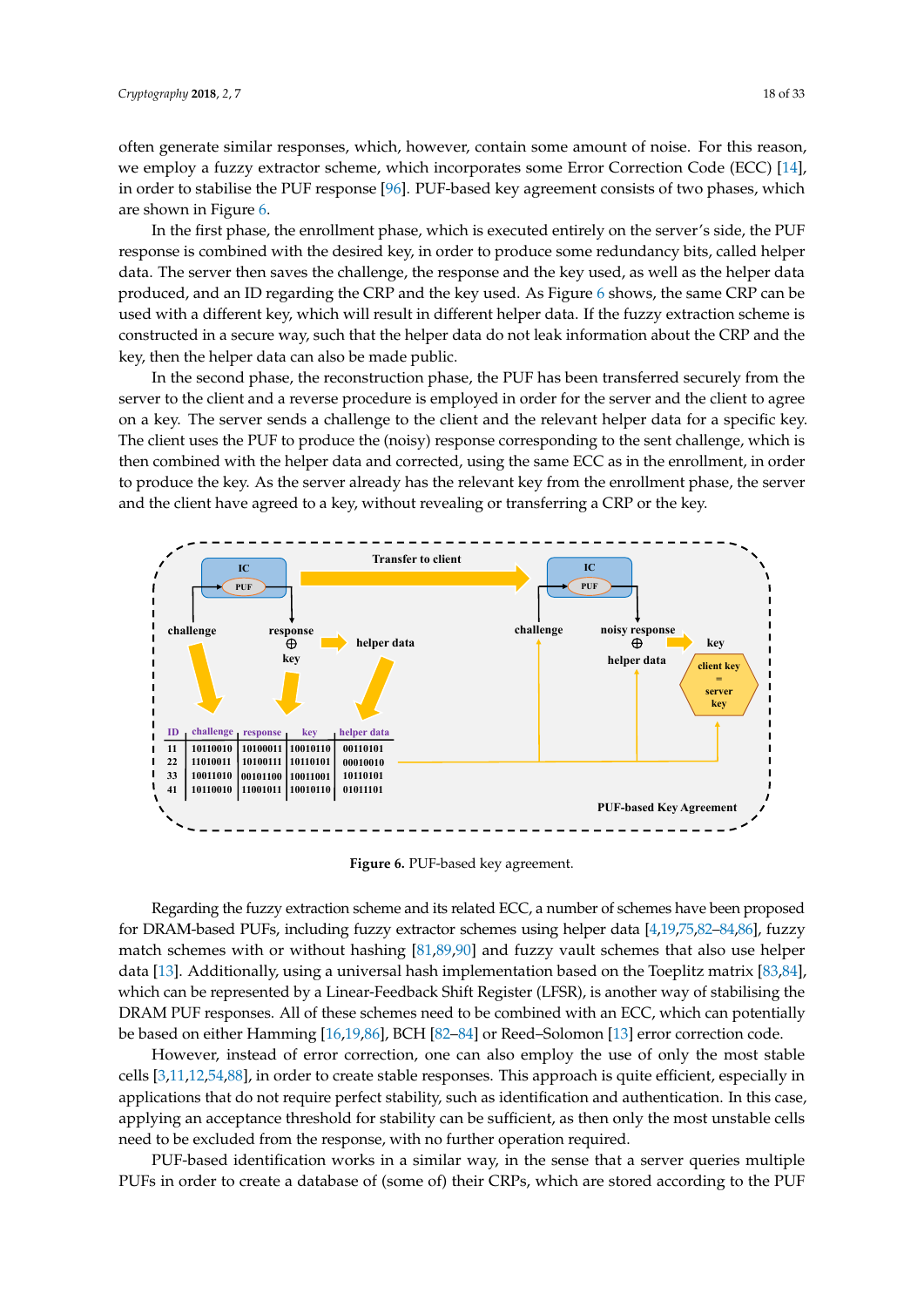from which they came from. Then, at any point in time, this server can identify any of these PUFs, without explicitly revealing the stored CRPs, by sending challenges to it and observing if the responses produced correspond to the relevant responses stored in its database. In this way, a PUF can be identified if CRPs from it exist on the server's database. Figure [7](#page-18-0) demonstrates how PUF-based identification works. However, in the case of successful identification, a CRP of the identified PUF may have been completely revealed, and therefore should not be used again. In order to avoid this, a hashing scheme may be employed, so that the CRPs are not transmitted in the clear, or a key can be used for implicit identification, through encryption and decryption of a nonce, a signature, an identifier, etc. Finally, also error correction may again be required, if the PUF responses are noisy.

<span id="page-18-0"></span>

**Figure 7.** PUF-based identification.

Finally, PUF-based authentication is very similar to PUF-based identification, as once again a server creates a database of (some of) the CRPs of a PUF. However, this time, the PUF, and its related device, go through untrusted environments, where they can be substituted by counterfeits. Therefore, if a client wants to ensure the authenticity of such a device, it can do so by sending a request for authentication of the relevant PUF to the server. Then, the server responds with a challenge for the PUF to be identified. If the produced response matches the relevant response saved on the server's database, then the device is authenticated, otherwise not, as shown in Figure [8.](#page-18-1) In this case, authentication is achieved without explicitly revealing any of the stored CRPs. Again, however, in the case of successful authentication, a CRP of the authenticated PUF may be completely revealed, and therefore should not be used again. In order to avoid this, a hashing scheme may be employed, so that the CRPs are not transmitted in the clear, or a key can be used for implicit authentication, etc. Finally, error correction may also again be required, if the PUF responses are noisy.

<span id="page-18-1"></span>

**Figure 8.** PUF-based authentication.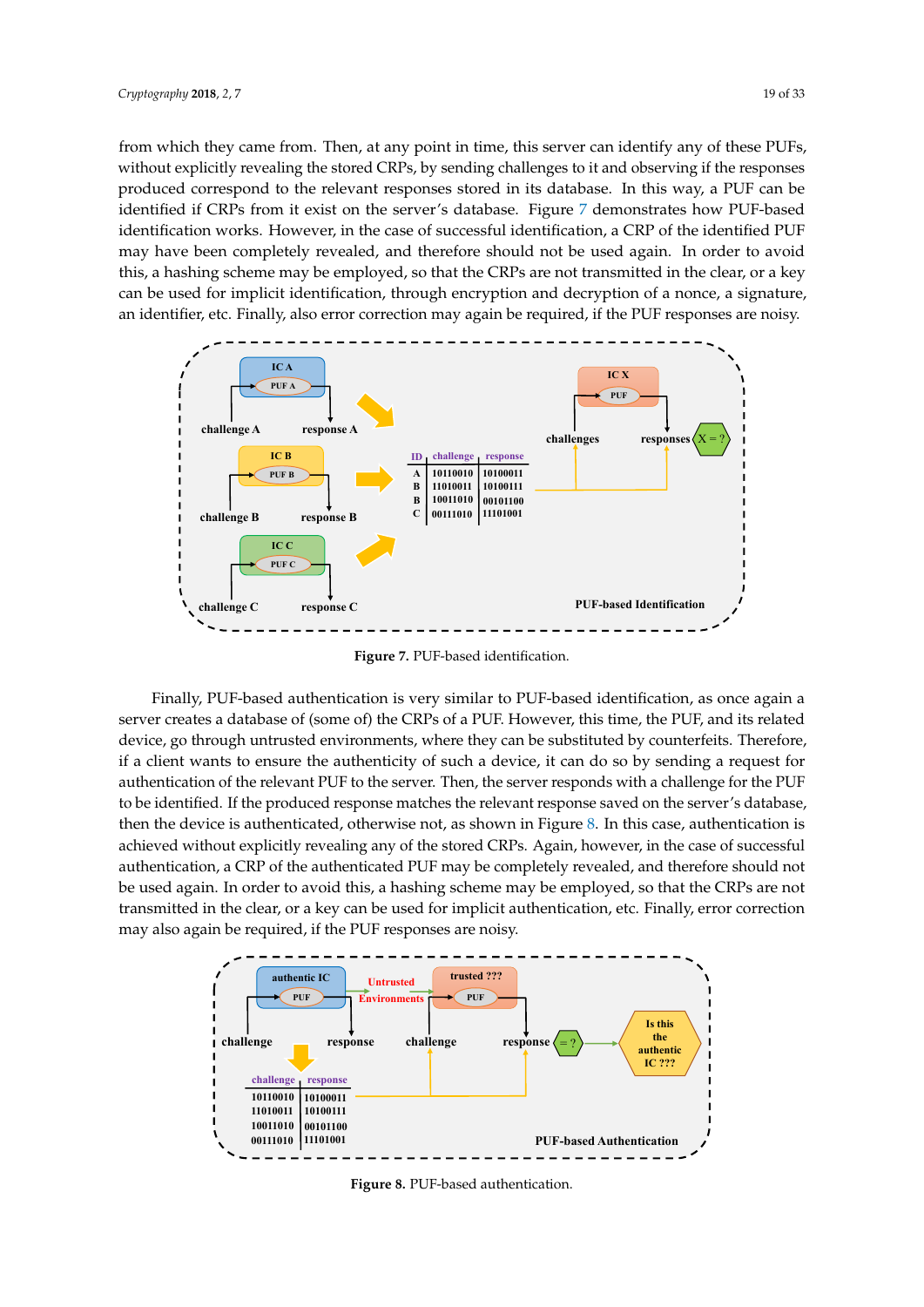In order to provide a clear and thorough overview of the applications of DRAM-based security primitives, we classify the relevant literature, first, in Table [3,](#page-19-0) based on the security primitive it concerns and, then, in Table [4,](#page-20-0) based on the applications these primitives have been suggested for. We should mention here that, in Table [3,](#page-19-0) we also include the category "Attack PUF", in order to describe a case where the PUF characteristic is used in order to actually facilitate an attack, rather than provide security. Additionally, in Table [4,](#page-20-0) we group together the "Authentication" and "Anti-Counterfeiting" categories, as they are highly related, one serving to validate the authenticity of the primitive and the other to invalidate counterfeit instances. The same principle is applied to "Identification" and "De-Anonymisation", where one category implies the identification of a primitive for security purposes and the other also its identification, but in order to facilitate an attack. Finally, of course, some additional factors that need to be taken into account, regarding the application for which a DRAM-based security primitive is more suitable for, are the ability of such a primitive to be used at run-time or not and the amount of CRPs it can generate. We discuss these factors in more detail in the other sections of this paper.

<span id="page-19-0"></span>**Table 3.** Classification of publications according to the security primitive they concern. The publications are colour-coded according to the DRAM characteristic being exploited for the implementation of the security primitives examined in them.

| Publication                                                                            | <b>PUF</b>        | <b>TRNG</b> | "Attack" PUF |
|----------------------------------------------------------------------------------------|-------------------|-------------|--------------|
| Okamura et al., 2012 [13]                                                              | ✓                 |             |              |
| Fainstein et al., 2012 [18]                                                            | ✓                 |             |              |
| Keller et al., 2012 [14]                                                               | √                 |             |              |
| Felber, 2012 <sup>[15]</sup>                                                           | ✓                 | ✓           |              |
| Rosenblatt et al., 2013 [80]                                                           | √                 |             |              |
| Rosenblatt et al., 2013 [81]                                                           | ✓                 |             |              |
| Liu et al., 2014 [82]                                                                  | ✓                 |             |              |
| Liu et al., 2014 [83]                                                                  | ✓                 |             |              |
| Keller et al., 2014 [16]                                                               | ✓                 | ✓           |              |
| Tehranipoor et al., 2015 [12]                                                          | ✓                 |             |              |
| Hashemian et al., 2015 [20]                                                            | √                 |             |              |
| Zhang, 2015 <sup>[84]</sup>                                                            |                   |             |              |
| Rahmati et al., 2015 [85]                                                              |                   |             | ✓            |
| Tehranipoor et al., 2016 [17]                                                          |                   | ✓           |              |
| Sutar et al., 2016 [86]                                                                | ✓                 |             |              |
| Vitenko, 2016 [78]                                                                     | ✓                 |             |              |
| Xiong et al., 2016 [4]                                                                 | √                 |             |              |
| Sutar et al., 2017 [87]                                                                | ✓                 |             |              |
| Tehranipoor et al., 2017 [88]                                                          | ✓                 |             |              |
| Tang et al., 2017 [11]                                                                 | ✓                 |             |              |
| Eckert et al., 2017 [55]                                                               |                   | ✓           |              |
| Tehranipoor et al., 2017 [3]                                                           | ✓                 |             |              |
| Schaller, 2017 [75]                                                                    | ✓<br>(both)       |             |              |
| Tehranipoor, 2017 [54]                                                                 | ✓<br>$($ only $)$ | ✓<br>(both) |              |
| Kumar et al., 2017 [89]                                                                | ✓                 |             |              |
| Kirihata et al., 2017 [90]                                                             | ✓                 |             |              |
| Schaller et al., 2017 [5]                                                              | ✓<br>(both)       |             |              |
| Kim et al., 2018 [21]                                                                  | ✓<br>$both$       |             |              |
| Sutar et al., 2018 [19]                                                                | ✓                 | ✓           |              |
| DRAM natural decay effect DRAM intensified decay effect due to VWL DRAM startup values |                   |             |              |
| DRAM data remanence effect DRAM row hammer effect DRAM access latency                  |                   |             |              |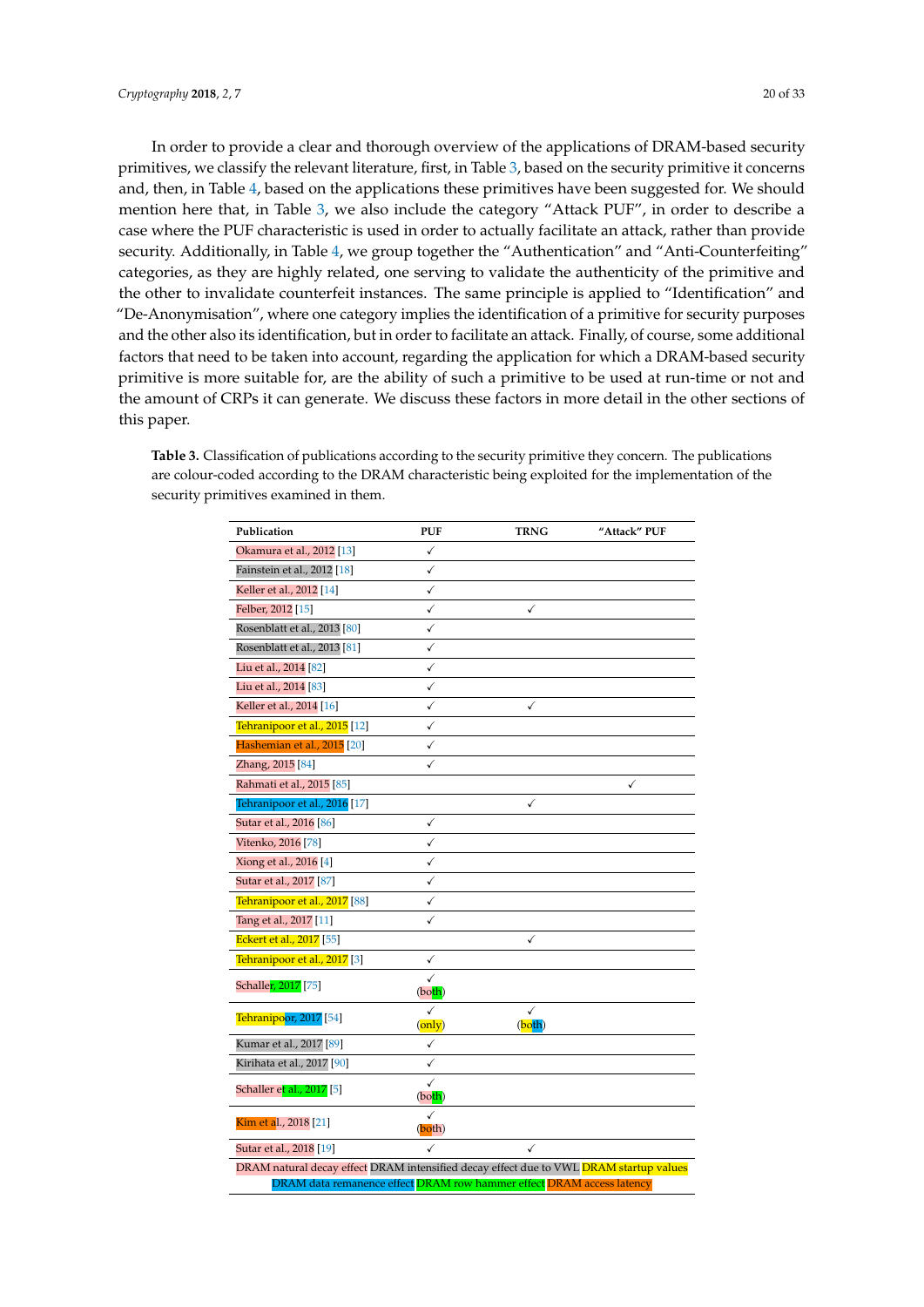<span id="page-20-0"></span>**Table 4.** Classification of publications according to their applications. The publications presented are colour-coded according to the DRAM characteristic being exploited for the implementation of the security primitives examined in them.

| Publication                        | Authentication and<br>Anti-Counterfeiting                                              | Identification and<br>De-Anonymisation | <b>Random Number</b><br>Generation | <b>Key Agreement</b>       |
|------------------------------------|----------------------------------------------------------------------------------------|----------------------------------------|------------------------------------|----------------------------|
| Okamura et al., 2012 [13]          | ✓                                                                                      |                                        |                                    | ✓                          |
| Fainstein et al., 2012 [18]        | ✓                                                                                      | $\checkmark$                           |                                    |                            |
| Keller et al., 2012 [14]           | ✓                                                                                      |                                        |                                    | ✓                          |
| Felber, 2012 <sup>[15]</sup>       | $\checkmark$                                                                           | ✓                                      | ✓                                  | ✓                          |
| Rosenblatt et al., 2013 [80]       | ✓                                                                                      | ✓                                      |                                    | ✓                          |
| Rosenblatt et al., 2013 [81]       | ✓                                                                                      | ✓                                      |                                    | ✓                          |
| Liu et al., 2014 [82]              |                                                                                        |                                        |                                    | ✓                          |
| Liu et al., 2014 [83]              |                                                                                        |                                        |                                    | ✓                          |
| Keller et al., 2014 [16]           |                                                                                        | ✓                                      | ✓                                  |                            |
| Tehranipoor et al., 2015 [12]      | $\checkmark$                                                                           | ✓                                      |                                    | $\checkmark$               |
| Hashemian et al., 2015 [20]        | $\checkmark$                                                                           | ✓                                      |                                    |                            |
| Zhang, 2015 <sup>[84]</sup>        | ✓                                                                                      |                                        |                                    | $\checkmark$               |
| Rahmati et al., 2015 [85]          |                                                                                        | ✓                                      |                                    |                            |
| Tehranipoor et al., 2016 [17]      |                                                                                        |                                        | $\checkmark$                       |                            |
| Sutar et al., 2016 [86]            | $\checkmark$                                                                           | ✓                                      |                                    | ✓                          |
| Vitenko, 2016 [78]                 |                                                                                        | ✓                                      |                                    |                            |
| Xiong et al., 2016 [4]             | $\checkmark$                                                                           | ✓                                      |                                    | ✓                          |
| Sutar et al., 2017 [87]            | $\checkmark$                                                                           |                                        |                                    |                            |
| Tehranipoor et al., 2017 [88]      | ✓                                                                                      |                                        |                                    | ✓                          |
| Tang et al., 2017 [11]             | ✓                                                                                      |                                        |                                    | $\checkmark$               |
| Eckert et al., 2017 [55]           |                                                                                        |                                        | $\checkmark$                       |                            |
| Tehranipoor et al., 2017 [3]       | ✓                                                                                      | ✓                                      |                                    | ✓                          |
| Schalle <mark>r</mark> , 2017 [75] | ✓                                                                                      | ✓                                      | $\checkmark$                       | ✓                          |
|                                    | (both)                                                                                 | (both)                                 | (bo <mark>th</mark> )              | (bo <mark>th</mark> )      |
| Tehranipoor, 2017 [54]             | $\checkmark$<br>(both)                                                                 | ✓<br>$($ only $)$                      | ✓<br>( <mark>both</mark> )         | ✓<br>(both)                |
| Kumar et al., 2017 [89]            | ✓                                                                                      | ✓                                      |                                    | ✓                          |
| Kirihata et al., 2017 [90]         | ✓                                                                                      | ✓                                      |                                    | ✓                          |
| Schaller et al., 2017 [5]          | ✓<br>(both)                                                                            | ✓<br>(both)                            |                                    | ✓<br>(bo <mark>th</mark> ) |
| Kim et al., 2018 [21]              | ✓<br>(both)                                                                            |                                        |                                    |                            |
| Sutar et al., 2018 [19]            | ✓                                                                                      | ✓                                      | ✓                                  | $\checkmark$               |
|                                    | DRAM natural decay effect DRAM intensified decay effect due to VWL DRAM startup values |                                        |                                    |                            |
|                                    | DRAM data remanence effect DRAM row hammer effect DRAM access latency                  |                                        |                                    |                            |

## *3.4. Security Evaluation of DRAM-Based Security Primitives*

Another important aspect that we need to examine is the actual level of security provided by DRAM-based primitives, as well as the different ways in which this can be assessed. In order to do this, we need to first examine the factors that may affect the security of DRAM-based primitives. Apart from conventional attack vectors, there are also other factors that affect the security of such primitives. These factors include the time needed for the generation of primitives, the number of unique outputs the primitive can generate, whether the DRAM module being used is removable or not, whether the primitive can generate outputs at run-time, whether it is affected by changes in the environmental conditions, or in the voltage being supplied and, finally, whether it is affected by aging.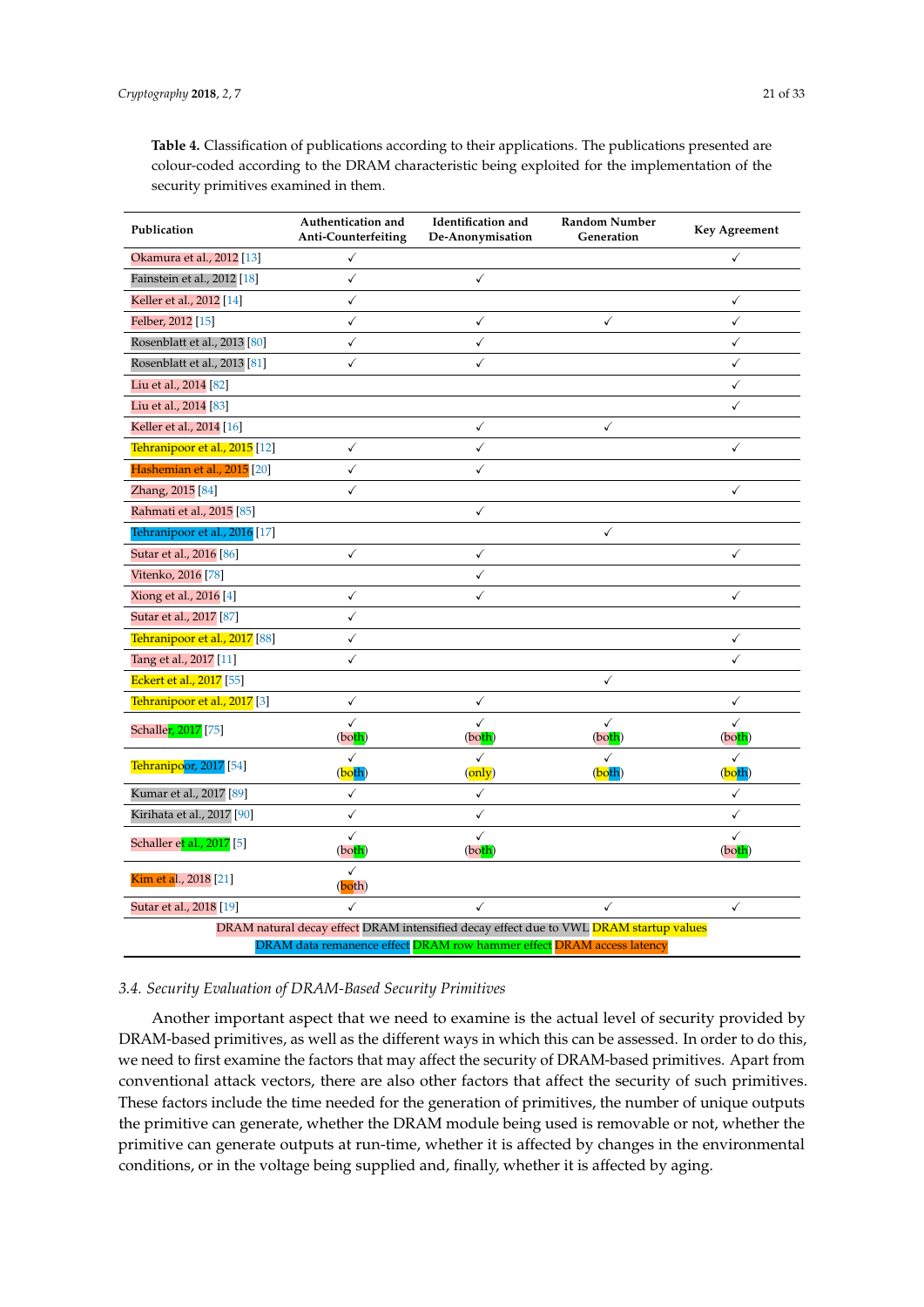In particular, if the generation time is high, then, obviously, there is a higher probability for an attack to be successful, without being detected. Additionally, if the DRAM module is removable, then an attacker can easily replace it, or steal it and connect it to a different device. Furthermore, a security primitive that can generate a lot of unique outputs provides a higher level of security than one that can only generate a single output, and is much more resistant, for example, to a de-anonymisation attack. Moreover, a security primitive that is accessible at run-time has a much higher potential to be used in practical security applications than one that is only accessible at boot-time. On the other hand, a primitive that is only accessible at boot-time can probably also only be attacked at boot-time and, therefore, has a smaller attack surface. Finally, obviously, a primitive that is significantly affected by factors that can easily be controlled by third-party entities, such as temperature, voltage, or whose outputs are significantly altered by aging, can offer a lower level of security than another primitive that remains unaffected.

#### 3.4.1. Attacks and Defences

For this reason, we need to note here that security is a *relative* term, which is highly dependent on the manufacturing cost, the cost of performing an attack and the potential gains/damages of such an attack [\[97\]](#page-32-9). For example, and as invasive attacks have been proposed against DRAM-based security primitives [\[19](#page-28-9)[,82–](#page-31-10)[84](#page-31-12)[,86](#page-31-14)[,87\]](#page-31-15), one could point out that a complex mesh shield of detectors around the DRAM could potentially prevent such attacks almost completely. However, if the manufacturing cost of such a mesh shield is much higher than the inclusion of another primitive that is invulnerable to such attacks, then DRAM-based security primitives may fail as security primitives. Additionally, however, if the costs of a successful invasive attack outweigh the potential gains for the attacker, then such attacks will inevitably not be used in such a scale as to render the security primitive insecure. Finally, we also need to distinguish between different implementations, as, for example, attacks based on the replacement of the DRAM module [\[3,](#page-27-5)[14,](#page-28-16)[54,](#page-30-8)[87\]](#page-31-15), have a different cost when removable DRAMs are employed than when on-board DRAM modules are used.

Keeping, therefore, in mind that there is no perfect security, and that security is highly relevant [\[97\]](#page-32-9), we observe that a number of potential attacks have been proposed against DRAM-based security primitives, and we note possible defences and countermeasures. Invasive attacks [\[19,](#page-28-9)[82](#page-31-10)[–84](#page-31-12)[,86](#page-31-14)[,87\]](#page-31-15) can be prevented if the DRAM module is tamper-proof or tamper-evident, meaning that it stops working after being physically tampered with or its behaviour is noticeably altered. Non-invasive probing, such as memory readouts [\[3,](#page-27-5)[4,](#page-27-6)[54,](#page-30-8)[75,](#page-31-3)[87\]](#page-31-15), can be prevented if the DRAM can only be accessed by privileged code or is a dedicated security module to which access is limited. Attacks taking advantage of the collection of a large number of CRPs, such as machine learning attacks [\[19](#page-28-9)[,86\]](#page-31-14), as well as row hammer attacks [\[4\]](#page-27-6), can also be prevented in the same way as memory readouts. Fault injections [\[3\]](#page-27-5) can be detected through software or hardware means and appropriate action be taken.

Brute force attacks [\[3](#page-27-5)[,81\]](#page-31-9), as well as dictionary attacks, can be prevented if the entropy of the output of the DRAM security primitive is adequate. The entropy of the output is dependent on the probability that each bit of it, which corresponds to a memory cell, has a logical value of zero or one, on whether there are correlations among the values of the different memory cells and on the size of the output. Guessing attacks [\[4](#page-27-6)[,19,](#page-28-9)[86\]](#page-31-14) are also highly unlikely to be successful if the DRAM-based security primitive produces outputs with high enough entropy, even when such attacks are based on expert manufacturing knowledge [\[19](#page-28-9)[,54](#page-30-8)[,55](#page-30-9)[,86\]](#page-31-14), which can also be prevented by keeping such knowledge only available to trustworthy parties.

In order for the entropy of the output of the DRAM-based security primitive to be high enough to prevent brute force, dictionary and guessing attacks, its possible values must be so many that an attacker is highly unlikely to find the correct one, either by luck (in the case of guessing attacks) or by an exhaustive (in the case of brute force attacks) or selective search (in the case of dictionary attacks). Therefore, if the bits of the output are highly unpredictable, having an almost equal probability to have a logical value of zero or one, are not correlated and the output has a large size, the attacker will be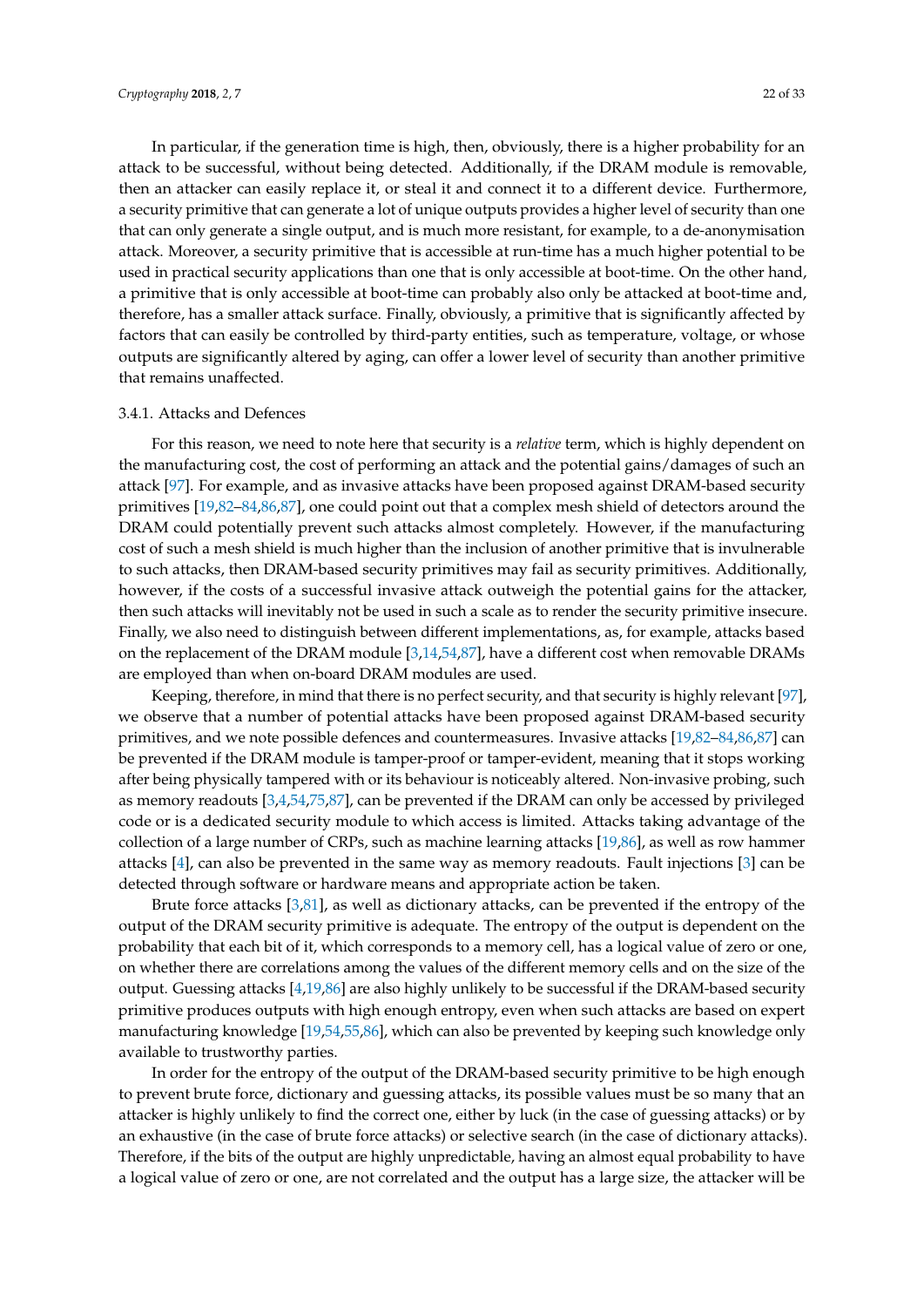highly unlikely to be successful as the possible values of the output will be  $2^N$ , where  $N$  is the size of the output.

Even if the output of the DRAM-based security primitive is biased towards one of the two logical values, if the size of the output is large enough and the bias is not extremely strong, the entropy of the output may still be adequate enough to prevent brute force, dictionary and guessing attacks, as the number of the possible values of the output is equal to the number of possible combinations  $\sqrt{2}$ *N U*  $\setminus$ = *N*!  $\frac{W}{U!(N-U)!}$ , where *N* is the size of the output and *U* the number of bits having the opposite value from the one towards which the output is biased. However, again, this only holds if the bits of the output are not correlated.

Finally, the attacker must be prevented from acquiring knowledge regarding the DRAM-based security primitive that can be used to render the relevant conditional entropy of its output low. For example, if an attacker can use expert manufacturing knowledge to correctly predict a large part of the output, the entropy of the output conditioned on this knowledge may become low enough to allow an otherwise infeasible attack to be successful.

The replacement or stealing of the DRAM module [\[3](#page-27-5)[,14](#page-28-16)[,54](#page-30-8)[,87\]](#page-31-15) can be prevented by using only on-board DRAM modules and detectors of their constant presence on the board. Environmental attacks, such as temperature-based attacks [\[3](#page-27-5)[–5,](#page-27-4)[12,](#page-28-4)[13,](#page-28-5)[16,](#page-28-6)[17,](#page-28-7)[19–](#page-28-9)[21,](#page-28-11)[54,](#page-30-8)[75,](#page-31-3)[80,](#page-31-8)[85–](#page-31-13)[87,](#page-31-15)[89,](#page-32-1)[90\]](#page-32-2), as well as voltage-based attacks [\[3](#page-27-5)[–5](#page-27-4)[,11,](#page-28-3)[12,](#page-28-4)[20,](#page-28-10)[54](#page-30-8)[,80](#page-31-8)[,81,](#page-31-9)[89,](#page-32-1)[90\]](#page-32-2), can be prevented by using temperature and voltage sensors and taking appropriate actions.

Protocol attacks [\[4](#page-27-6)[,19](#page-28-9)[,54](#page-30-8)[,75,](#page-31-3)[81,](#page-31-9)[86\]](#page-31-14), such as replay, Man-in-the-Middle (MitM) and Denial of Service (DoS) attacks, can be prevented through the use of nonces, authenticated channels and a high degree of redundancy, respectively. Out-Of-Band (OOB) authentication can also help prevent protocol attacks. Collision and spoofing attacks [\[81](#page-31-9)[,89](#page-32-1)[,90\]](#page-32-2) can also be prevent in the same way as protocol attacks in conjunction to using on-board DRAMs that have outputs with high entropy. Attacks based on aging [\[3](#page-27-5)[–5,](#page-27-4)[11](#page-28-3)[,12](#page-28-4)[,19](#page-28-9)[–21](#page-28-11)[,54,](#page-30-8)[75,](#page-31-3)[80,](#page-31-8)[86](#page-31-14)[–88,](#page-32-0)[90\]](#page-32-2) can be mitigated by using DRAM modules that are resilient to aging and anti-aging techniques.

Additionally, when inherent error correction hinders the PUF or the TRNG behaviour [\[5,](#page-27-4)[21\]](#page-28-11), it can be simply disabled or DRAMs without this feature can be used. Additionally, the TRNG behaviour of a DRAM-based implementation can be enhanced by combining multiple outputs and using de-biasing schemes, such as a von Neumann corrector [\[54,](#page-30-8)[55\]](#page-30-9).

Finally, we also need to examine the "attack" PUF scheme proposed by Rahmati et al. [\[85\]](#page-31-13). Attacks against this implementation constitute countermeasures against the de-anonymisation attack it is being used for. Its attack model is based on supply-chain and eavesdropping attacks [\[85\]](#page-31-13), and countermeasures against it, which constitute attacks against the PUF's de-anonymisation application, are data segregation, noise and data scrambling. Noise can be countered through error correction schemes, while data segregation and scrambling can be potentially disabled.

#### 3.4.2. Evaluation Metrics

We also need to examine the different metrics used in the relevant literature in order to assess the security of DRAM-based primitives. A significant reason for this is that the variety of metrics being employed in order to evaluate the security of different DRAM-based security primitives significantly hinders our ability to compare and assess them. This variety stems from the novelty of these implementations and their unique characteristics. In particular, not only conventional metrics, such as the Hamming weight [\[3](#page-27-5)[–5](#page-27-4)[,12](#page-28-4)[,13](#page-28-5)[,16–](#page-28-6)[19](#page-28-9)[,54](#page-30-8)[,75](#page-31-3)[,80](#page-31-8)[–84](#page-31-12)[,86](#page-31-14)[,87](#page-31-15)[,89](#page-32-1)[,90\]](#page-32-2), the intra-device and inter-device Hamming distances [\[3,](#page-27-5)[4,](#page-27-6)[11](#page-28-3)[,12](#page-28-4)[,16](#page-28-6)[,19](#page-28-9)[,20](#page-28-10)[,54,](#page-30-8)[82–](#page-31-10)[84,](#page-31-12)[86](#page-31-14)[–88\]](#page-32-0), the Shannon entropy [\[4](#page-27-6)[,5,](#page-27-4)[13,](#page-28-5)[16,](#page-28-6)[75](#page-31-3)[,85\]](#page-31-13) and the min-entropy [\[3](#page-27-5)[,13](#page-28-5)[,20,](#page-28-10)[54,](#page-30-8)[83](#page-31-11)[,84\]](#page-31-12), have been extensively employed, but also a number of less well-known metrics, such as the intra-device and inter-device Jaccard indices [\[4](#page-27-6)[,5,](#page-27-4)[21](#page-28-11)[,75,](#page-31-3)[85\]](#page-31-13), the Sokal–Michener (simple matching) coefficient [\[78\]](#page-31-6), the overlap distance [\[13,](#page-28-5)[18,](#page-28-8)[80,](#page-31-8)[81,](#page-31-9)[89](#page-32-1)[,90\]](#page-32-2) and other quantitative and statistical performance metrics [\[78\]](#page-31-6).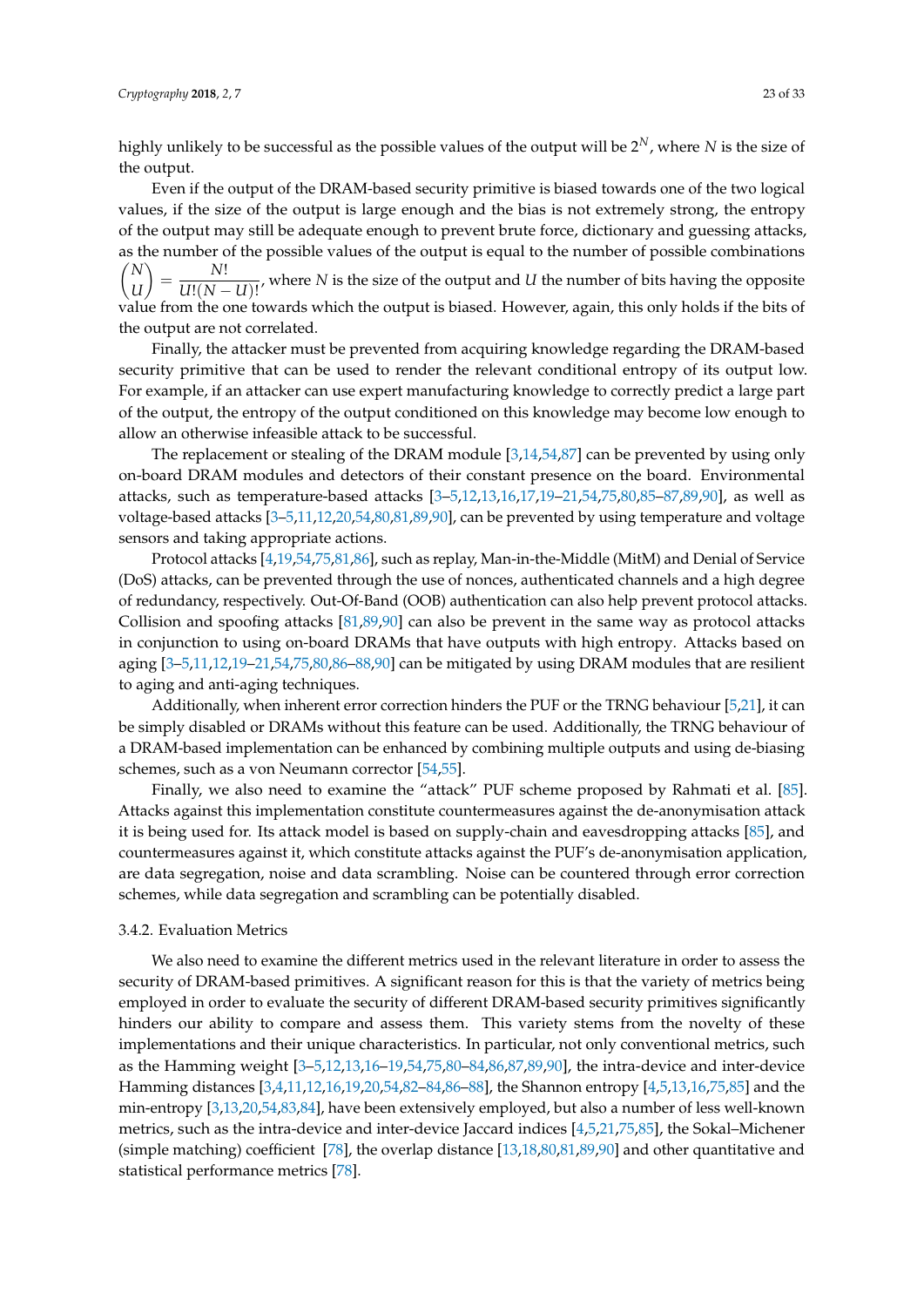Additionally, these metrics may have a different meaning, depending on the DRAM-based security primitive they are used for. For example, the Hamming weight of a DRAM decay PUF refers to the number of bit flips that have occured, while the Hamming weight of a DRAM PUF based on the startup values of the DRAM refers to the number of cells whose startup value is equal to logical one. Moreover, a number of other metrics, such as the number of stable cells [\[3](#page-27-5)[,11](#page-28-3)[,12](#page-28-4)[,19](#page-28-9)[,54](#page-30-8)[,81](#page-31-9)[,88](#page-32-0)[–90\]](#page-32-2), the probability of uniqueness [\[18](#page-28-8)[,80](#page-31-8)[,81,](#page-31-9)[89,](#page-32-1)[90\]](#page-32-2), the chance of mismatch [\[85\]](#page-31-13), the bit error rate [\[21](#page-28-11)[,75\]](#page-31-3) and the number of CRPs or keys being produced [\[3–](#page-27-5)[5](#page-27-4)[,11](#page-28-3)[,14,](#page-28-16)[15,](#page-28-17)[19,](#page-28-9)[21](#page-28-11)[,54](#page-30-8)[,75](#page-31-3)[,80,](#page-31-8)[81,](#page-31-9)[85](#page-31-13)[–87](#page-31-15)[,89](#page-32-1)[,90\]](#page-32-2), have also been employed in order to assess the security that a DRAM-based primitive can provide.

Finally, we also need to mention the NIST statistical suite of tests, which serves as a sui generis suite of metrics for DRAM-based TRNG implementations [\[12](#page-28-4)[,16,](#page-28-6)[17,](#page-28-7)[19,](#page-28-9)[54](#page-30-8)[,55\]](#page-30-9), as well as the generation time as a metric to assess security [\[4,](#page-27-6)[19,](#page-28-9)[21,](#page-28-11)[86\]](#page-31-14). It is therefore clear that it is currently not easy to compare different DRAM-based security primitives and their implementations, as a common single set of metrics is not currently being used in the relevant literature.

## <span id="page-23-0"></span>**4. Discussion**

In this section, we briefly compare DRAM-based security primitives to other hardware-based security primitives, discuss the potential of DRAM-based security primitives to be commercially adopted and, finally, present and discuss the different classification criteria employed in this publication.

#### *4.1. A Short Comparison of DRAM-Based Security Primitives to Other Hardware-Based Security Primitives*

As already mentioned, DRAMs have a number of advantages over other similar hardware-based security primitives. In particular, while a large variety of hardware-based security implementations have been proposed, memory-based primitives are attractive security mechanisms due to the ubiquitous presence of memory in virtually every computer system. Moreover, these memory-based security primitives do not require any additional circuitry for their operation, giving them a distinct advantage over other implementations. Additionally, unlike SRAM, standalone DRAM has a large size in most contemporary computer systems and most DRAM-based security primitives can also be accessed as a security primitive at run-time and not only at boot-time. Finally, most DRAM-based PUFs can provide multiple CRPs, in contrast to SRAM-based PUFs, which usually only allow for a single CRP.

However, DRAM-based security primitives may sometimes require a long generation time, especially when they are based on the retention times of DRAM cells. Nevertheless, recent research has significantly improved the output generation times, even for DRAM decay-based PUFs, as the relevant literature shows. Furthermore, if the DRAM module being used is removable, it provides more flexibility, but, at the same, it introduces the risk of being stolen or replaced. This issue can, however, be resolved if an on-board DRAM module is used. Finally, the characteristics of DRAM modules being used for the implementation of security primitives are quite often particularly susceptible to temperature changes. This is an issue that can, however, be resolved by the introduction of a temperature sensor.

We can therefore conclude that the intrinsic nature of DRAM-based primitives, their large size and their inclusion in most contemporary computer systems make them appealing for security applications, as they are highly cost-efficient, lightweight and can act as sources of significant entropy. However, a number of open issues still remains to be addressed by future research.

#### *4.2. The Potential of DRAM-Based Security Primitives for Commercial Adoption*

As we have already discussed in the previous sections, DRAMs are already widely available and in mass production, forming an intrinsic part of most contemporary computer systems. Additionally, they can also provide run-time access to characteristics that can be used for the implementation of security primitives, and have, most often, a significantly large size, which can ensure that DRAM-based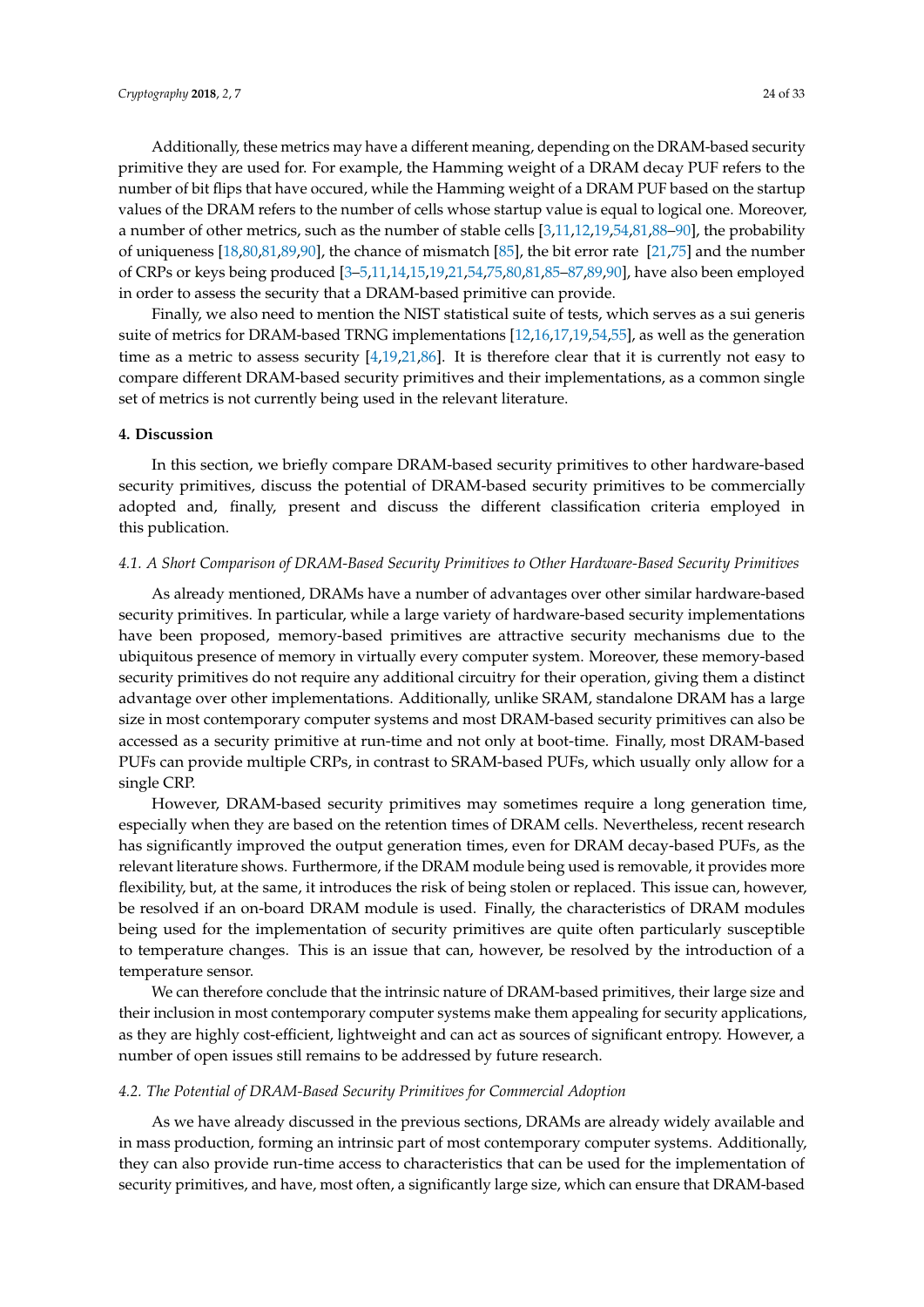security primitives can provide enough entropy. Therefore, and as DRAM-based security primitives have a number of advantages over other hardware-based security primitives, we need to assess their potential to be adopted as widely used commercially available security implementations.

However, in order to do this, we first need to examine the implementations proposed in the relevant literature and their characteristics. For this purpose, Table [5](#page-24-0) presents the various implementations described in the different works concerning DRAM-based security primitives. Based on this table, it is obvious that DRAM-based security primitives have been tested using both simulations and practical implementations. Regarding practical implementations of such security primitives, these range from external DIP, removable DIMM and on-board DRAM modules connected to FPGA and evaluation COTS boards to widely used commercial devices. It should, therefore, be evident that DRAM-based security primitives can easily become commercially available and be used in a large scale.

<span id="page-24-0"></span>**Table 5.** Classification of publications according to their implementation setup. The publications are colour-coded according to the DRAM characteristic being exploited for the implementation of the security primitives examined in them.

| <b>Implementation Setup</b>                 | <b>Publications</b>                                                                                                                                                                                  |
|---------------------------------------------|------------------------------------------------------------------------------------------------------------------------------------------------------------------------------------------------------|
| Monte Carlo simulation                      | Fainstein et al., 2012 [18], Rosenblatt et al., 2013 [80], Rosenblatt et al., 2013 [81],<br>Kumar et al., 2017 [89], Kirihata et al., 2017 [90]                                                      |
| SPICE-based simulation                      | Hashemian et al., 2015 [20]                                                                                                                                                                          |
| novel eDRAM ASIC                            | Fainstein et al., 2012 [18], Rosenblatt et al., 2013 [80], Rosenblatt et al., 2013 [81],<br>Tang et al., 2017 [11], Kumar et al., 2017 [89], Kirihata et al., 2017 [90]                              |
| FPGA and external DIP<br><b>DRAM</b>        | Tehranipoor et al., 2015 [12], Tehranipoor et al., 2017 [88],<br><b>Tehranipoor et al., 2017</b> [3], <b>Tehranipoor, 2017</b> [54] (only)                                                           |
| FPGA and removable DIMM<br><b>DRAM</b>      | Liu et al., 2014 [82], Liu et al., 2014 [83], Keller et al., 2014 [16], Zhang, 2015 [84],<br>Rahmati et al., 2015 [85], Sutar et al., 2016 [86], Sutar et al., 2017 [87],<br>Sutar et al., 2018 [19] |
| FPGA and on-board DRAM                      | Okamura et al., 2012 [13], Tehranipoor et al., 2016 [17], Eckert et al., 2017 [55],<br>Tehranipoor, 2017 [54]                                                                                        |
| evaluation board and<br>external DIP DRAM   | Rahmati et al., 2015 [85]                                                                                                                                                                            |
| evaluation board and<br>removable DIMM DRAM | <b>Kim et al., 2018</b> [21]                                                                                                                                                                         |
| evaluation board and<br>on-board DRAM       | Xiong et al., 2016 [4], Schaller, 2017 [75], Schaller et al., 2017 [5]                                                                                                                               |
| conventional commercial<br>hardware         | Vitenko, 2016 [78] (on-board DRAM)                                                                                                                                                                   |
|                                             | DRAM natural decay effect DRAM intensified decay effect due to VWL DRAM startup values                                                                                                               |
|                                             | DRAM data remanence effect DRAM row hammer effect DRAM access latency                                                                                                                                |

As already noted in the previous sections, existing barriers against the commercial adoption of DRAM-based security primitives can be overcome in various different ways, towards which existing research is already moving. This is evident in recent publications, some of which consider the generation times of these primitives and how they can be improved  $[4,19,21,86]$  $[4,19,21,86]$  $[4,19,21,86]$  $[4,19,21,86]$  or the implementation of such security primitives using the latest commercially available DRAM modules, such as Low-Power Double-Data-Rate type 4 (LPDDR4) DRAM modules [\[21\]](#page-28-11), or widely used commercial devices [\[78\]](#page-31-6). To this end, research has considered DRAM-based security primitives based on the startup values of cells, which can most often only provide a single input–output pair, but has also focused on DRAM-based security primitives that provide multiple input–output pairs, such as DRAM decay-based and DRAM latency-based primitives, as it can clearly been seen on Table [2.](#page-11-0)

Finally, as DRAM-based security primitives are already present in most contemporary computer systems, including IoT hardware, which is usually resource-constrained, they provide the ideal basis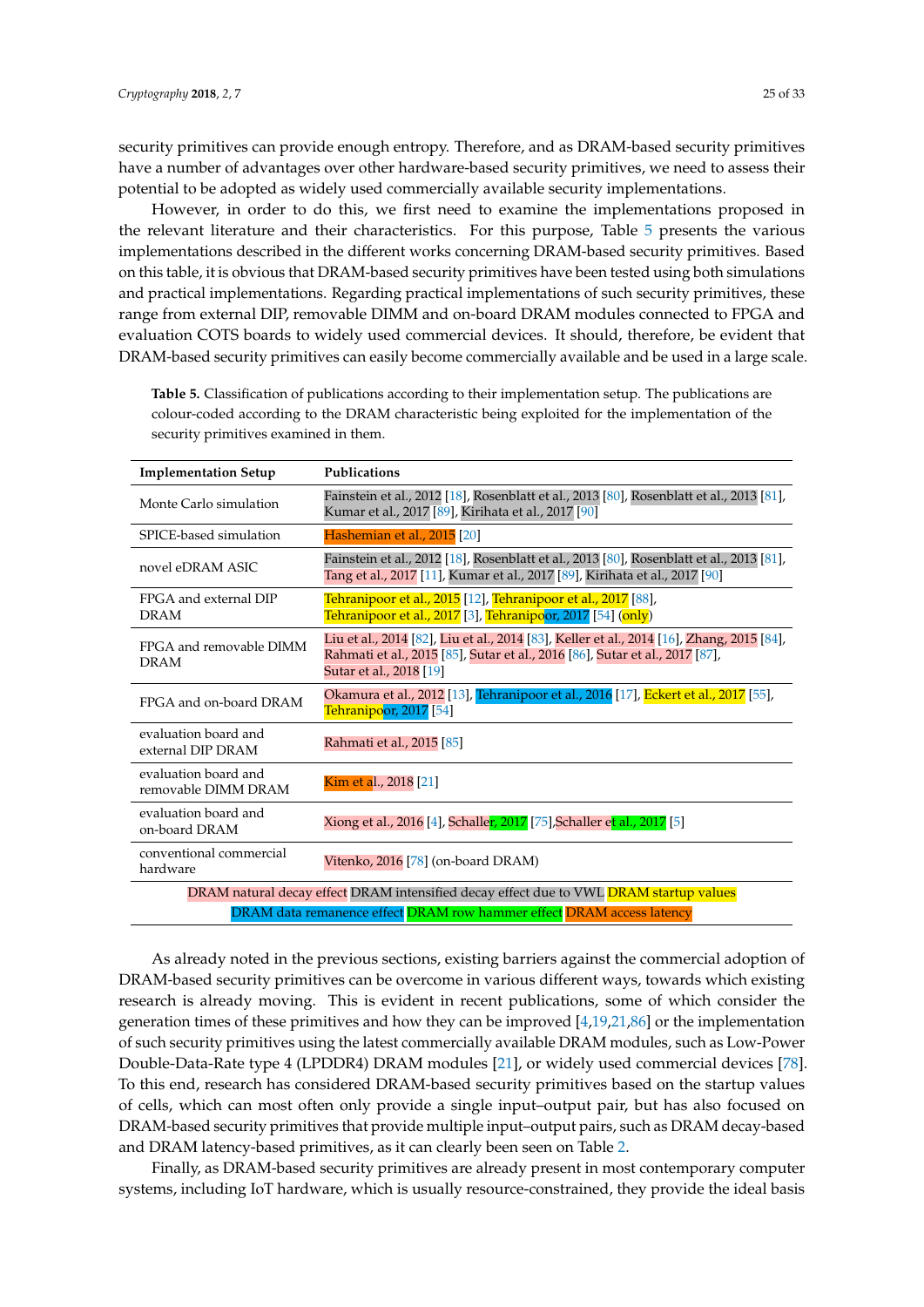for the implementation of intrinsic highly cost-efficient security mechanisms in IoT devices. As IoT devices quite often cannot inherently support additional security mechanisms, such as Trusted Platform Modules (TPMs) and other security primitives that require hardware additions, DRAM modules can allow for the implementation of security primitives in such devices, which can then be utilised in a number of different security applications, such as cryptographic protocols. This is further supported by the ability of DRAM modules to serve as a basis for the creation of both TRNGs and PUFs, which are also accessible at run-time. We can, therefore, conclude that DRAM-based security primitives exhibit significant potential for commercial adoption, especially in IoT devices.

This is of particular importance, as a constant rise has been noted in the use of IoT devices for a multitude of different applications, which include user and customer authentication, weather prediction, traffic monitoring and health applications that range from monitoring general health indicators to tracking specific heart signals [\[98\]](#page-32-10). This constant expansion of IoT devices into everyday life significantly increases the need for adequate security solutions that are compatible with the constrained resources of IoT hardware, such as DRAM-based security primitives [\[7\]](#page-27-3). Therefore, there are increased incentives for the commercial adoption of DRAM-based security primitives.

## *4.3. Classification Criteria*

In this section, we provide a quick overview of the classification criteria used in this paper to classify DRAM-based security primitives and the relevant literature and discuss their significance.

In particular, we note that we have provided a comprehensive overview of works concerning such primitives, and have used the following criteria in order to produce a thorough classification of them:

- Year of publication, in order to demonstrate the significance of the topic of DRAM-based security primitives and provide insights into the future development of the relevant scientific field.
- DRAM characteristic being exploited for the implementation of a security primitive, in order to demonstrate the diversity of characteristics being used and highlight the number of works about them.
- Security primitive being implemented, in order to demonstrate that works concerning both PUF and TRNG implementations exist and that both primitive types can be generated, with equally good results, using DRAMs.
- Applications used, in order to demonstrate that all DRAM-based primitives can be employed in a wide range of security applications, serving as the basis for the implementation of relevant cryptographic protocols.
- Security considerations, regarding both attacks against the implemented security primitives and countermeasures against such attacks, as well as an overview of the employed security metrics, in order to provide detailed insights into the security of DRAM-based primitives.
- Implementation setup, in order to discuss whether they can be commercially adopted and how practical are the implementations discussed in the relevant literature.

Finally, we also note that we have additionally provided a comparison of DRAM-based security primitives to other hardware-based security primitives, in order to provide a clear and thorough view of their advantages and disadvantages, in comparison to other hardware-based security primitives.

## <span id="page-25-0"></span>**5. Conclusions**

In this work, we have presented a comprehensive overview and an extended classification of DRAM-based security primitives. We have examined the characteristics that are being exploited for the implementation of such primitives, and also provided extended insights into the way a DRAM works. We have also discussed in detail PUFs and TRNGs as the security primitives being implemented. Additionally, we have provided insights into the development of the relevant scientific field, the applications of DRAM-based security primitives and their evaluation as security mechanisms.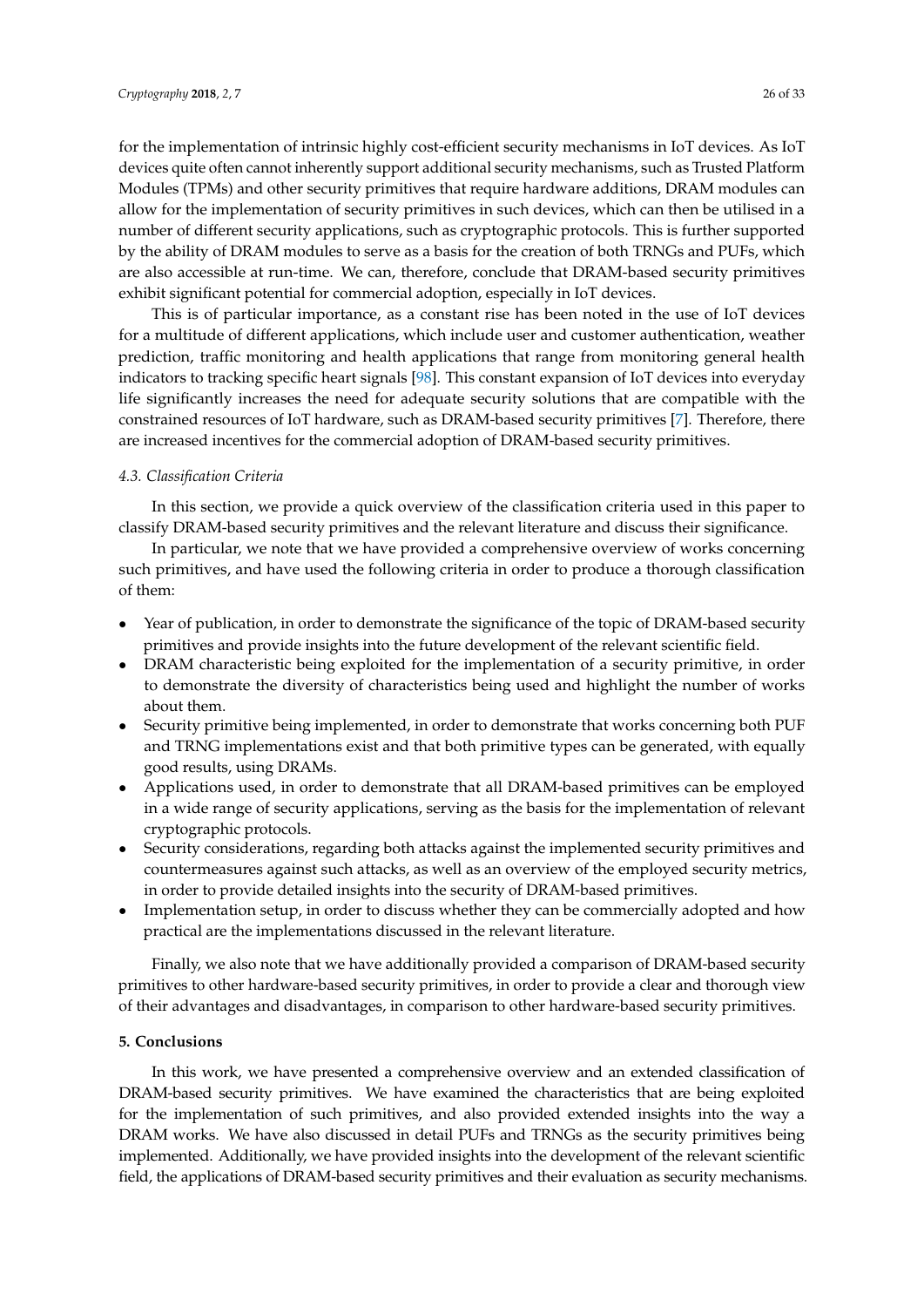Moreover, we have also compared them to other hardware-based security primitives, noting their advantages and disadvantages, discussed their potential for commercial adoption and, finally, presented our classification methodology and the significance of the criteria employed in our classification.

Based on our extensive survey of the relevant literature, we can conclude that DRAM-based security primitives can be easily adopted for commercial use and can provide significant advantages when employed as a basis for security in resource-constrained devices, such as IoT hardware. Although current implementations exhibit a number of potential shortcomings, current research is already trying to address them. We can, therefore, conclude that DRAM-based security primitives could easily be employed in commercial applications in the future, and that the relevant scientific field may potentially thrive in the future.

To this end, some related issues that still remain to be addressed in future works include the establishment of commonly accepted security metrics, in order to enable an easier evaluation of the implemented DRAM-based security primitives, a thorough assessment of ways to mitigate their dependence on temperature and voltage variations and the effects of aging, as well as a review and analysis of ways to secure removable DRAM modules, which could allow for more flexibility. Additionally, another topic that is still under investigation concerns further ways in which the time required for the generation of the outputs of DRAM-based security primitives could be reduced even further. Finally, a future study could also examine whether the Integrated Circuit (IC) design parameters relevant to the design of DRAM modules can affect these outputs. The quick growth and the recent advances in this scientific field, as they have been demonstrated in this paper, lead us to believe that all the open research topics discussed in this section may be thoroughly investigated in the near future.

**Acknowledgments:** This work has been partly funded by the DFG (Deutsche Forschungsgemeinschaft; German Research Foundation) as part of project P3 within the CRC (Collaborative Research Center) 1119 CROSSING. This work has also been supported by Comcast Corporation, a company headquartered in Philadelphia, PA, USA, and Honeywell International Inc., a company headquarted in Morris Plains, NJ, USA.

**Author Contributions:** Nikolaos Athanasios Anagnostopoulos has contributed in this paper by gathering and classifying the literature used in it, by assessing the results of this classification, by writing and proofreading most of this paper and by creating some of the figures used in it. Stefan Katzenbeisser has guided the writing of this paper, by providing useful background information, especially regarding the way in which entropy can prevent some of the attacks discussed, and by giving valuable feedback that significantly improved the quality of the paper. John Chandy has also encouraged and guided the writing of this paper, by helping select and assess the relevant literature and by providing crucial feedback that truly helped to improve the quality of this paper. Fatemeh Tehranipoor has conceived the idea for this paper and was essential to its materialisation into a written manuscript. She has contributed by gathering, analysing and classifying the literature used in it and helping to assess it and by writing some sections of this paper and creating some of the figures used in it.

**Conflicts of Interest:** The authors declare no conflict of interest.

#### **Abbreviations**

The following abbreviations are used in this manuscript:

| 1T <sub>1</sub> C | one-Transistor one-Capacitor            |
|-------------------|-----------------------------------------|
| 2T                | two-Transistor                          |
| 3T                | three-Transistor                        |
| ASIC.             | Application-Specific Integrated Circuit |
| <b>CMOS</b>       | Complementary Metal-Oxide-Semiconductor |
| <b>COTS</b>       | Commercial Off-The-Shelf                |
| <b>DDR</b>        | Double-Data-Rate (type one)             |
| DDR <sub>2</sub>  | Double-Data-Rate type two               |
| DDR <sub>3</sub>  | Double-Data-Rate type three             |
| DDR <sub>4</sub>  | Double-Data-Rate type four              |
| <b>DIMM</b>       | Dual In-line Memory Module              |
| DIP               | Dual In-line Package                    |
| DoS               | Denial of Service                       |
| <b>DRAM</b>       | Dynamic Random Access Memory            |
| ECC               | Error Correction Code                   |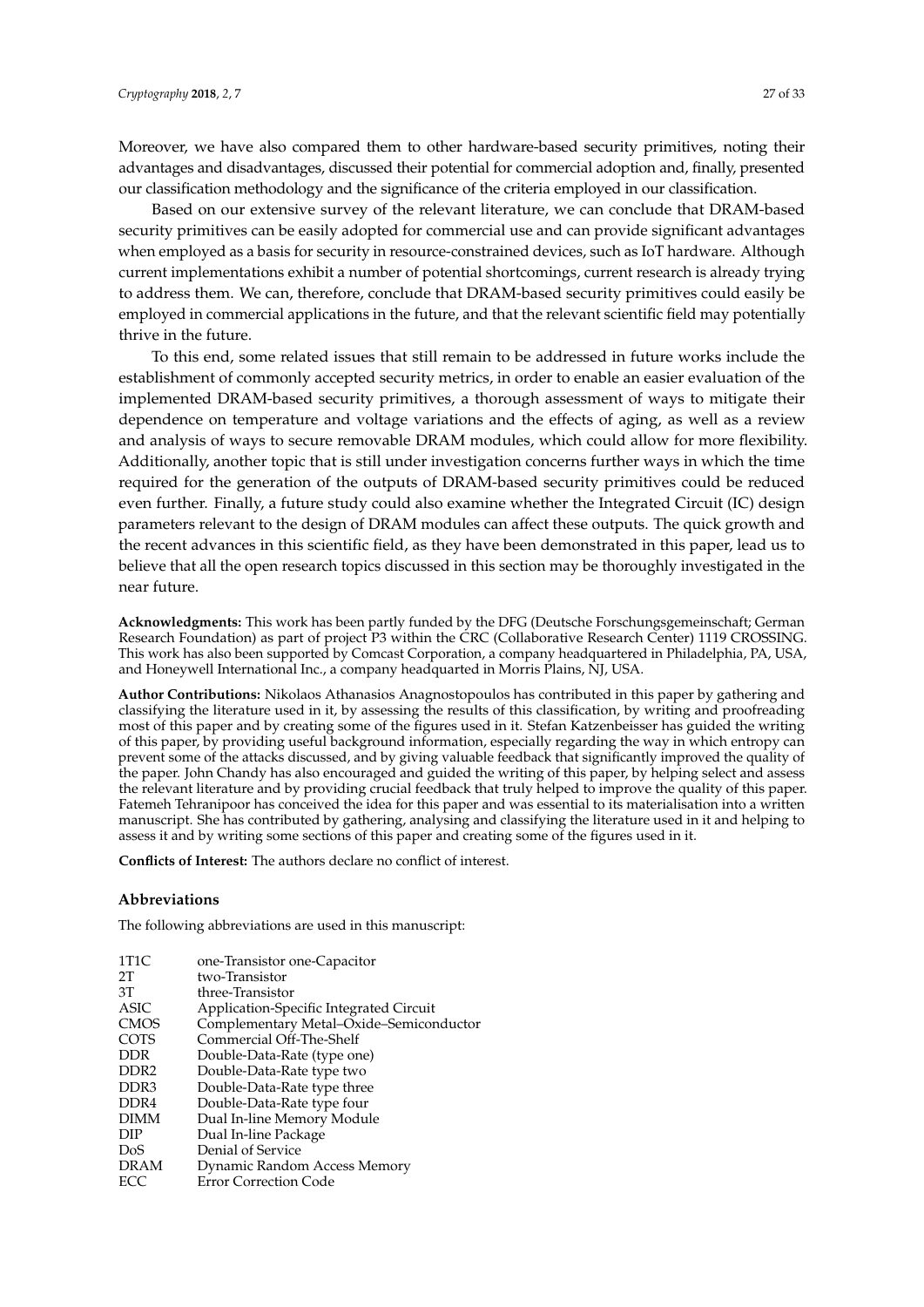| eDRAM        | embedded Dynamic Random Access Memory                |
|--------------|------------------------------------------------------|
| eFUSE        | electrically programmable fuse                       |
| FPGA         | Field-Programmable Gate Array                        |
| GВ           | GigaByte                                             |
| IС           | <b>Integrated Circuit</b>                            |
| IT           | <b>Information Technology</b>                        |
| IоT          | Internet of Things                                   |
| KВ           | KiloByte                                             |
| Kbit         | Kilobit                                              |
| LPDDR4       | Low Power Double-Data-Rate type 4                    |
| LFSR         | Linear-Feedback Shift Register                       |
| MВ           | MegaByte                                             |
| MDPI         | Multidisciplinary Digital Publishing Institute       |
| MitM         | Man-in-the-Middle                                    |
| NBTI         | Negative-Bias Temperature Instability                |
| NIST         | National Institute of Standards and Technology (USA) |
| OOB          | Out-Of-Band                                          |
| OS           | <b>Operating System</b>                              |
| OTP          | One-Time Pad                                         |
| PRNG         | Pseudo-Random Number Generator                       |
| PUF          | Physical Unclonable Function                         |
| QKD          | Quantum Key Distribution                             |
| RAM          | Random Access Memory                                 |
| RFID         | Radio-Frequency IDentification                       |
| RICID        | Retention-based Intrinsic Chip ID                    |
| SDRAM        | Synchronous Dynamic Random Access Memory             |
| SODIMM       | Small Outline Dual In-line Memory Module             |
| SOI          | Silicon-On-Insulator                                 |
| SPICE        | Simulation Program with Integrated Circuit Emphasis  |
| SRAM         | Static Random Access Memory                          |
| TPM          | Trusted Platform Module                              |
| TRNG         | True Random Number Generator                         |
| USA          | United States of America                             |
| VRT          | Variable Retention Time                              |
| <b>VIAIT</b> | $M_{\odot}$ udling Loui $M_{\odot}$ kago             |

VWL Wordline Low Voltage

WSN Wireless Sensor Network

XOR eXclusive OR

## **References**

- <span id="page-27-0"></span>1. Landau, S. Making Sense from Snowden: What's Significant in the NSA Surveillance Revelations. *IEEE Secur. Priv.* **2013**, *11*, 54–63.
- <span id="page-27-1"></span>2. Katzenbeisser, S.; Kocabaş, Ü.; Rožić, V.; Sadeghi, A.R.; Verbauwhede, I.; Wachsmann, C. PUFs: Myth, Fact or Busted? A Security Evaluation of Physically Unclonable Functions (PUFs) Cast in Silicon. In *International Workshop on Cryptographic Hardware and Embedded Systems*; Springer: Berlin, Germany, 2012; pp. 283–301.
- <span id="page-27-5"></span>3. Tehranipoor, F.; Karimian, N.; Yan, W.; Chandy, J.A. DRAM-Based Intrinsic Physically Unclonable Functions for System-Level Security and Authentication. *IEEE Trans. Very Large Scale Integr. Syst.* **2017**, *25*, 1085–1097.
- <span id="page-27-6"></span>4. Xiong, W.; Schaller, A.; Anagnostopoulos, N.A.; Saleem, M.U.; Gabmeyer, S.; Katzenbeisser, S.; Szefer, J. Run-Time Accessible DRAM PUFs in Commodity Devices. In *International Conference on Cryptographic Hardware and Embedded Systems*; Springer: Berlin, Germany, 2016; pp. 432–453.
- <span id="page-27-4"></span>5. Schaller, A.; Xiong, W.; Anagnostopoulos, N.A.; Saleem, M.U.; Gabmeyer, S.; Katzenbeisser, S.; Szefer, J. Intrinsic Rowhammer PUFs: Leveraging the Rowhammer Effect for Improved Security. In Proceedings of the 2017 IEEE International Symposium on Hardware Oriented Security and Trust (HOST), McLean, VA, USA, 1–5 May 2017; pp. 1–7.
- <span id="page-27-2"></span>6. Prabhu, P.; Akel, A.; Grupp, L.M.; Wing-Kei, S.Y.; Suh, G.E.; Kan, E.; Swanson, S. Extracting Device Fingerprints from Flash Memory by Exploiting Physical Variations. In *International Conference on Trust and Trustworthy Computing*; Springer: Berlin, Germany, 2011; pp. 188–201.
- <span id="page-27-3"></span>7. Tehranipoor, F.; Karimian, N.; Wortman, P. A.; Haque, A.; Fahrny, J.; Chandy, J. A.; Exploring Methods of Authentication for the Internet of Things. In *Internet of Things: Challenges, Advances, and Applications*; Hassan, Q.F., Khan, A.R., Madani, S.A., Eds.; CRC Press: Boca Raton, FL, USA, 2017.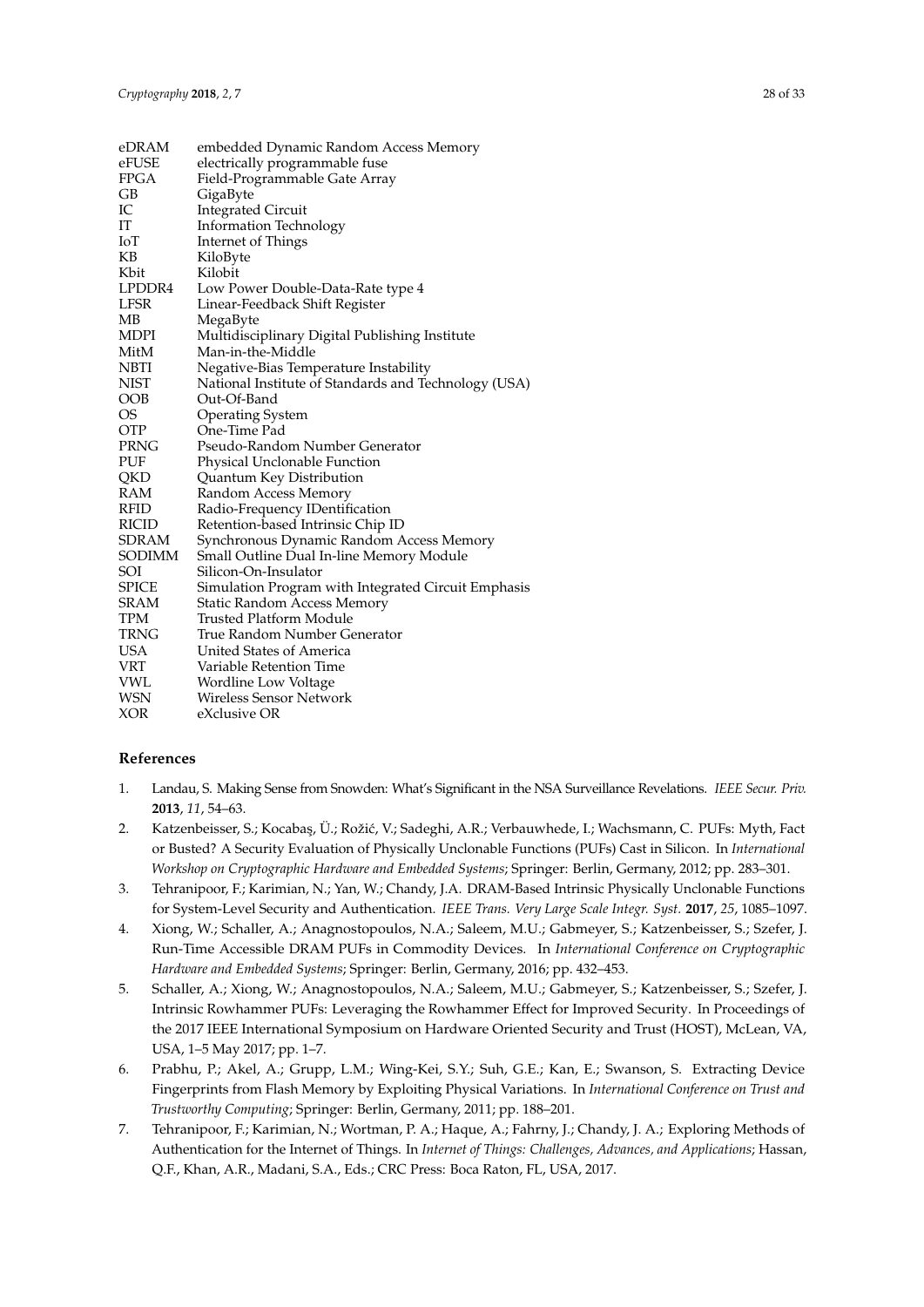- <span id="page-28-0"></span>8. Liu, J.; Jaiyen, B.; Kim, Y.; Wilkerson, C.; Mutlu, O. An Experimental Study of Data Retention Behavior in Modern DRAM Devices: Implications for Retention Time Profiling Mechanisms. In *ACM SIGARCH Computer Architecture News*; ACM: New York, NY, USA, 2013; Volume 41, pp. 60–71.
- <span id="page-28-1"></span>9. Keeth, B.; Baker, R.J.; Johnson, B.; Lin, F. *DRAM Circuit Design: Fundamental and High-Speed Topics*, 2nd ed.; Wiley-IEEE Press: Piscataway, NJ, USA, 2007.
- <span id="page-28-2"></span>10. Chun, K.C.; Jain, P.; Kim, T.H.; Kim, C.H. A 667 MHz Logic-Compatible Embedded DRAM Featuring an Asymmetric 2T Gain Cell for High Speed On-Die Caches. *IEEE J. Solid State Circuits* **2012**, *47*, 547–559.
- <span id="page-28-3"></span>11. Tang, Q.; Zhou, C.; Choi, W.; Kang, G.; Park, J.; Parhi, K.K.; Kim, C.H. A DRAM Based Physical Unclonable Function Capable of Generating  $> 10^{32}$  Challenge Response Pairs per 1Kbit Array for Secure Chip Authentication. In Proceedings of the 2017 IEEE Custom Integrated Circuits Conference (CICC), Austin, TX, USA, 30 April–3 May 2017.
- <span id="page-28-4"></span>12. Tehranipoor, F.; Karimian, N.; Xiao, K.; Chandy, J. DRAM Based Intrinsic Physical Unclonable Functions for System Level Security. In Proceedings of the Great Lakes Symposium on VLSI, Pittsburgh, PA, USA, 20–22 May 2015; pp. 15–20.
- <span id="page-28-5"></span>13. Okamura, T.; Minematsu, K.; Tsunoo, Y.; Iida, T.; Kimura, T.; Nakamura, K. DRAM PUF (in Japanese). In *Proceedings of the 29th Symposium on Cryptography and Information Security (SCIS 2012)*; Institute of Electronics, Information and Communication Engineers: Tokyo, Japan, 2012.
- <span id="page-28-16"></span>14. Keller, C.; Felber, N.; Gürkaynak, F.; Kaeslin, H.; Junod, P. *Physically Unclonable Functions for Secure Hardware (poster)*; RTD 2010—QCrypt; Swiss National Science Foundation (SNSF): Bern, Switzerland; Nano-Tera.CH: Lausanne, Switzerland, 2012.
- <span id="page-28-17"></span>15. Felber, N. *for Gisin, N*. *Secure High-Speed Communication Based on Quantum Key Distribution (presentation slides)*; RTD 2010—QCrypt, Annual Plenary Meeting; Swiss National Science Foundation (SNSF): Bern, Switzerland; Nano-Tera.CH: Lausanne, Switzerland, 2012.
- <span id="page-28-6"></span>16. Keller, C.; Gürkaynak, F.; Kaeslin, H.; Felber, N. Dynamic Memory-Based Physically Unclonable Function for the Generation of Unique Identifiers and True Random Numbers. In Proceedings of the 2014 IEEE International Symposium on Circuits and Systems (ISCAS), Melbourne, VIC, Australia, 1–5 June 2014; pp. 2740–2743.
- <span id="page-28-7"></span>17. Tehranipoor, F.; Yan, W.; Chandy, J.A. Robust Hardware True Random Number Generators using DRAM Remanence Effects. In Proceedings of the 2016 IEEE International Symposium on Hardware Oriented Security and Trust (HOST), McLean, VA, USA, 3–5 May 2016; pp. 79–84.
- <span id="page-28-8"></span>18. Fainstein, D.; Rosenblatt, S.; Cestero, A.; Robson, N.; Kirihata, T.; Iyer, S.S. Dynamic Intrinsic Chip ID Using 32nm High-K/Metal Gate SOI Embedded DRAM. In Proceedings of the 2012 Symposium on VLSI Circuits (VLSIC), Honolulu, HI, USA, 13–15 June 2012; pp. 146–147.
- <span id="page-28-9"></span>19. Sutar, S.; Raha, A.; Kulkarni, D.; Shorey, R.; Tew, J.; Raghunathan, V. D-PUF: An Intrinsically Reconfigurable DRAM PUF for Device Authentication and Random Number Generation. *ACM Trans. Embed. Comput. Syst.* **2018**, *17*.
- <span id="page-28-10"></span>20. Hashemian, M.S.; Singh, B.; Wolff, F.; Weyer, D.; Clay, S.; Papachristou, C. A Robust Authentication Methodology Using Physically Unclonable Functions in DRAM Arrays. In Proceedings of the Design, Automation & Test in Europe Conference, Grenoble, France, 9–13 March 2015; pp. 647–652.
- <span id="page-28-11"></span>21. Kim, J.S.; Patel, M.; Hassan, H.; Mutlu, O. The DRAM Latency PUF: Quickly Evaluating Physical Unclonable Functions by Exploiting the Latency-Reliability Tradeoff in Modern DRAM Devices. In Proceedings of the 24th International Symposium on High-Performance Computer Architecture (HPCA), Vienna, Austria, 24–28 February 2018.
- <span id="page-28-12"></span>22. Bauder, D.W. *An Anti-Counterfeiting Concept for Currency Systems*; Technical Report PTK-11990; Sandia National Labs: Albuquerque, NM, USA, 1983.
- 23. Simmons, G.J. A System for Verifying User Identity and Authorization at the Point-of Sale or Access. *Cryptologia* **1984**, *8*, 1–21.
- <span id="page-28-13"></span>24. Simmons, G.J. Identification of Data, Devices, Documents and Individuals. In Proceedings of the 25th Annual IEEE International Carnahan Conference on Security Technology, Taipei, Taiwan, 1–3 October 1991; pp. 197–218.
- <span id="page-28-14"></span>25. Pappu, R.S. Physical One-Way Functions. Ph.D. Thesis, Massachusetts Institute of Technology, Cambridge, MA, USA, 2001.
- <span id="page-28-15"></span>26. Pappu, R.; Recht, B.; Taylor, J.; Gershenfeld, N. Physical One-Way Functions. *Science* **2002**, *297*, 2026–2030.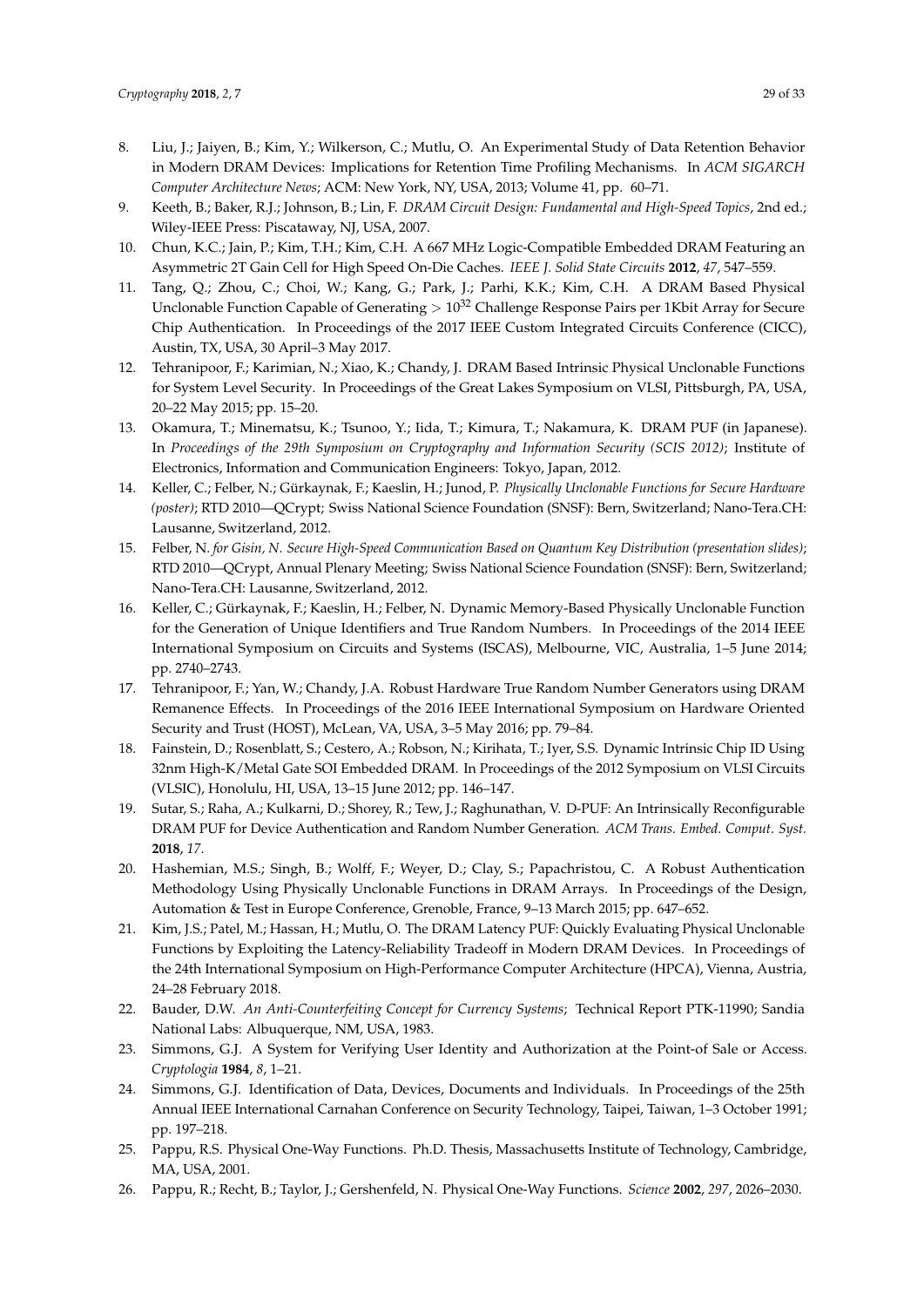- <span id="page-29-0"></span>27. Gassend, B.; Clarke, D.; van Dijk, M.; Devadas, S. Silicon Physical Random Functions. In *Proceedings of the 9th ACM Conference on Computer and Communications Security*; ACM: New York, NY, USA, 2002; pp. 148–160.
- <span id="page-29-1"></span>28. Gassend, B.L.P. Physical Random Functions. Master's Thesis, Massachusetts Institute of Technology, Cambridge, MA, USA, 2003.
- <span id="page-29-2"></span>29. Guajardo, J.; Kumar, S.S.; Schrijen, G.J.; Tuyls, P. FPGA Intrinsic PUFs and their Use for IP Protection. In *International Workshop on Cryptographic Hardware and Embedded Systems*; Springer: Berlin, Germany, 2007; pp. 63–80.
- <span id="page-29-3"></span>30. Holcomb, D.E.; Burleson, W.P.; Fu, K. Initial SRAM State as a Fingerprint and Source of True Random Numbers for RFID Tags. In Proceedings of the Conference on RFID Security, Malaga, Spain, 11–13 July 2007.
- <span id="page-29-4"></span>31. Yan, W.; Jin, C.; Tehranipoor, F.; Chandy, J.A. Phase Calibrated Ring Oscillator PUF Design and Implementation on FPGAs. In Proceedings of the 27th International Conference on Field Programmable Logic and Applications (FPL 2017), Ghent, East Flanders, Belgium, 4–8 September 2017.
- <span id="page-29-5"></span>32. Herder, C.; Yu, M.D.; Koushanfar, F.; Devadas, S. Physical Unclonable Functions and Applications: A Tutorial. *Proc. IEEE* **2014**, *102*, 1126–1141.
- <span id="page-29-6"></span>33. Lee, J.W.; Lim, D.; Gassend, B.; Suh, G.E.; van Dijk, M.; Devadas, S. A Technique to Build a Secret Key in Integrated Circuits for Identification and Authentication Applications. In Proceedings of the 2004 Symposium on VLSI Circuits, Digest of Technical Papers, Honolulu, HI, USA, 17–19 June 2004; pp. 176–179.
- 34. Majzoobi, M.; Koushanfar, F.; Potkonjak, M. Testing Techniques for Hardware Security. In Proceedings of the 2008 IEEE International Test Conference, Santa Clara, CA, USA, 28–30 October 2008.
- <span id="page-29-8"></span>35. Rührmair, U.; Sehnke, F.; Sölter, J.; Dror, G.; Devadas, S.; Schmidhuber, J. Modeling Attacks on Physical Unclonable Functions. In Proceedings of the 17th ACM Conference on Computer and Communications Security, Chicago, IL, USA, 4–8 October 2010; pp. 237–249.
- <span id="page-29-7"></span>36. Rührmair, U.; Sölter, J.; Sehnke, F.; Xu, X.; Mahmoud, A.; Stoyanova, V.; Dror, G.; Schmidhuber, J.; Burleson, W.; Devadas, S. PUF Modeling Attacks on Simulated and Silicon Data. *IEEE Trans. Inf. Forensics Secur.* **2013**, *8*, 1876–1891.
- <span id="page-29-9"></span>37. Tuyls, P.; Schrijen, G.J.; Škorić, B.; Van Geloven, J.; Verhaegh, N.; Wolters, R. Read-Proof Hardware from Protective Coatings. In *International Workshop on Cryptographic Hardware and Embedded Systems*; Springer: Berlin, Germany, 2006; pp. 369–383.
- <span id="page-29-10"></span>38. Suh, G.E.; Devadas, S. Physical Unclonable Functions for Device Authentication and Secret Key Generation. In Proceedings of the 44th Annual Design Automation Conference, San Diego, CA, USA, 4–8 June 2007; pp. 9–14.
- <span id="page-29-11"></span>39. Su, Y.; Holleman, J.; Otis, B. A 1.6 pJ/bit 96% Stable Chip-ID Generating Circuit Using Process Variations. In Proceedings of the Digest of Technical Papers of the 2007 IEEE International Solid-State Circuits Conference (ISSCC 2007), San Francisco, CA, USA, 11–15 February 2007; pp. 406–611.
- <span id="page-29-12"></span>40. Majzoobi, M.; Koushanfar, F.; Potkonjak, M. Lightweight Secure PUFs. In Proceedings of the 2008 IEEE/ACM International Conference on Computer-Aided Design, San Jose, CA, USA, 10–13 November 2008; pp. 670–673.
- <span id="page-29-13"></span>41. Kumar, S.S.; Guajardo, J.; Maes, R.; Schrijen, G.J.; Tuyls, P. The Butterfly PUF Protecting IP on Every FPGA. In Proceedings of the 2008 IEEE International Workshop on Hardware-Oriented Security and Trust (HOST 2008), Anaheim, CA, USA, 9 June 2008; pp. 67–70.
- <span id="page-29-14"></span>42. Maes, R.; Tuyls, P.; Verbauwhede, I. Intrinsic PUFs from Flip-Flops on Reconfigurable Devices. In Proceedings of the 3rd Benelux Workshop on Information and System Security (WISSec 2008), Eindhoven, The Netherlands, 13–14 November 2008; Volume 17.
- <span id="page-29-15"></span>43. Suzuki, D.; Shimizu, K. The Glitch PUF: A New Delay-PUF Architecture Exploiting Glitch Shapes. In *International Workshop on Cryptographic Hardware and Embedded Systems*; Springer: Berlin, Germany, 2010; pp. 366–382.
- <span id="page-29-16"></span>44. Majzoobi, M.; Ghiaasi, G.; Koushanfar, F.; Nassif, S.R. Ultra-Low Power Current-Based PUF. In Proceedings of the 2011 IEEE International Symposium on Circuits and Systems (ISCAS), Rio de Janeiro, Brazil, 15–18 May 2011; pp. 2071–2074.
- <span id="page-29-17"></span>45. Chen, Q.; Csaba, G.; Lugli, P.; Schlichtmann, U.; Rührmair, U. The Bistable Ring Puf: A New Architecture for Strong Physical Unclonable Functions. In Proceedings of the 2011 IEEE International Symposium on Hardware-Oriented Security and Trust (HOST), San Diego, CA, USA, 5–6 June 2011; pp. 134–141.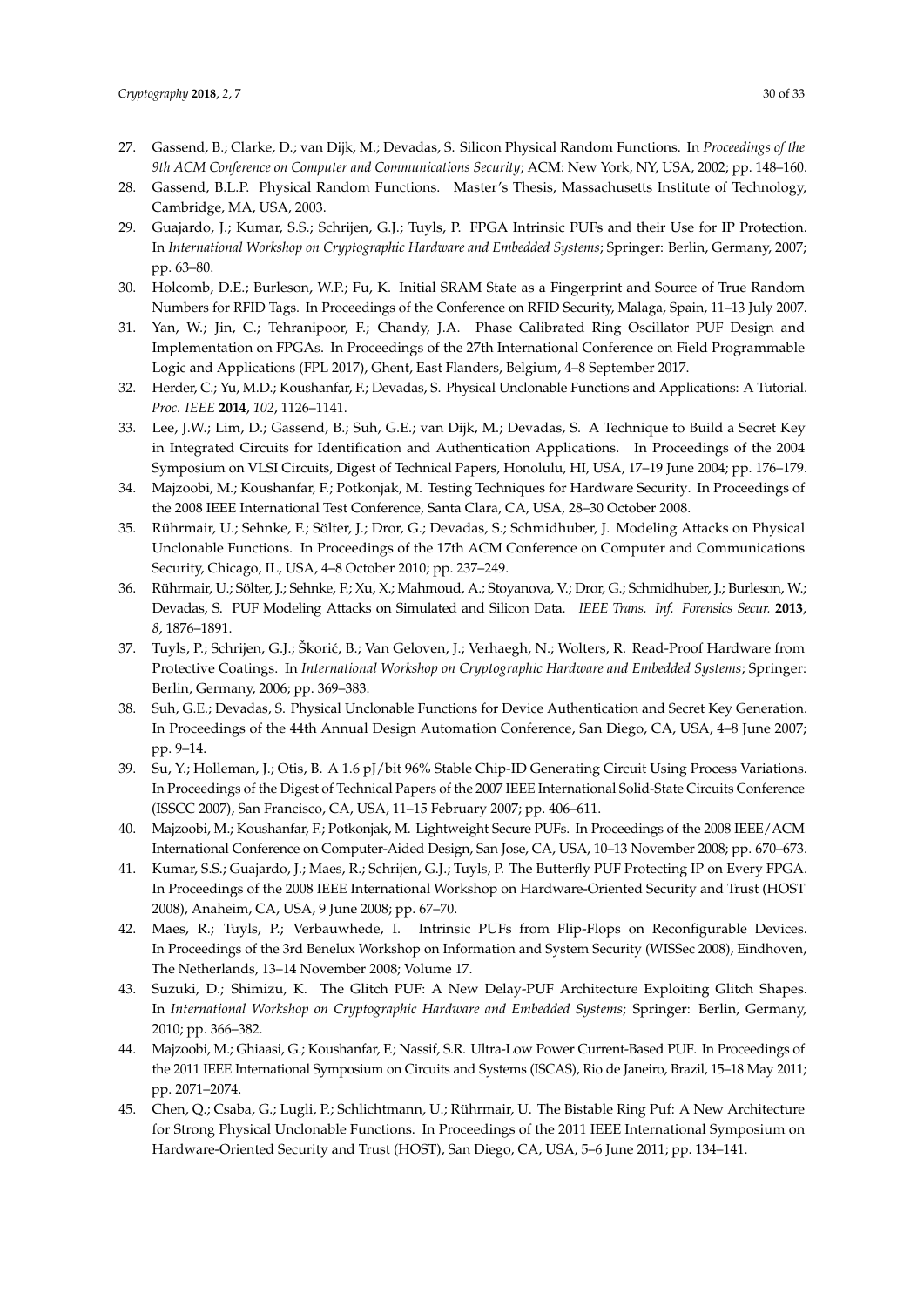- <span id="page-30-0"></span>46. Simons, P.; van der Sluis, E.; van der Leest, V. Buskeeper PUFs, a Promising Alternative to D Flip-Flop PUFs. In Proceedings of the 2012 IEEE International Symposium on Hardware-Oriented Security and Trust (HOST), San Francisco, CA, USA, 3–4 June 2012; pp. 7–12.
- <span id="page-30-1"></span>47. Holcomb, D.E.; Fu, K. Bitline PUF: Building Native Challenge-Response PUF Capability into Any SRAM. In *International Workshop on Cryptographic Hardware and Embedded Systems*; Springer: Berlin, Germany, 2014; pp. 510–526.
- <span id="page-30-2"></span>48. Bossuet, L.; Ngo, X.T.; Cherif, Z.; Fischer, V. A PUF Based on a Transient Effect Ring Oscillator and Insensitive to Locking Phenomenon. *IEEE Trans. Emerg. Top. Comput.* **2014**, *2*, 30–36.
- <span id="page-30-3"></span>49. Willers, O.; Huth, C.; Guajardo, J.; Seidel, H. MEMS Gyroscopes as Physical Unclonable Functions. In Proceedings of the 2016 ACM SIGSAC Conference on Computer and Communications Security, Vienna, Austria, 24–28 October 2016; pp. 591–602.
- <span id="page-30-4"></span>50. Rukhin, A.; Soto, J.; Nechvatal, J.; Smid, M.; Barker, E.; Leigh, S.; Levenson, M.; Vangel, M.; Banks, D.; Heckert, A.; et al. *A Statistical Test Suite for Random and Pseudorandom Number Generators for Cryptographic Applications*; Special Publication 800:22; National Institute of Standards and Technology: Gaithersburg, MD, USA, 2010.
- <span id="page-30-5"></span>51. Chan, J.J.M.; Sharma, B.; Lv, J.; Thomas, G.; Thulasiram, R.; Thulasiraman, P. True Random Number Generator Using GPUs and Histogram Equalization Techniques. In Proceedings of the 13th IEEE International Conference on High Performance Computing and Communications (HPCC 2011), Banff, AB, Canada, 2–4 September 2011; pp. 161–170.
- <span id="page-30-6"></span>52. Tehranipoor, F.; Karimian, N.; Yan, W.; Chandy, J.A. A Study of Power Supply Variation as a Source of Random Noise. In Proceedings of the 30th International Conference on VLSI Design and 16th International Conference on Embedded Systems (VLSID 2017), Hyderabad, India, 7–11 January 2017; pp. 155–160.
- <span id="page-30-7"></span>53. Tehranipoor, F.; Wortman, P.; Karimian, N.; Yan, W.; Chandy, J. DVFT: A Lightweight Solution for Power Supply Noise Based TRNG Using a Dynamic Voltage Feedback Tuning System. *IEEE Trans. Very Large Scale Integr. Syst.* **2018**, doi:10.1109/TVLSI.2018.2804258.
- <span id="page-30-8"></span>54. Tehranipoor, F. Design and Architecture of Hardware-Based Random Function Security Primitives. Ph.D. Thesis, University of Connecticut (UConn), Storrs, CT, USA, 2017.
- <span id="page-30-9"></span>55. Eckert, C.; Tehranipoor, F.; Chandy, J.A. DRNG: DRAM-Based Random Number Generation Using its Startup Value Behavior. In Proceedings of the 60th IEEE International Midwest Symposium on Circuits and Systems (MWSCAS), Boston, MA, USA, 6–9 August 2017.
- <span id="page-30-10"></span>56. Komninos, N.; Philippou, E.; Pitsillides, A. Survey in Smart Grid and Smart Home Security: Issues, Challenges and Countermeasures. *IEEE Commun. Surv. Tutor.* **2014**, *16*, 1933–1954.
- <span id="page-30-11"></span>57. Mahmud, R.; Vallakati, R.; Mukherjee, A.; Ranganathan, P.; Nejadpak, A. A Survey on Smart Grid Metering Infrastructures: Threats and Solutions. In Proceedings of the 2015 IEEE International Conference on Electro/Information Technology (EIT), Dekalb, IL, USA, 21–23 May 2015; pp. 386–391.
- <span id="page-30-12"></span>58. Karygiannis, A.; Phillips, T.; Tsibertzopoulos, A. RFID Security: A Taxonomy of Risk. In Proceedings of the First International Conference on Communications and Networking in China (ChinaCom 2006), Beijing, China, 25–27 October 2006.
- <span id="page-30-13"></span>59. Mitrokotsa, A.; Rieback, M.; Tanenbaum, A. Classification of RFID Attacks. In Proceedings of the 2nd International Workshop on RFID Technology – Concepts, Applications, Challenges (IWRT 2008), Barcelona, Spain, June 2008; pp. 73–86.
- <span id="page-30-14"></span>60. Atzori, L.; Iera, A.; Morabito, G. The Internet of Things: A Survey. *Comput. Netw.* **2010**, *54*, 2787–2805.
- 61. Al-Fuqaha, A.; Guizani, M.; Mohammadi, M.; Aledhari, M.; Ayyash, M. Internet of Things: A Survey on Enabling Technologies, Protocols, and Applications. *IEEE Commun. Surv. Tutor.* **2015**, *17*, 2347–2376.
- 62. Da Xu, L.; He, W.; Li, S. Internet of Things in Industries: A Survey. *IEEE Trans. Ind. Inf.* **2014**, *10*, 2233–2243.
- <span id="page-30-15"></span>63. Perera, C.; Zaslavsky, A.; Christen, P.; Georgakopoulos, D. Context Aware Computing for the Internet of Things: A Survey. *IEEE Commun. Surv. Tutor.* **2014**, *16*, 414–454.
- <span id="page-30-16"></span>64. Chang, C.H.; Zheng, Y.; Zhang, L. A Retrospective and a Look Forward: Fifteen Years of Physical Unclonable Function Advancement. *IEEE Circuits Syst. Mag.* **2017**, *17*, 32–62.
- 65. Maes, R. *Physically Unclonable Functions: Constructions, Properties and Applications*, 1st ed.; Springer: Berlin, Germany, 2013.
- 66. Maes, R.; Verbauwhede, I. Physically Unclonable Functions: A Study on the State of the Art and Future Research Directions. In *Towards Hardware-Intrinsic Security*; Springer: Berlin, Germany, 2010; pp. 3–37.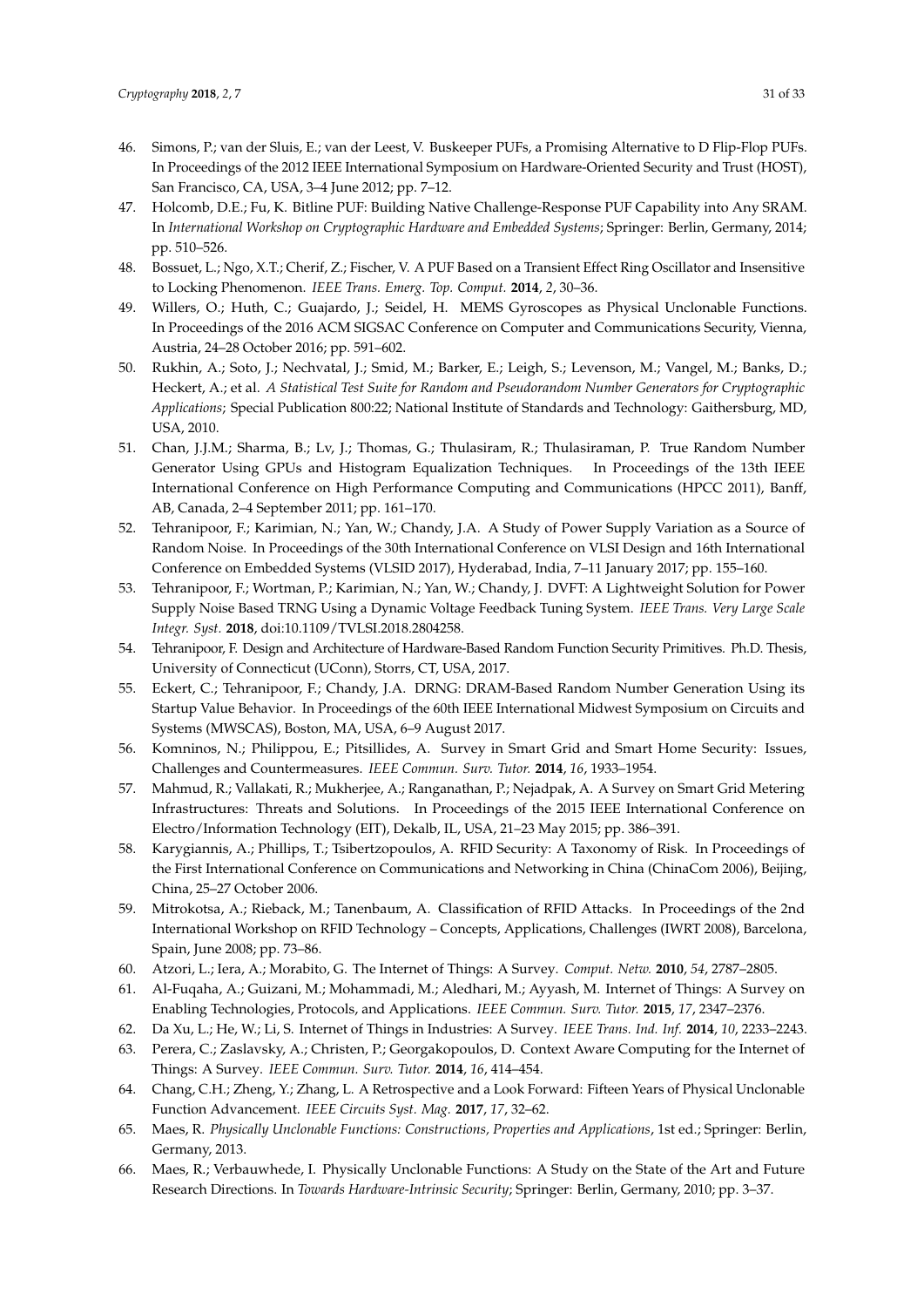- 67. Rostami, M.; Wendt, J.B.; Potkonjak, M.; Koushanfar, F. Quo Vadis, PUF?: Trends and Challenges of Emerging Physical-Disorder Based Security. In Proceedings of the Conference on Design, Automation & Test in Europe, Dresden, Germany, 24–28 March 2014.
- 68. Rührmair, U.; Holcomb, D.E. PUFs at a Glance. In Proceedings of the Conference on Design, Automation & Test in Europe, Dresden, Germany, 24–28 March 2014.
- 69. Böhm, C.; Hofer, M. *Physical Unclonable Functions in Theory and Practice*; Springer Science & Business Media: New York, NY, USA, 2012.
- 70. Busch, H.; Sotáková, M.; Katzenbeisser, S.; Sion, R. The PUF Promise. In *International Conference on Trust and Trustworthy Computing*; Springer: Berlin, Germany, 2010; pp. 290–297.
- <span id="page-31-0"></span>71. Eiroa, S.; Baturone, I.; Acosta, A.J.; Dávila, J. *Using Physical Unclonable Functions for Hardware Authentication: A Survey*. In Proceedings of the XXV Conference on Design of Circuits and Integrated Systems (DCIS), Lanzarote, Las Palmas, Canary Islands, Spain, 12–14 November 2010.
- <span id="page-31-1"></span>72. Tehranipoor, M.; Koushanfar, F. A Survey of Hardware Trojan Taxonomy and Detection. *IEEE Des. Test Comput.* **2010**, *27*, 10–25.
- 73. Karri, R.; Rajendran, J.; Rosenfeld, K. Trojan Taxonomy. In *Introduction to Hardware Security and Trust*; Springer: Berlin, Germany, 2012; pp. 325–338.
- <span id="page-31-2"></span>74. Karri, R.; Rajendran, J.; Rosenfeld, K.; Tehranipoor, M. Trustworthy Hardware: Identifying and Classifying Hardware Trojans. *Computer* **2010**, *43*, 39–46.
- <span id="page-31-3"></span>75. Schaller, A. Lightweight Protocols and Applications for Memory-Based Intrinsic Physically Unclonable Functions Found on Commercial Off-The-Shelf Devices. Ph.D. Thesis, Technische Universität Darmstadt, Darmstadt, Germany, 2017.
- <span id="page-31-4"></span>76. Ravishankar, Y. PUFs – An Extensive Survey. Ph.D. Thesis, George Mason University, Fairfax, VA, USA, 2017.
- <span id="page-31-5"></span>77. Sahoo, D.P. Design and Analysis of Secure Physically Unclonable Function Compositions. Ph.D. Thesis, Indian Institute of Technology Kharagpur (IIT KGP), Kharagpur, West Bengal, India, 2017.
- <span id="page-31-6"></span>78. Витенко, А. Использование DRAM-PUF для Идентификации Мобильных Устройств под Управлением ОС Android (in Russian). Апробация **2016**, *1*, 26–29.
- <span id="page-31-7"></span>79. Пучков, А.В.; Иванюк, А.А. Применение Запоминающих Устройств в качестве Криптографических Примитивов для Интегральных Схем Программируемой Логики (in Russian). In Proceeding of the 2016 International Conference on Information Technologies and Systems (ITS 2016) – Информационные технологии и системы 2016 (ИТС 2016), Minsk, Belarus, 26 October 2016; pp. 210–211.
- <span id="page-31-8"></span>80. Rosenblatt, S.; Fainstein, D.; Cestero, A.; Safran, J.; Robson, N.; Kirihata, T.; Iyer, S.S. Field Tolerant Dynamic Intrinsic Chip ID Using 32 nm High-K/Metal Gate SOI Embedded DRAM. *IEEE J. Solid-State Circuits* **2013**, *48*, 940–947.
- <span id="page-31-9"></span>81. Rosenblatt, S.; Chellappa, S.; Cestero, A.; Robson, N.; Kirihata, T.; Iyer, S.S. A Self-Authenticating Chip Architecture Using an Intrinsic Fingerprint of Embedded DRAM. *IEEE J. Solid-State Circuits* **2013**, *48*, 2934–2943.
- <span id="page-31-10"></span>82. Liu, W.; Zhang, Z.; Li, M.; Liu, Z. A Trustworthy Key Generation Prototype Based on DDR3 PUF for Wireless Sensor Networks. *Sensors* **2014**, *14*, 11542–11556.
- <span id="page-31-11"></span>83. Liu, W.; Zhang, Z.; Li, M.; Liu, Z. A Trustworthy Key Generation Prototype Based on DDR3 PUF for Wireless Sensor Networks. In Proceedings of the 2014 International Symposium on Computer, Consumer and Control (IS3C), Taichung, Taiwan, 10–12 June 2014; pp. 706–709.
- <span id="page-31-12"></span>84. Zhang, Z. Design and Implementation of DRAM PUF (in Chinese). Master's Thesis, Huazhong University of Science and Technology, Wuhan, Hubei, China, 2015.
- <span id="page-31-13"></span>85. Rahmati, A.; Hicks, M.; Holcomb, D.E.; Fu, K. Probable Cause: The Deanonymizing Effects of Approximate DRAM. In Proceedings of the 2015 ACM/IEEE 42nd Annual International Symposium on Computer Architecture (ISCA), Portland, Oregon, 13–17 June 2015; pp. 604–615.
- <span id="page-31-14"></span>86. Sutar, S.; Raha, A.; Raghunathan, V. D-PUF: An Intrinsically Reconfigurable DRAM PUF for Device Authentication in Embedded Systems. In Proceedings of the 2016 International Conference on Compilers, Architectures, and Sythesis of Embedded Systems (CASES), Pittsburgh, PA, USA, 2–7 October 2016.
- <span id="page-31-15"></span>87. Sutar, S.; Raha, A.; Raghunathan, V. Memory-Based Combination PUFs for Device Authentication in Embedded Systems. *arXiv* **2017**, arXiv:1712.01611.